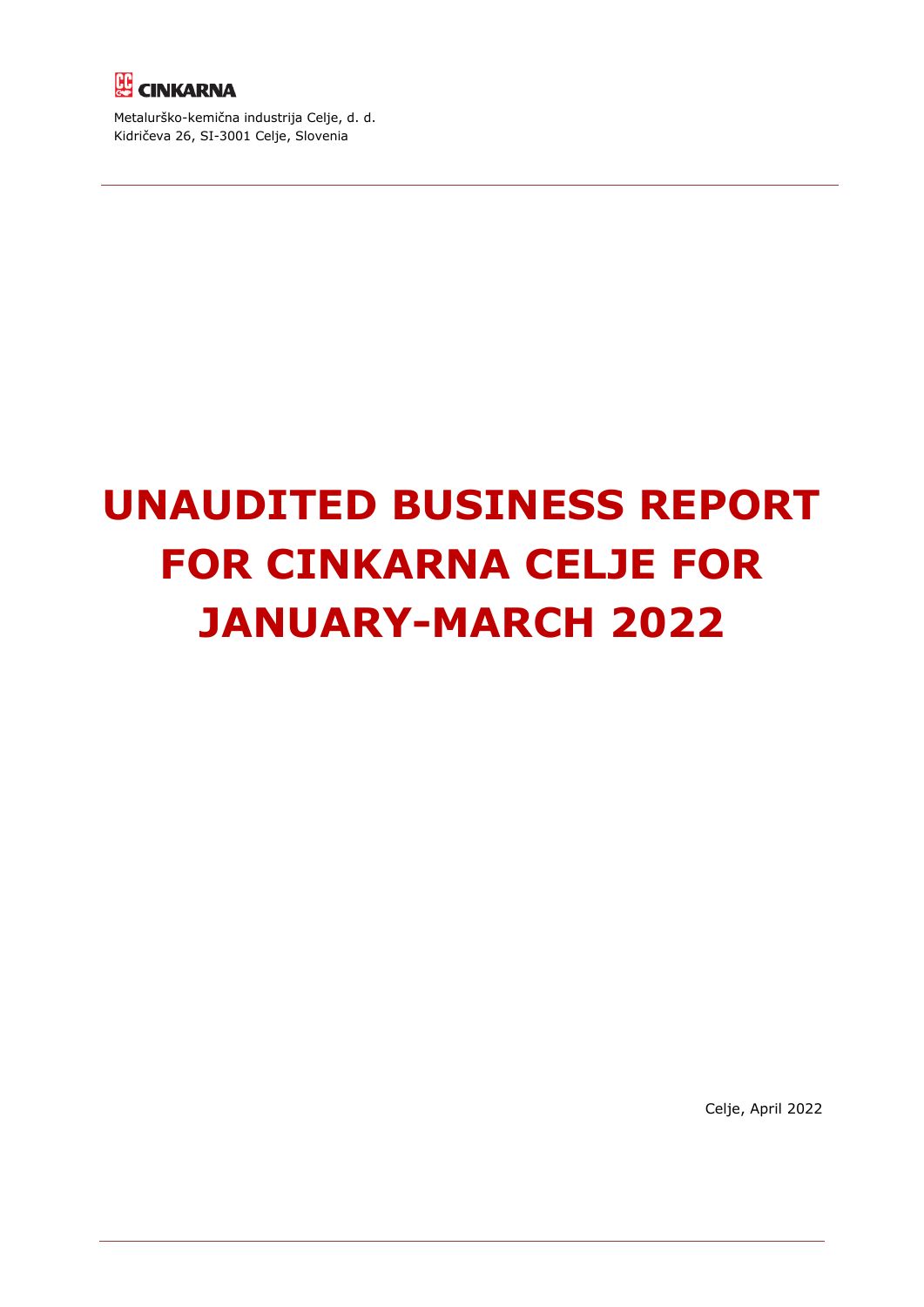## **CONTENT**

|              |              | <b>COLLECTION OF THE MOST IMPORTANT DATA</b>                       | $\overline{\mathbf{2}}$ |
|--------------|--------------|--------------------------------------------------------------------|-------------------------|
|              |              | <b>BUSINESS REPORT</b>                                             | 3                       |
|              |              | <b>STATEMENT OF THE MANAGEMENT BOARD'S RESPONSIBILITY</b>          | 5                       |
| 1.           | <b>SALES</b> |                                                                    | 6                       |
|              |              | 1.1 Sales by geographical segment                                  | 6                       |
|              |              | 1.2 Sales by geographical segment                                  | $\overline{7}$          |
| $\mathbf{z}$ |              | <b>ANALYSIS OF PERFORMANCE</b>                                     | 9                       |
|              |              | 2.1 Operating result                                               | 9                       |
|              |              | 2.2 Expenses and costs                                             | 9                       |
|              |              | 2.3 Assets                                                         | 10                      |
|              |              | 2.4 Liabilities to resources                                       | 11                      |
| 3            |              | <b>HUMAN RESOURCES</b>                                             | 12                      |
| 4            |              | THE COMPANY'S MOST IMPORTANT OPERATIONAL RISKS                     | 13                      |
| 5.           |              | <b>SHARES and OWNERSHIP STRUCTURE</b>                              | 20                      |
|              |              | 5.1 Ownership structure                                            | 20                      |
|              |              | 5.2 Shares trading                                                 | 21                      |
| 6            |              | <b>CORE DEVELOPMENTAL ACTIVITIES</b>                               | 22                      |
|              |              | 6.1 Investments                                                    | 22                      |
|              |              | 6.2 Development activity                                           | 22                      |
|              |              | 6.3 Quality assurance                                              | 23                      |
|              |              | 6.4 Environmental management                                       | 24                      |
|              |              | 6.5 Health and safety                                              | 26                      |
| 7            |              | <b>FINANCIAL STATEMENTS AND THE BALANCE SHEET</b>                  | 27                      |
|              |              | 7.1 Statement of Profit or Loss                                    | 27                      |
|              |              | 7.2 Statement of financial position                                | 28                      |
|              |              | 7.3 Statement of changes in equity                                 | 30                      |
|              |              | 7.4 Cash flow statement for the period                             | 31                      |
|              |              | 7.5 Statement of other comprehensive income                        | 32                      |
| 8            |              | <b>NOTES TO THE FINANCIAL STATEMENTS</b>                           | 33                      |
| 9            |              | SIGNIFICANT EVENTS OCCURRING AFTER THE END OF THE FINANCIAL PERIOD | 42                      |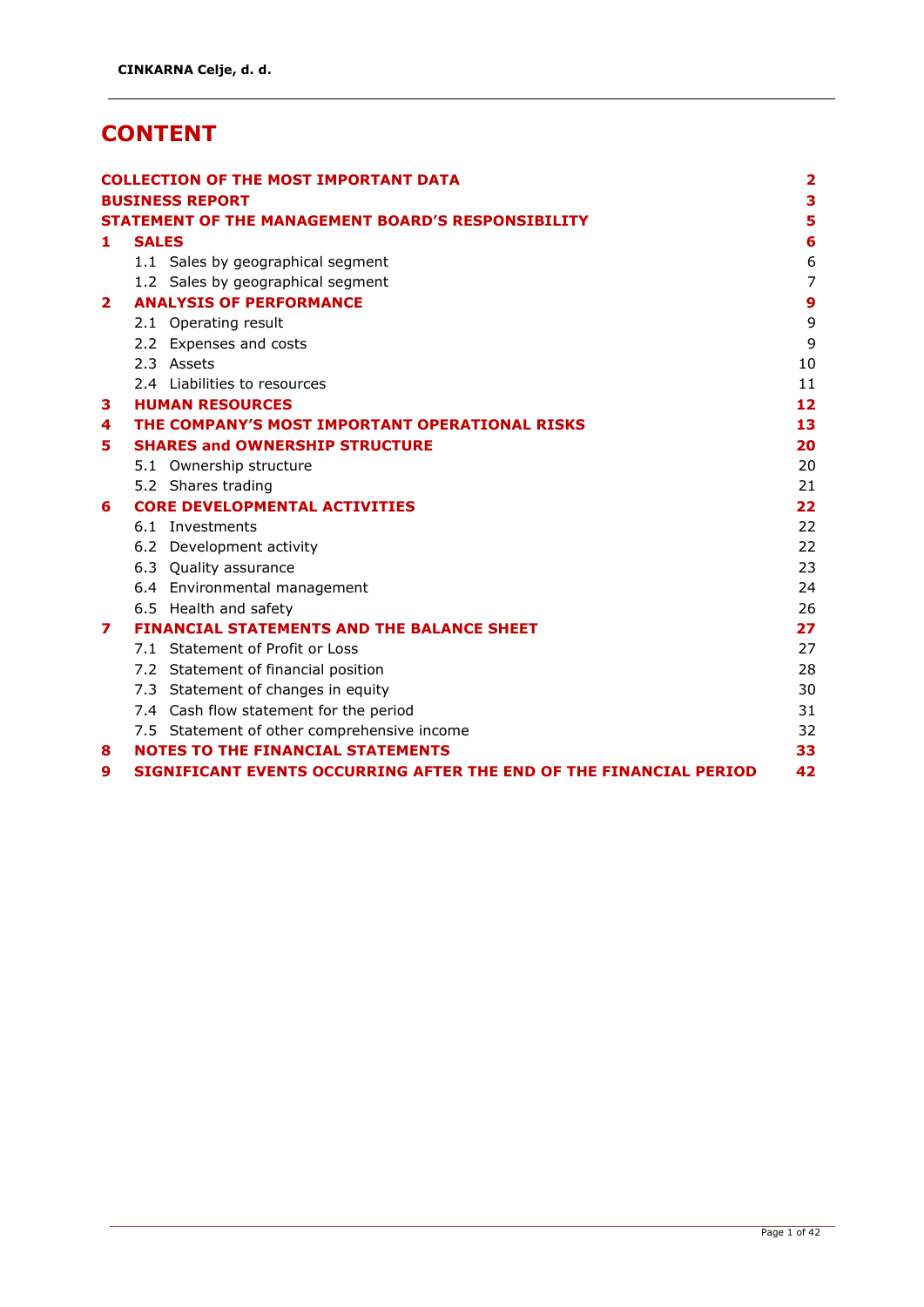## <span id="page-2-0"></span>**COLLECTION OF THE MOST IMPORTANT DATA**

| <b>TURNOVER IN EUR 000</b>                                                | <b>I-III 2022</b> | I-III 2021 | 2021       | 2020       | 2019       |
|---------------------------------------------------------------------------|-------------------|------------|------------|------------|------------|
| Sales revenues                                                            | 66,347.59         | 50,327.53  | 192,462.10 | 172,386.90 | 172,587.00 |
| Operating profit (EBIT) <sup>1</sup>                                      | 19,119.51         | 9,242.45   | 39,976.60  | 22,534.40  | 25,726.90  |
| Operating profit plus depreciation and amortisation (EBITDA) <sup>2</sup> | 22,417.72         | 12,513.77  | 51,258.00  | 32,467.20  | 32,296.30  |
| Net profit                                                                | 15,573.50         | 7,435.11   | 33,227.10  | 18,950.70  | 21,436.40  |
| Non-current assets (end of period)                                        | 109,004.66        | 108,785.60 | 110,511.61 | 110,888.70 | 107,753.80 |
| Current assets (end of period)                                            | 150,094.81        | 112,738.73 | 131,373.20 | 100,251.70 | 100,516.50 |
| Equity (end of period)                                                    | 205,739.29        | 180,910.37 | 190,165.80 | 174,820.90 | 170,806.10 |
| Non-current liabilities (end of period)                                   | 22,944.62         | 20,501.08  | 23,273.00  | 20,876.40  | 22,578.00  |
| Current liabilities (end of period)                                       | 30,415.57         | 20,112.88  | 28,446.00  | 15,442.00  | 14,886.20  |
| Investments                                                               | 1,779.74          | 2,215.48   | 11,325.40  | 12,233.00  | 11,956.00  |
| <b>INDICATORS</b>                                                         |                   |            |            |            |            |
| EBIT as a percentage of turnover                                          | 0.29              | 0.18       | 0.21       | 0.13       | 0.15       |
| EBITDA as a percentage of turnover                                        | 0.34              | 0.25       | 0.27       | 0.19       | 0.19       |
| Net profit as a percentage of turnover (ROS)                              | 23.47             | 14.77      | 17.26      | 10.99      | 12.42      |
| Return on equity (ROE) <sup>3</sup>                                       | 7.87              | 4.18       | 21.40      | 12.50      | 14.70      |
| Return on assets (ROA) <sup>4</sup>                                       | 6.22              | 3.44       | 14.70      | 9.00       | 10.20      |
| Added value per employee <sup>5</sup>                                     | 42,278            | 25,852     | 106,181    | 78,729     | 80,896     |
|                                                                           |                   |            |            |            |            |
| <b>NUMBER OF EMPLOYEES</b>                                                |                   |            |            |            |            |
| End of year/period                                                        | 782               | 807        | 793        | 824        | 846        |
| End of year/period average                                                | 783               | 812        | 801        | 838        | 874        |
|                                                                           |                   |            |            |            |            |
| <b>SHARE INFORMATION</b>                                                  | 807,977           |            |            | 807,977    |            |
| Total number of shares                                                    |                   | 807,977    | 807,977    |            | 807,977    |
| Number of own shares                                                      | 26,465            | 24,873     | 26,465     | 21,951     | 10,652     |
| Number of shareholders                                                    | 2,064             | 1,997      | 2,077      | 1,920      | 1,920      |
| Earnings per share in EUR <sup>6</sup>                                    | 19.27             | 9.20       | 41.12      | 23.45      | 26.53      |
| Dividend yield <sup>7</sup>                                               | N/A               | N/A        | 9%         | 11%        | 13%        |
| Gross dividend per share in EUR                                           | N/A               | N/A        | 21.00      | 17.00      | 28.30      |
| Share price at end of period in EUR                                       | 278.00            | 206.00     | 259.00     | 178.00     | 187.50     |
| Book value per share in EUR <sup>8</sup>                                  | 254.64            | 223.91     | 235.40     | 216.40     | 211.80     |
| Market capitalisation in thousands of EUR (end of period)                 | 224,617.61        | 166,443.26 | 209,266.04 | 143,819.91 | 151,495.69 |

 $^{\rm 1}$  The difference between operating income and operating expenses.

<sup>&</sup>lt;sup>2</sup> The difference between operating income and operating expenses, plus depreciation and amortisation. It reflects operating performance.

<sup>3</sup> Net profit/average equity for the period. The indicator reflects the efficiency of the company in generating net profit in relation to capital. Return on equity is also an indicator of the management's performance in maximising the value of the company for its owners.

<sup>&</sup>lt;sup>4</sup> Net profit/average balance for the period. The indicator reflects the efficiency of the company in generating net profit in relation to assets. Return on assets is also an indicator of the management's performance in using assets efficiently to generate profits.

<sup>5</sup> Operating profit plus depreciation, amortisation and labour costs divided by the average number of employees after accrued hours. A productivity indicator reflecting the average new value created per employee at Cinkarna.

<sup>6</sup> Net profit/average number of shares issued.

<sup>7</sup> Amount of dividend/share value (at the date of the resolution).

<sup>8</sup> Equity at the end of period/total number of shares issued.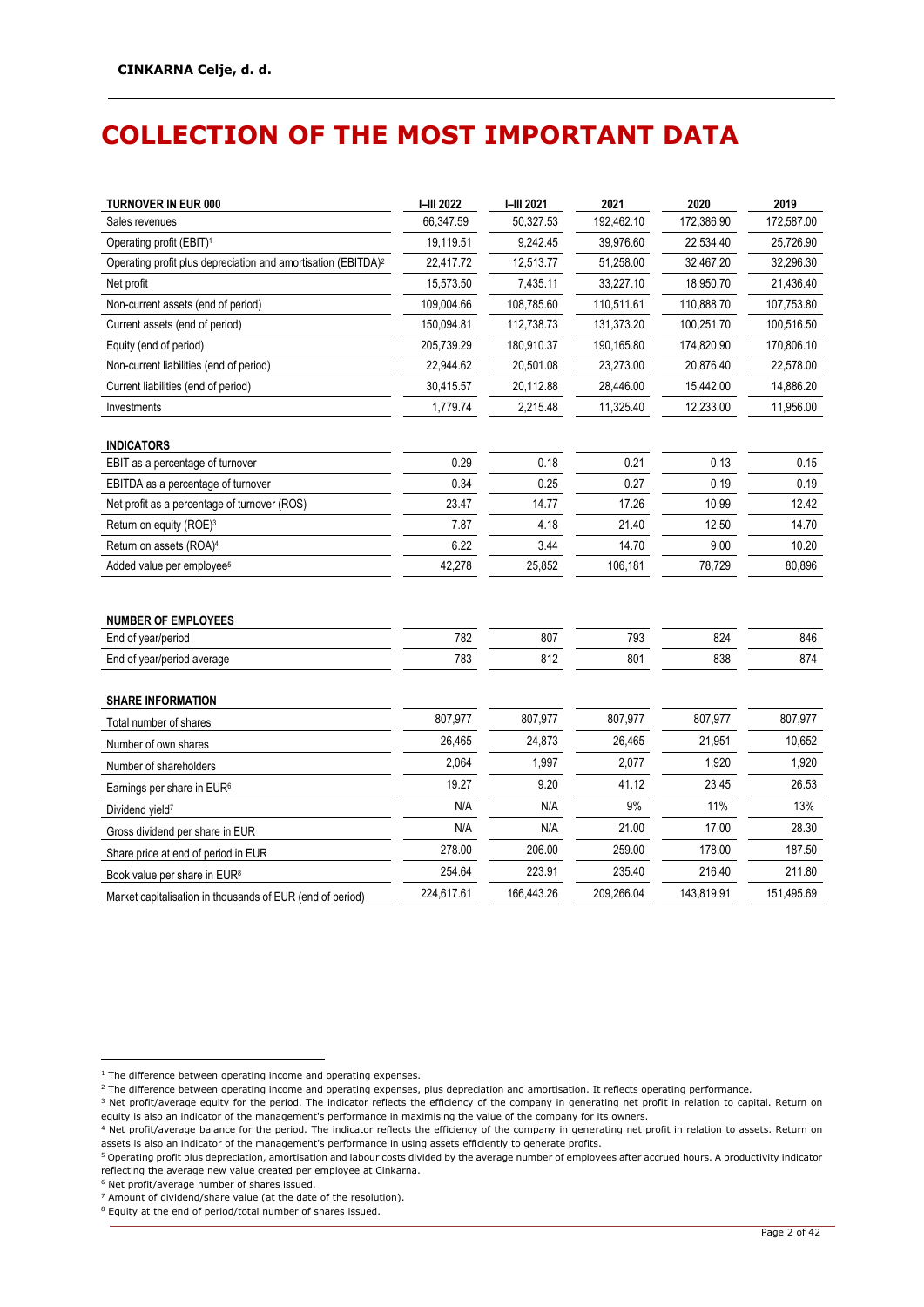### <span id="page-3-0"></span>**BUSINESS REPORT**

In Q1 2022, sales were 32% higher than in the previous comparable period. The increase in sales was further driven by higher average prices of titanium dioxide pigment. The stocks of the latter are minimal in the regions excluding China. The delays of Asian pigment coming to Europe place additional constraints on the supply side. The pressure is also present on the input side.

The most important elements of operating performance remain titanium dioxide pigment and the rationalisation of the portfolio of strategic business areas, which focuses on increasing the core programme and abandoning unprofitable activities.

With respect to our capacity for titanium dioxide pigment production, we are among minor global producers. In Europe, we are comparable to minor Eastern European production facilities. Branch analyses and operating performance benchmarking show that Cinkarna Celje, d. d., is among the more successful actors in the industry of titanium dioxide pigment. The Management Board deems that the business results achieved are objectively good and exceed the forecast for the period. Cinkarna Celje, d. d., is a relatively minor pigment producer, so we are facing the market situation and changes as a typical follower, but we try to use market potentials as much as possible within the given framework in terms of level and time dynamics.

We continue to follow our long-standing business strategy based principally on an active marketing approach focusing on seeking and developing the most profitable customers and markets, increasing market shares in the most high-quality markets, and establishing long-term partnerships with key customers. We are planning to adopt a more restrictive policy in the field of managing costs of materials, raw materials, energy and services. At the same time, we are aware that our employees are the most important foundation of business success, so we will keep ensuring, in agreement with the representative trade unions and employees' representatives, that the salaries of the employees will reflect the Company's success and the quality of its results.

The outbreak of the Ukrainian war put a stop to the rapid post-pandemic recovery of the European economy and significantly worsened the outlook for this year. This worsening is even more intense due to high prices of energy and its availability, disturbances that are still present in supply chains, and the escalation in the geopolitical situation. In addition to great uncertainties associated with the consequences of the increased prices of raw materials, energy and transport, no other significant risks are noted in the international economic area that could negatively affect the Company's operations and its business plans in the current year.

The abovementioned macroeconomic situation in the context of concrete markets and flagship products of Cinkarna Celje, d. d., means that there is shortage on the market in terms of titanium dioxide supply, which is reflected in higher prices. Continuation and intensification of the Russo-Ukrainian conflict may potentially undermine the European market for pigment. Amounts initially intended for Ukraine, Russia or Belarus will likely be redirected to other markets. On the other hand, the escalation of the conflict might change the structure of consumer expenses. Based on the assessment of the current market situation, price correction is considered likely during the year. In relation therewith, there are major pressures on price increases for some key raw materials, including titanium-bearing ores, energy and transport. In the next quarters, further price increases can be expected, which are expected to be higher on the input side than on the output side.

The performance of other business units is above the level of the previous comparable period. This mostly concerns the fields of metallurgic products and agricultural products, which are, due to higher exchange prices of input raw materials and higher demand, higher compared to the value achieved in the corresponding last-year period.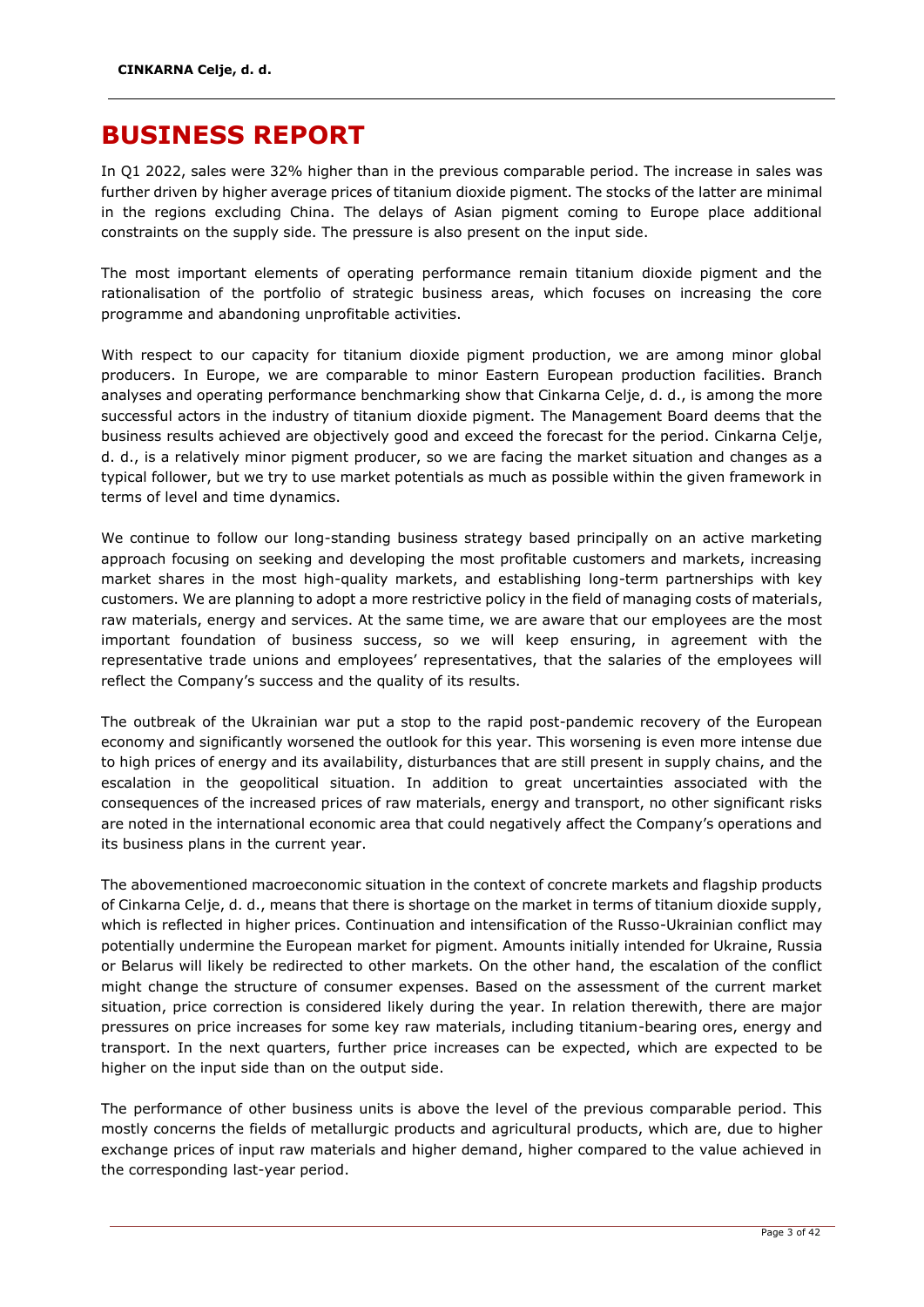The basic focuses of the Company's business policy remain unchanged. We are focusing on utilising the production capacities as much as possible, using market potentials towards the sales of higher addedvalue products, optimising production costs and implementing investment plans. Financial management is traditionally conservative, and the Company is financially stable.

The Company carries out several interlinked projects for the comprehensive management of spatial and environmental risks. The most important of them are the project for alternative water supply, harmonisation of spatial planning acts at the Za Travnik red gypsum backfilling plant, the remediation of the Bukovžlak Non-Hazardous Waste Landfill (ONOB) and the stability of barriers.

In the period discussed, Cinkarna Celje, d. d., generated sales revenues amounting to EUR 66.4 million, i.e. 32% more compared to the corresponding last-year period. The total value of exports in the period discussed achieved EUR 60.6 million, i.e. 30% more compared to the corresponding last-year period. Net profit amounted to EUR 15.6 million, i.e. 111% more compared to the profit achieved in the corresponding last-year period, when it amounted to EUR 7.4 million. Operating profit or loss plus depreciation and amortisation, i.e. EBITDA, amounted to EUR 22.4 million, representing 34% of sales generated. EBITDA is 79% higher year-on-year.

Within the scope of HR activities and management, special focus during the COVID-19 epidemic was on following the set of measures by the Company's Management Board in order to ensure the smooth operation of the Company and, consequently, ensure maximally safe and healthy work of the employees, protecting employees against infection and optimising working conditions for the employees at a time when the operation of HR was restricted. The principle of a positive motivation payment policy is being followed by ensuring appropriate levels of satisfaction and motivation of the employees.

In the first three months of 2022, EUR 1.8 million was spent on investments, purchasing fixed assets and replacing equipment as well as environmental investments, constituting a little less than 13% of the planned budget for 2022. We invest in programmes that show a potential for growth. Our investments in production are primarily aimed at ensuring profitable volumes of production, achieving higher quality, regulatory compliance and energy sustainability. Improvements in the operation or upgrading of waste water treatment plants and the implementation of measures to reduce emissions in the working environment are a constant.

We invest in programmes that show a potential for growth. Our investments in production are primarily aimed at ensuring profitable volumes of production, achieving higher quality and energy sustainability. Improvements in the operation or upgrading of waste water treatment plants and the implementation of measures to reduce emissions in the working environment are a constant.

Our development activities follow a five-year strategy while we prepare the grounds for its revision, notably in terms of supplementing the existing programmes. Development activities have been carried out according to the opportunities seen in the areas of our expertise, in line with trends and customer expectations.

In the context of ensuring the sustainable development of titanium dioxide production, we continued our multi-year development project on integrated water management and waste reduction project. We have also planned for and started to implement new activities in the fields of carbon footprint reduction, use of renewable energy, re-use of materials and energy efficiency.

In further sections of the Report, more detailed information is provided for each business area as well as the presentation of the Company's financial situation and operations.

### **Management Board of the Company**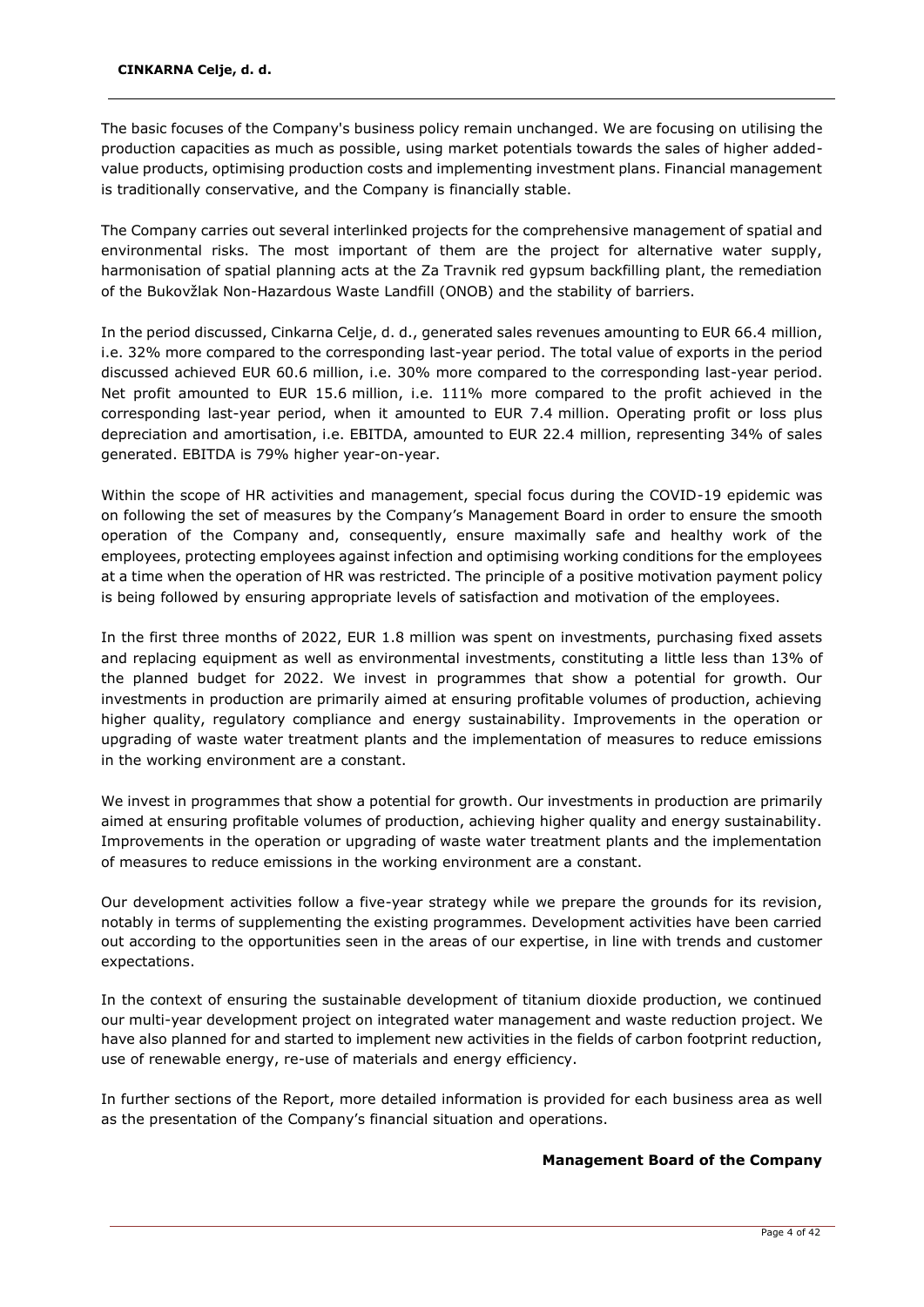## <span id="page-5-0"></span>**STATEMENT OF THE MANAGEMENT BOARD'S RESPONSIBILITY**

The Management Board of Cinkarna Celje, d. d., is responsible for preparing financial statements for each period in accordance with the International Financial Reporting Standards (IFRS) adopted in the European Union, and the Companies Act (ZGD) so that the statements represent a truthful and fair picture of the operations of Cinkarna Celje, d. d.

The Management Board of Cinkarna Celje, d. d., hereby declares that the consolidated statements for Cinkarna Celje, d. d., for the period ending on 31 March 2022 have been prepared so as to represent a truthful and fair picture of the financial situation and operating results for Cinkarna Celje, d. d.

When preparing consolidated statements for Q1 2022, the same accounting policies were taken into account as for preparing the annual financial statements for Cinkarna Celje, d. d., for the financial year 2021.

Consolidated statements for the financial period ending on 31 March 2022, have been prepared in accordance with IAS 34 – Interim Financial Reporting, and must be read together with the annual financial statements prepared for the financial year ending on 31 December 2021.

The Management Board of Cinkarna Celje, d. d., is responsible for the smooth operation of the Company and for maintaining the value of the assets of Cinkarna Celje, d. d., as well as for preventing and detecting frauds and other irregularities. The Management Board expects that in the future, the Company will have at its disposal appropriate resources to pursue its operations; which is why the Company's financial statements have been prepared on a going concern basis.

To the best of their knowledge, the Management Board hereby declares:

- that the business report for Cinkarna Celje, d. d., for Q1 2022 includes a fair representation of the development, business performance and the Company's financial situation, including the description of all significant types of risk to which the Company is exposed,
- that the financial report for Cinkarna Celje, d. d., for Q1 2022 has been prepared in accordance with the International Financial Reporting Standards as adopted by the EU, and that it is a truthful and fair representation of the assets and obligations, financial situation, operating profit or loss and the comprehensive income of the Company.

The Management Board adopted the financial statements, with the corresponding policies and explanation, on 26 April 2022.

| The Management of the Company                                      |                                                                                                                              |                                                                        |  |  |
|--------------------------------------------------------------------|------------------------------------------------------------------------------------------------------------------------------|------------------------------------------------------------------------|--|--|
| <b>President of the</b><br><b>Management Board</b>                 | <b>Member of the Management</b><br><b>Board - Deputy President</b><br>of the Management Board -<br><b>Technical Director</b> | Member of the<br><b>Management Board -</b><br><b>Workers' Director</b> |  |  |
| Aleš SKOK,<br>Univ. Grad. in Chem. Tech. Eng.,<br><b>MBA - USA</b> | Nikolaja PODGORŠEK SELIČ<br>Univ. Grad, in Chem. Tech. Eng.,                                                                 | Filip KOŽELNIK,<br>MSc in Business Adm                                 |  |  |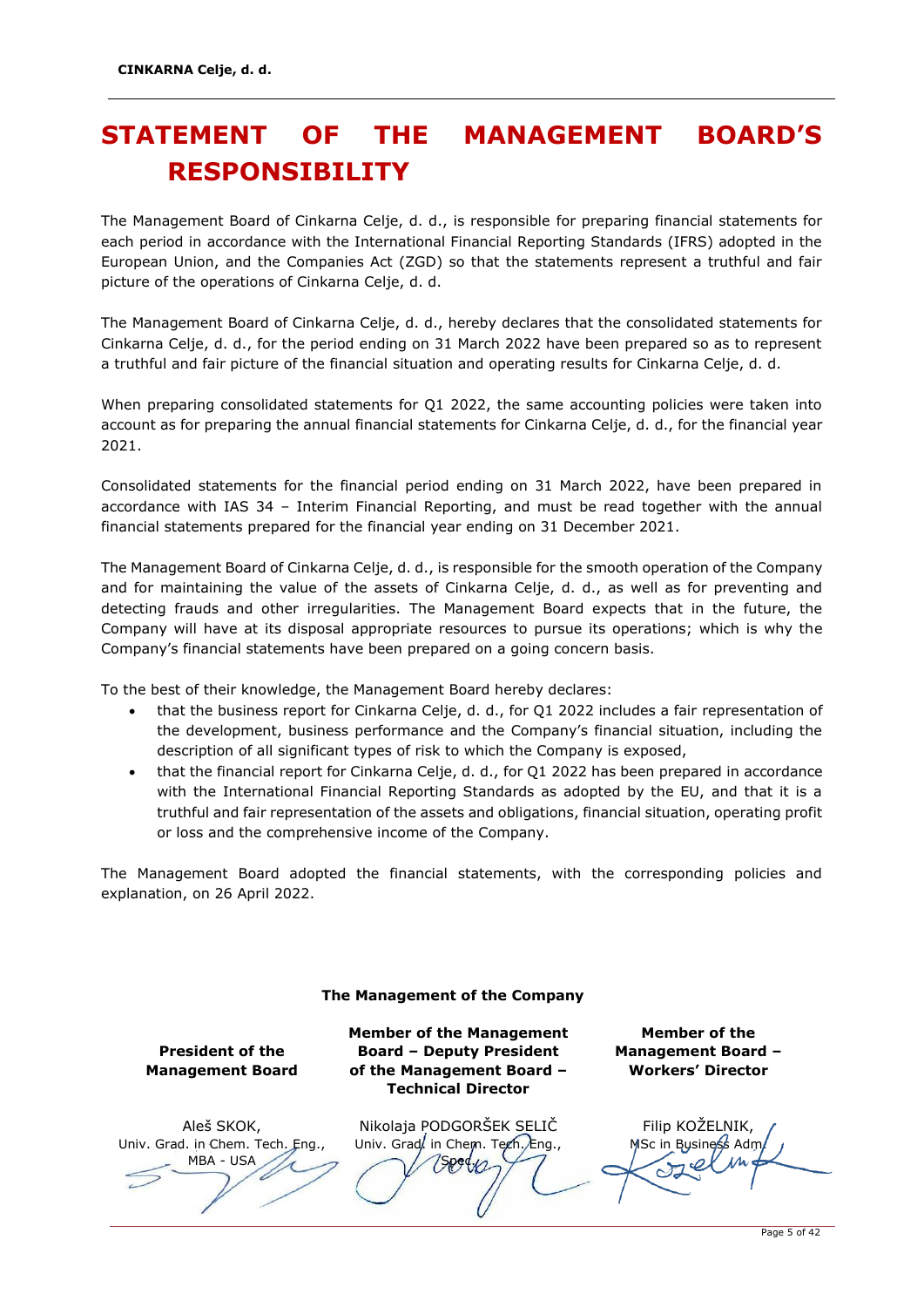## <span id="page-6-0"></span>**1 SALES**

The Company's total sales in the discussed period of 2022 are 32% higher than the sales generated in the corresponding period in 2021. Total sales, i.e. net sales revenues, reached EUR 66.4 million. One of the highest monthly sales in 2022 was generated in March, amounting to EUR 22.7 million, which is a historical monthly record.

### <span id="page-6-1"></span>**1.1 Sales by geographical segment**

Total sales to foreign markets increased by 33% in Q1 2022 compared to Q1 2021. The increase in sales to foreign markets is undoubtedly a consequence of higher sales prices of pigment. In absolute terms, the clearest increase in sales is to the EU markets due to the shortage in the supply of European pigment and high costs of import of Asian pigment.

### **Sales by geographical segment**

|                                  | 2021       | 2022       | ΔPY%  |
|----------------------------------|------------|------------|-------|
| Slovenia                         | 4,819,408  | 5,770,906  | $+20$ |
| EU                               | 37,530,636 | 51,603,062 | $+37$ |
| Former Yugoslavia                | 1,057,041  | 1,527,424  | $+44$ |
| Third countries                  | 5,688,700  | 6.729.518  | $+18$ |
| Third countries - dollar markets | 1,231,741  | 716.680    | -42   |
| <b>TOTAL</b>                     | 50,327,526 | 66,347,590 | $+32$ |
|                                  |            |            |       |

### **Share of each market in the Company's total sales**



Sales to the EU market were 37% higher compared to sales generated in the corresponding last-year period. This excess was mostly due to higher sales prices of pigment and copper fungicides. The driving force behind the growth in the above market is increased demand for titanium dioxide and copper fungicides. One of the key markets is Germany, generating 30.7% of the export sales and 28.0% of the Company's total sales. The importance of the German market reduced somewhat as compared to the year before due to the objective maturity of the market.

Sales to the markets of the former Yugoslavia increased by 44%, which correlated to the higher sales of pigment and copper fungicides.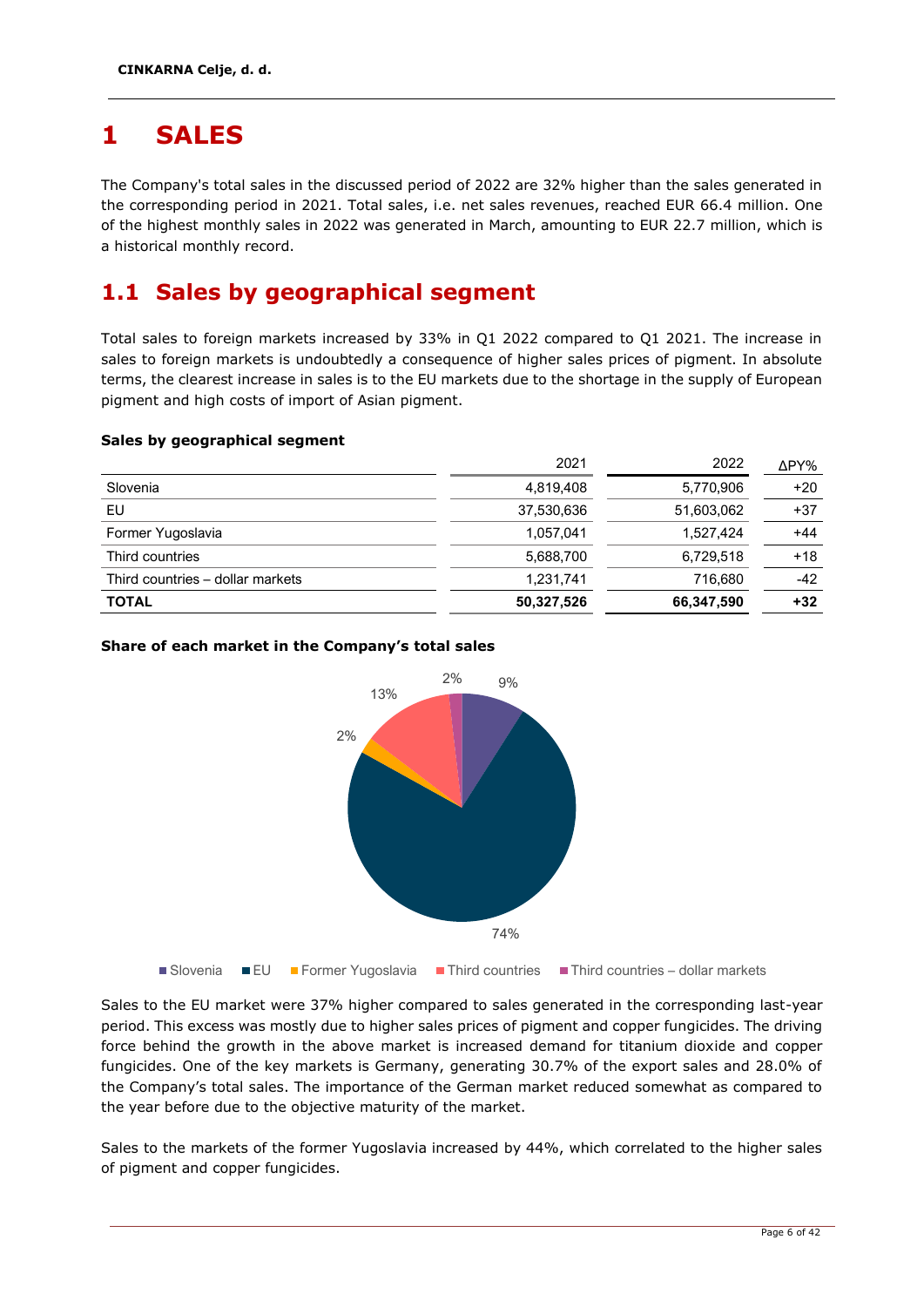Domestic sales are 20% higher compared to sales generated in the corresponding 2021 period. The growth in sales was driven by growth in sales of all business units, except Chemistry Mozirje.

Minimum controlling market shares have been maintained in dollar markets, since higher placements would be unreasonable due to specific circumstances that are surely less favourable than in European markets.



### **Sales by geographical segment in Q1 2020, 2021 and 2022**

In the year under discussion, the share of total exports in the total sales of the Company accounted for 91.3% and was 0.9 percentage points lower compared to the year before. The decreased share of exports relates to the increased domestic sales. Most sales are generated by the export of the titanium dioxide pigment.

Quarterly changes in sales structure by national market can be seen and are in line with the situation predominant in each market. By and large, the structure depends on the profitability of markets, marketing strategy, political and economic security and reliability of markets.

### <span id="page-7-0"></span>**1.2 Sales by geographical segment**

### **Sales by geographical segment**

|                                                         | 2021       | 2022       | ΔPY%  |
|---------------------------------------------------------|------------|------------|-------|
| Titanium dioxide                                        | 40,337,553 | 53,624,231 | $+33$ |
| Zinc recycling                                          | 1,459,524  | 2,072,217  | $+42$ |
| Varnishes, coatings, masterbatches and printing<br>inks | 4,635,680  | 5,312,265  | $+15$ |
| Agricultural products                                   | 2,980,558  | 4,185,129  | $+40$ |
| Other                                                   | 914.211    | 1,153,748  | $+26$ |
| <b>TOTAL</b>                                            | 50,327,526 | 66,347,590 | $+32$ |

In the period discussed, the sales generated by the flagship product line, **titanium dioxide pigment**, reached EUR 53.6 million. Higher sales in terms of value by EUR 13.3 million are due to higher average sales prices. The contractual prices of the pigment in Europe had been rising sharply until 2021,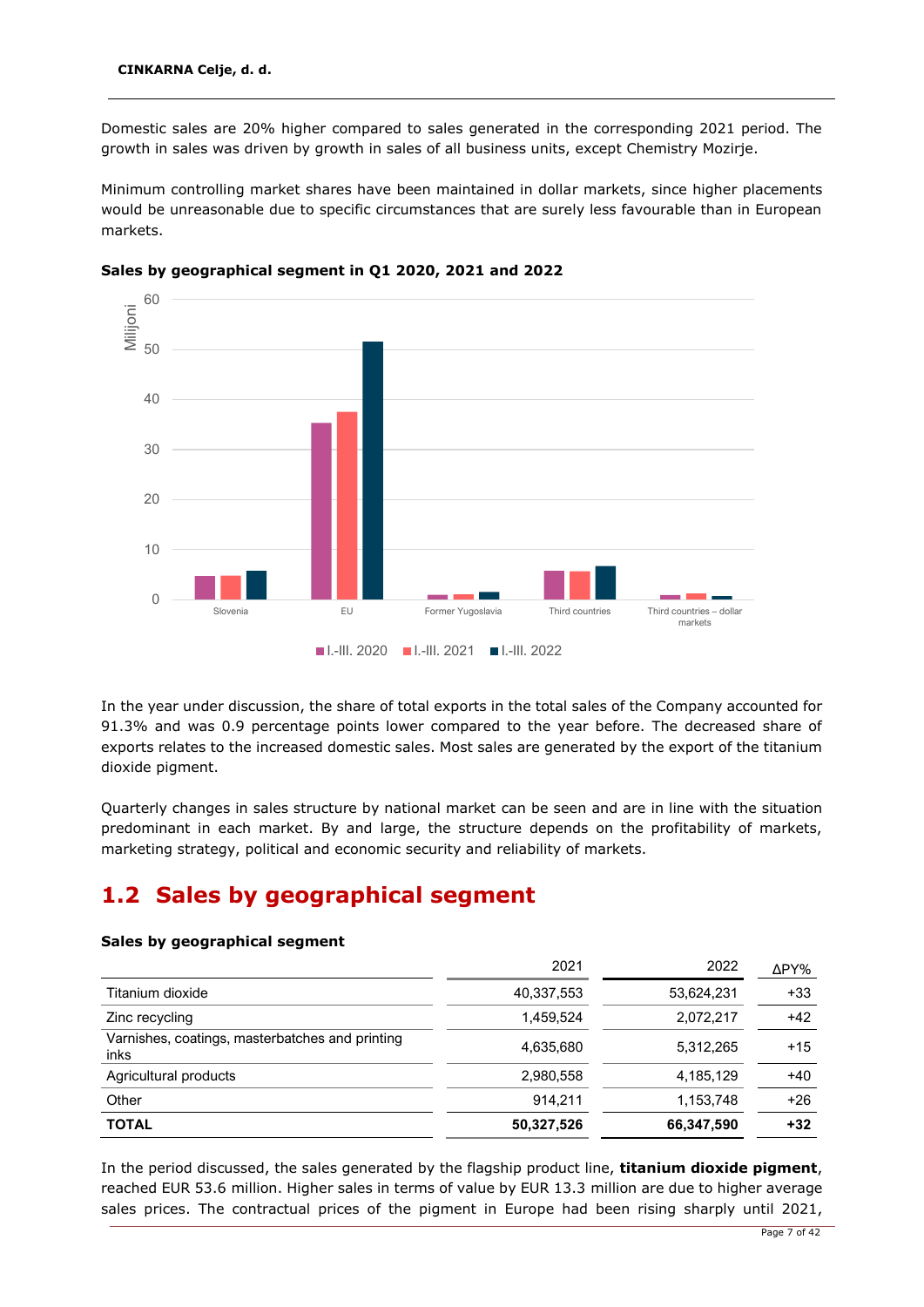achieving three consecutive quarterly records, mostly due to supply constraints, lack of competitiveness of the Asian producers and higher costs. The lack of supply of pigment continues to affect the European market of titanium dioxide, with the key reasons being production disturbances and higher input prices. The already constrained European market is further burdened by imports from Asia which, in addition to higher transport costs, are hindered by severe measures taken against the coronavirus and the associated prolonged delivery dates. The demand is relatively stable, but there are signs indicating that consumption is slowing down due to inflation in Europe and the changing mood of the consumers.

The **zinc processing** sales programme combines the product groups of zinc wire, anodes and alloys. The operations are 42% higher compared to the corresponding last-year period. The increase in sales is mostly due to higher zinc exchange prices and higher sales of zinc wire in terms of volume.

In the period discussed, there was a 15% increase in sales for the **varnishes, coatings, masterbatches and printing inks** programme, mostly relating to the higher sales of masterbatches. Compared to last year, the situation has further improved, which is associated with increased activity in the processing industry. At the same time, the average sales prices are higher due to increased prices of raw materials. Lack of perspective of the printing inks product group resulted in the closure of the cost centre.

The sales generated by the **agricultural product line** comprising the sales of copper fungicides, Pepelin, green vitriol (copperas) and Humovit rose by 40% compared to the corresponding 2021 period. The increase is due to both higher volumes and higher sales prices. The average sales prices of copper fungicides have increased significantly on account of higher exchange prices of copper and improved sales structure. In 2022, production of a commercially highly attractive active substance, i.e. tribasic copper sulphate (TBCS), has continued. Sales of Humovit have remained at the level generated in the corresponding 2021 period. It remains a fact that soil sales depend on the conditions in the local and neighbouring markets, since the product cannot withstand an additional transport cost to enter distant markets.

The **programme "other"** comprises the product lines of thermoplasts, polymers, elastomers, systems for the transport of aggressive mediums (STAM), sulphuric acid, CEGIPS, merchandise and services, and sales of abolished products and product groups. The sales value of the above group is 26% higher compared to Q1 2021. STAM sales are higher. The sales value of sulphuric acid is 143% higher. Regarding the programmes from this group/category, CEGIPS must be emphasised. This is because CEGIPS was sold at a volume of 16.9 thousand tons, which is important in the context of extending the Za Travnik service life.



### **Participation of each BU in the Company's total sales**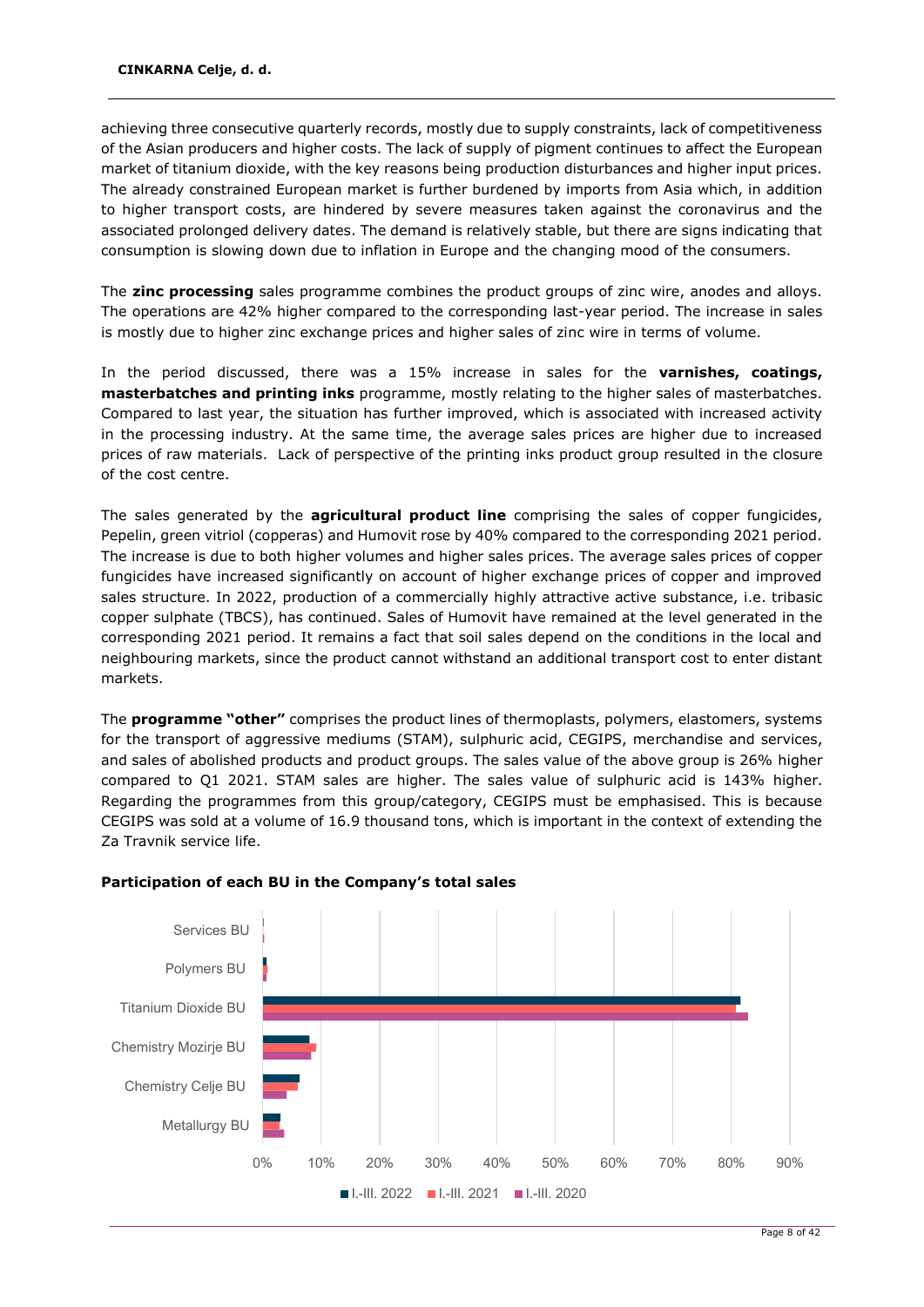The relative ratios have changed again in the period discussed. The Titanium Dioxide BU share has increased by 0.9 percentage points. In line with the higher sales value of metallurgic products, the share of Metallurgy BU has increased by 0.2 percentage points. The increased demand for copper fungicides and higher exchange prices of copper increased the share of Chemistry Celje BU by 0.3 percentage points. The share of Chemistry Mozirje BU is 0.4 percentage points lower.

The share of Polymers BU decreased comparatively. The scale of operations corresponds to increased investment activity of the regional pharmaceutical and petrochemical industries. Basically, this concerns the production of a technological system customised to a specific customer as ordered, which is directly dependent on the investment cycles of the industry in the relevant region.

The structure of sales by business unit has changed. A short-term consequence of the substantial changes is fewer business units and, in the perspective, increased relative importance of the core programme, i.e. titanium dioxide.

## <span id="page-9-0"></span>**2 ANALYSIS OF PERFORMANCE**

### <span id="page-9-1"></span>**2.1 Operating result**

In Q1 2022, **operating profit** was generated amounting to EUR 19.1 million. This result exceeds the operating profit generated in Q1 2021 (amounting to EUR 9.2 million) by 107%. The operating performance was therefore significantly better compared to last year, and also well above the business plan. This outperformance was driven by good sales volumes and increased sales prices of the flagship product. Operating profit or loss plus depreciation and amortisation, i.e. EBITDA, amounted to EUR 22.4 million, representing 33.8% of sales generated. EBITDA is 79% higher year-on-year.

After accounting for the impact of financial income and expenses, a **profit before taxes** of EUR 19.2 million was recorded in Q1 2022, while the profit from Q1 2021 amounted to EUR 9.2 million. The result before taxes increased by 109% compared to the year before. In Q1 2022, a positive financing balance amounting to EUR 107,000 was recorded (the financing balance in Q1 2021 was negative, amounting to EUR 63,300). The generated positive financing balance is driven by the positive balance of foreign exchange differences amounting to EUR 109,000, investment and interest income amounting to EUR 500, and a balance of other financial obligations amounting to EUR 2,500. The positive balance of foreign exchange differences amounting to EUR 109,000 represents an effective use of hedging instruments to manage volatile movement of the USD/EUR currency pair when purchasing titaniumbearing ores.

**The net profit for the accounting period** amounts to EUR 15.6 million, which exceeds the profit realised in Q1 2021 by 109% (EUR 7.4 million). Taking into account the developments in the international economy, in the titanium dioxide pigment market and, above all, the results of our competitors in the titanium dioxide industry, as well as the COVID-19 situation, we consider the result to be above average and above expectations. The net result comprises the profit before taxes and an income tax charge of EUR 3.7 million (the effective tax rate is therefore 19%).

### <span id="page-9-2"></span>**2.2 Expenses and costs**

The structure of consumption of raw materials, packaging and energy shows major deviations compared to the corresponding 2021 period. In relative terms, the most significant are the costs of energy, which are 92% higher compared to Q1 2021 due to the current situation in the energy market. By taking measures to improve energy efficiency, we strive to manage this cost category. The total direct cost of materials, energy and packaging is EUR 6.8 million higher compared to the corresponding 2021 period.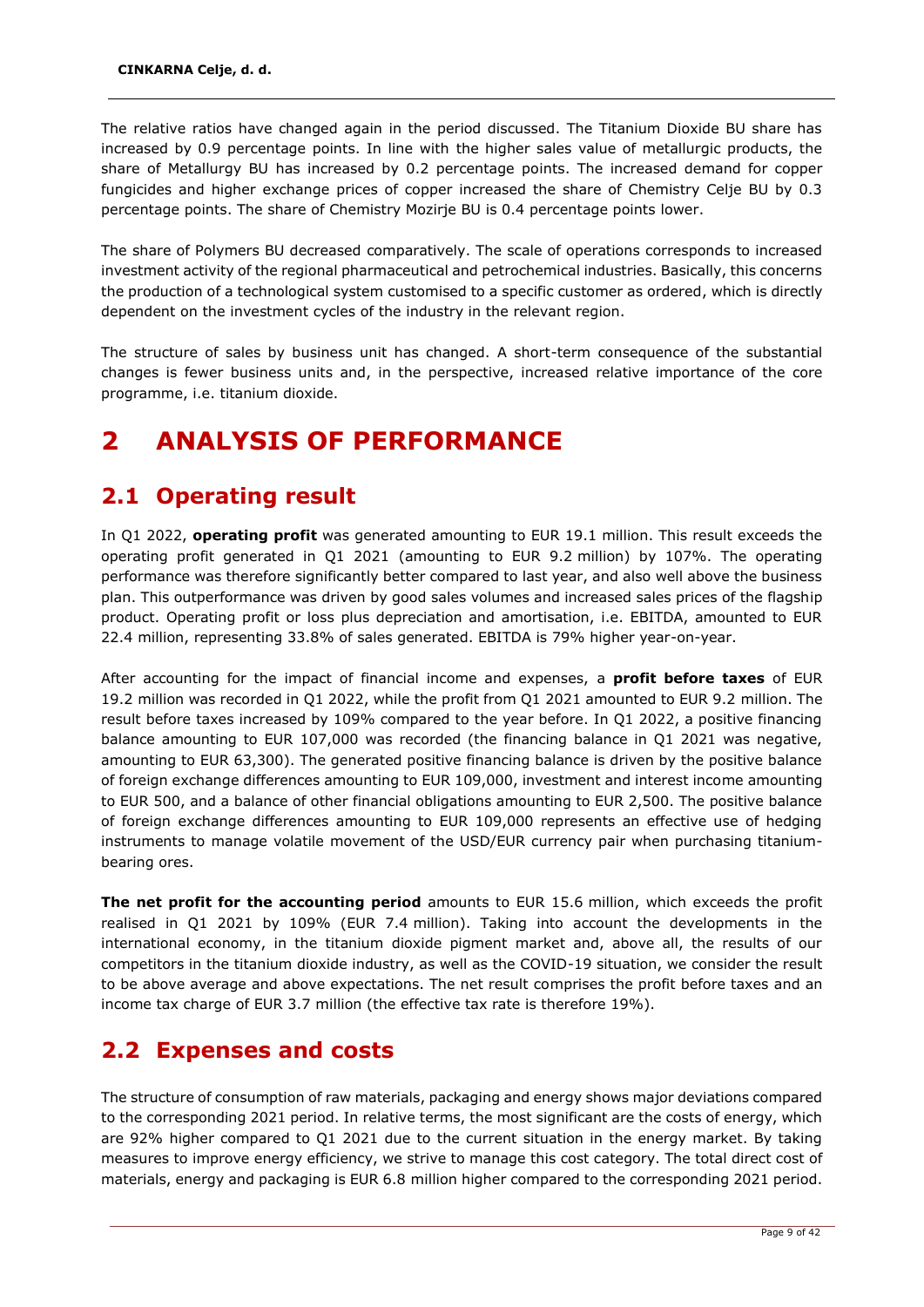The purchase/sales price ratio has changed on account of higher input prices. The purchase prices of titanium-bearing raw materials are higher compared to last year. They are expected to further increase in the next quarters.

At the end of period, raw materials/material for production again account for the largest share of production costs (86.0%), followed by energy (12.2%) and packaging (1.8%).

The structure of labour costs is shown in the section Notes to Financial Statements 5, Labour costs. Gross salaries were formed according to the collective agreement provisions, taking into account the agreements between the unions and the Management Board. Transport allowance and meal allowance are in line with the current regulations. Labour costs include additional pension insurance, severance payments, other remuneration paid to the employees, solidarity support, loyalty bonuses and other items. The gross amount of holiday pay per employee for 2022 is EUR 1.023.92.

### <span id="page-10-0"></span>**2.3 Assets**

**The share of non-current (long-term) assets** in the structure of all assets has decreased by 3.6 percentage points compared to the end of 2021 and amounted to 42.1%. The largest category of longterm assets are tangible fixed assets (95.6%). In the three months of 2022, their value decreased by EUR 1.6 million, or 2 %, for the difference between the invested amount into the tangible fixed assets and the actual depreciation charged. Long-term financial investments have not changed in 2022 and include shares and interests in companies. Deferred tax assets have also remained at the end of 2021 level. Other long-term assets are emission allowances obtained by the State free of charge. As at 31 March 2022, their balance is EUR 25,000 lower compared to the situation as at 31 December 2021 because they were submitted to ARSO for CO2 emissions in 2021.

**The share of current assets** in the structure of all assets has increased by 3.6 percentage points compared to the end of previous year, elevated and amounted to 57.9%. The most important categories in the structure of current assets in terms of value are cash (45%), trade receivables together with other current assets (32%) and inventory (26%).

**Inventory** decreased by 2% compared to the end of 2021, with a 2% increase in the value of material (including advances), a 13% increase in the value of unfinished production and a decrease by 13% in the total value of finished products and merchandise inventory (all compared to the end of 2021). The most important reason for the decreased inventory of finished products is the increased sales volume of pigment.

**Current financial receivables** include fair value of financial instruments, with a balance of EUR 6,900, compared to no balance at the end of 2021.

**Current trade receivables** include current trade receivables due from customers and current trade receivables due from others (mainly from the State for input VAT). Compared to the end of 2021, receivables increased by 51%. Receivables due from customers increased by 53%, while other current receivables increased by only 29%. A maturity breakdown of the receivables due from customers by due date indicates that the age structure of the receivables continues to be of high quality and is secured by an external institution or another insurance type.

**Cash** (and cash equivalents) account for 42% of the total value of current assets, with a 6% increase in cash compared to the year before. The relatively high value of cash is mainly due to the excellent performance throughout the year.

**Other current assets** include prepaid expenses accrued. Their value decreased by 1%.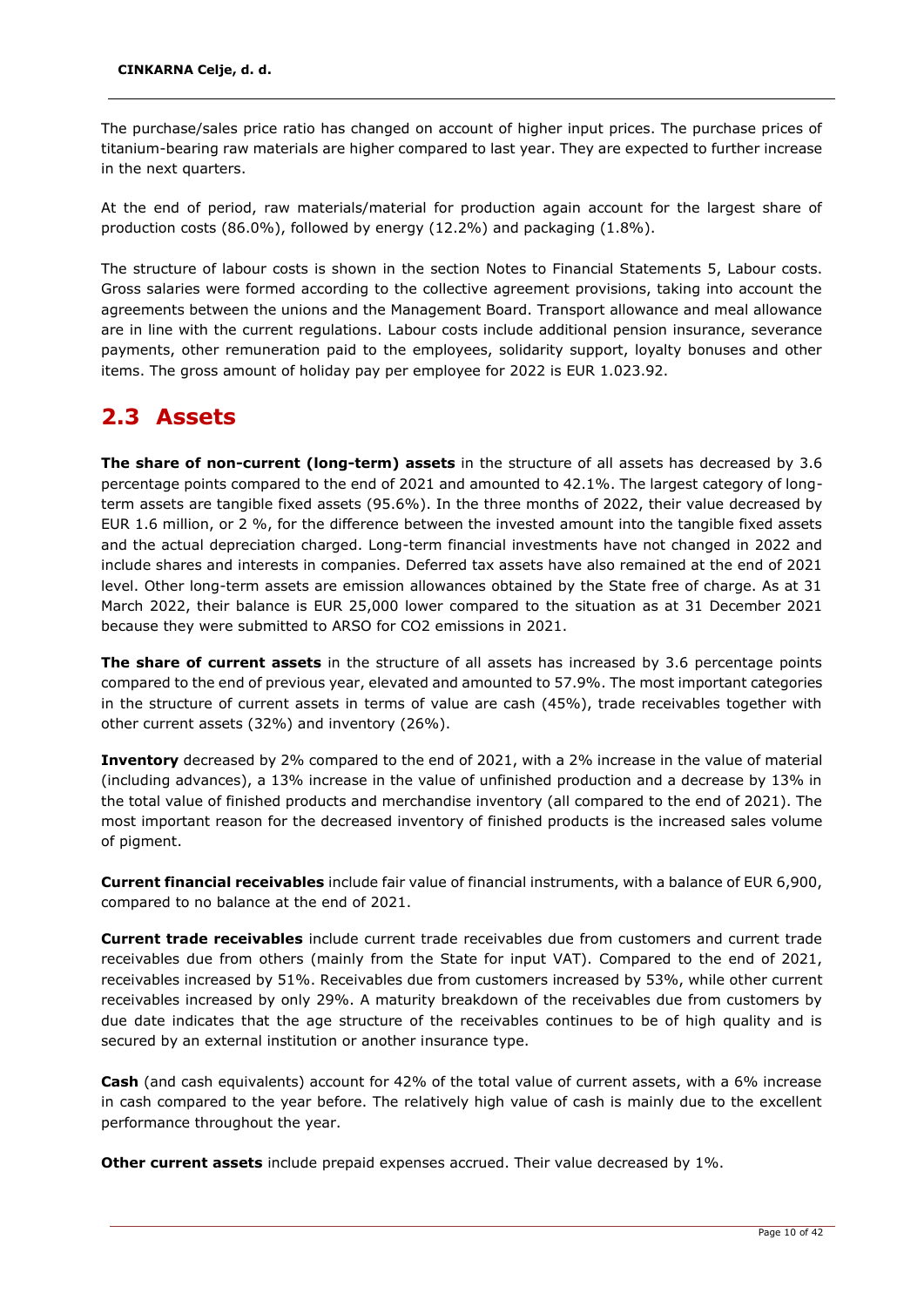### <span id="page-11-0"></span>**2.4 Liabilities to resources**

**The value of equity** in the structure of liabilities to resources as at 31 March 2022 accounts for 79.4%, which is 0.8 percentage points more than at the end of 2021. The amount of equity increased by 8.2% compared to the end of 2021. The increase (EUR 15.6 million) relates to net profit of Q1 2021. As at 31 March 2022, the Company holds 26,465 own shares (there have been no purchases of own shares in 2022 by the Company). There were no major movements in equity.

In total equity, the value of share capital amounts to EUR 20,229,769.66, and is comprised of 807,977 common freely transferable unit shares (of which 26,465 own shares are registered in the pool of own shares). Book value per share as at 31 March 2022 amounted to EUR 254.6 (i.e. an 8.2% increase since the beginning of the year when it was EUR 235.4).

**Provisions and non-current deferred income** account for 8.7% of payables. Provisions for pensions and similar liabilities were made as at 1 January 2006 (severance and jubilee bonuses) and are adjusted annually on the basis of actuarial calculations. Other provisions were established in the privatisation ownership process under environmental provisions. In recent years, the following environmental provisions have been made: EUR 5 million in 2010 for the remediation of the Bukovžlak solid waste landfill, and EUR 7 million plus EUR 5 million in 2011 for the remediation of the Za Travnik landfill and the destruction of low-level radioactive waste, respectively. At the end of 2017, the provisions were examined in more detail and re-checked; only the provision for the elimination of old burdens amounting to EUR 6.4 million was reformulated. At the end of 2021, the extent of provisions was rechecked; they were appropriately modelled according to the actual market situation. The extent of environmental provisions in the period discussed decreased by 1% or EUR 246,000 on account of the designated coverage of expenses for the above remediation projects. Non-current deferred income increased by 3%.

**Financial and trade payables** increased by 7% compared to the end of the previous year on account of a 4% increase in payables to suppliers for the undue strategic deliveries and extension of payment terms, and of a 14% increase in other current payables for taxes, employee contributions payable and income tax (income tax for 2021 amounting to EUR 3.9 is due in April 2022). All financial and trade payables are current. The Company's gross gearing ratio amounts to 11.1%, i.e. a reduction by 0.1% compared to 31 December 2021.

**Current financial liabilities** as at 31 March 2022 amounted to EUR 67,000, i.e. 3 times less than at the end of 2021 (when they amounted to EUR 198,000); the difference related to the decreased extent of our accounts payable and the assignment of receivables from our suppliers. The Company's gearing ratio therefore amounts to 0.26% (0.82% at the end of 2021).

**Current trade payables** decreased by 4% in the period discussed. Current trade payables to suppliers amounted to EUR 19.5 million as at the last day of March 2022, i.e. a 4% increase compared to the end of 2021, on account of extended payment terms to suppliers and increased purchases due to higher purchase prices of raw materials. Other trade payables decreased by 40% (or EUR 1.8 million), mostly covering EUR 1.2 million payable for net salaries and other net payments from work relationships, EUR 1.4 million payable for contributions and taxes from and on remuneration, and EUR 0.1 million payable for VAT and to other institutions.

**Other current liabilities** increased by 29% in the period discussed. They mainly comprise accrued liabilities for annual leave and labour costs, accrued environmental contributions and taxes, and VAT on advances made.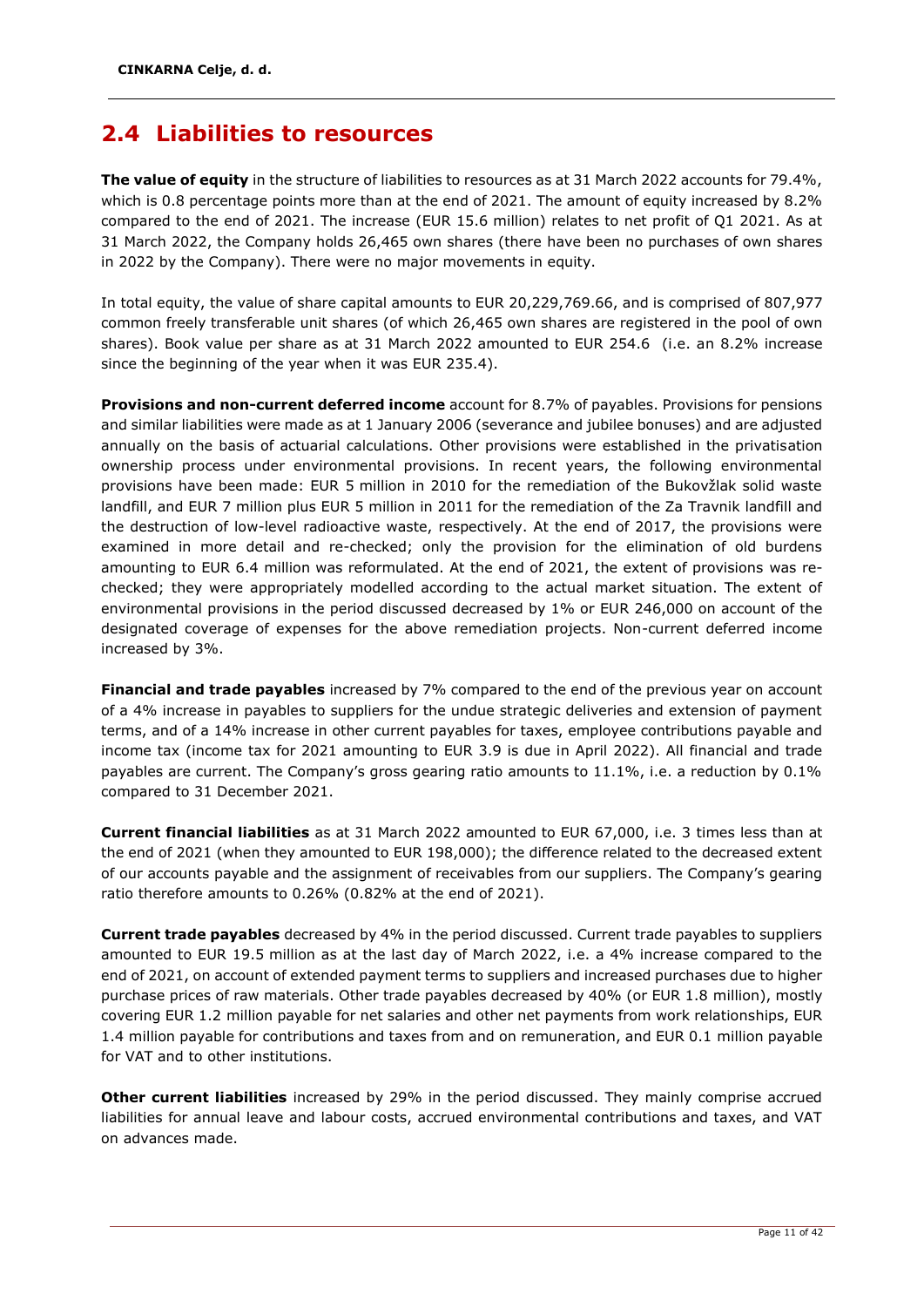## <span id="page-12-0"></span>**3 HUMAN RESOURCES**

As at 31 March 2021, Cinkarna had 782 employees, which is 11 or 0.5% fewer compared to the end of 2021. Minor changes in the number of employees at individual BUs can be observed.

The average number of employees in Q1 2022 is 783, which is 29 or 3.6% fewer than the average number of employees in the corresponding 2021 period.

In communication with the employees, open and multi-way communication between the Company's Management Board, employees, Workers' Council and two representative unions is encouraged. In addition to informing the employees on the current general situation, it is also highly important to obtain feedback and suggestions from the employees, which has a positive influence on the good work atmosphere in the Company, promotes a good organisational culture and increases the sense of belonging to the Company and strengthens trust by the employees in the Company's management.

The area of communication was in the focus of the Company's Management Board, directors of business units and the Workers' Council also in Q1 2022, which was implemented through a range of communication channels. In order to provide our employees with information, the following printed and electronic media were used: email messages from the Management Board using a dialogue of our Company's mascots (Cinko and Cinka), Informator – printed version, Cinkarnar, the Company's journal – twice per year; Facebook and LinkedIn accounts of Cinkarna Celje are also active on social media, a union information sheet is also issued and our own Sharepoint (intranet and extranet) is established. Bulletin boards remain interesting and active as always for publishing news. Throughout the Company, there are more than 70 bulletin boards serving as a means of communication.

In the field of social work, activities underway in 2022 related to individual resolution of workers' problems, redistribution of disabled workers, ergonomics, prevention for employees and retiring those employees who have met the relevant conditions.

The average absenteeism rate in Q1 2022 increased by 2.7 percentage points to 20.1% (of which 7.4%, or 37% of total absenteeism, was due to sickness, or 1.3 percentage points more than in Q1 2021) compared to Q1 2021, due to higher sick leave, mainly due to COVID-19, and consequently more absenteeism and less leave taken in the current year to ensure the smooth running of the Company's operations. The percentage of sick leave at the Company level increased by 22% compared to the year before.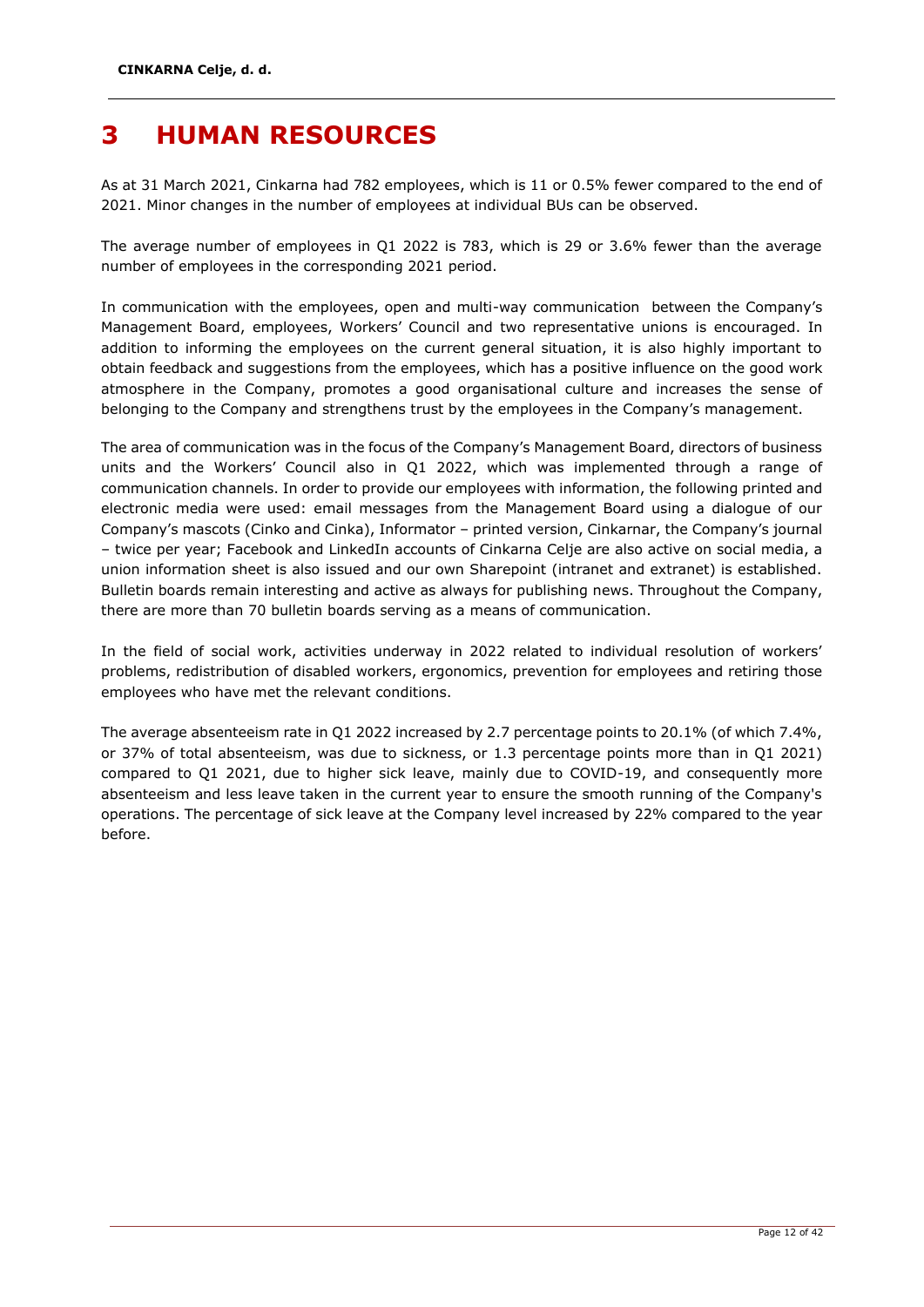## <span id="page-13-0"></span>**4 THE COMPANY'S MOST IMPORTANT OPERATIONAL RISKS**

Cinkarna Celje, d. d., is a regional company operating in the international area and thus faces risks of an economic, social and environmental nature. In order to effectively identify risks (opportunities), assess, prioritise, manage and control them as well as report on them, a comprehensive risk management system has been developed (SRM). It combines a series of subsystems and tools, and their coordinated functioning ensures their operation irrespective of the content of processes or the hierarchical level of the Company's organisational structure.

Risks are identified and assessed using a combined qualitative/quantitative method determining the potential of a scope/impact and the likelihood of each event. In a transparent manner, individual risks are combined according to the following areas, and such distribution is also used for external reporting.

- I. Sales risks.
- II. Production risks.
- III. Financial risks.
- IV. Risks related to zoning and environmental legislation.
- V. HR and organisational risks

The SRM process or functioning is continuous, and reporting to the external public is done every 3 months as part of regular statutory reporting. SRM is described in more detail in the Annual Report. The overview of key risks provided below is updated and based on the situation and expectations present at the time the report is being prepared.

| <b>Product sales risk</b>                                                                                                                                                                                                                                                                                                                                                                                                                                                                                                                                                                                                                                                                                                                                                                                     | Probability of occurrence                                                                                                                                                                                                                                                                                                                                                                                                                                                                                                                                                                                                                                                                                                                                                                                                                                                                                                                                                                                                                                                                                                                                                                                                                                                                                                                              | Amount of damage |  |
|---------------------------------------------------------------------------------------------------------------------------------------------------------------------------------------------------------------------------------------------------------------------------------------------------------------------------------------------------------------------------------------------------------------------------------------------------------------------------------------------------------------------------------------------------------------------------------------------------------------------------------------------------------------------------------------------------------------------------------------------------------------------------------------------------------------|--------------------------------------------------------------------------------------------------------------------------------------------------------------------------------------------------------------------------------------------------------------------------------------------------------------------------------------------------------------------------------------------------------------------------------------------------------------------------------------------------------------------------------------------------------------------------------------------------------------------------------------------------------------------------------------------------------------------------------------------------------------------------------------------------------------------------------------------------------------------------------------------------------------------------------------------------------------------------------------------------------------------------------------------------------------------------------------------------------------------------------------------------------------------------------------------------------------------------------------------------------------------------------------------------------------------------------------------------------|------------------|--|
|                                                                                                                                                                                                                                                                                                                                                                                                                                                                                                                                                                                                                                                                                                                                                                                                               | <b>Moderate</b>                                                                                                                                                                                                                                                                                                                                                                                                                                                                                                                                                                                                                                                                                                                                                                                                                                                                                                                                                                                                                                                                                                                                                                                                                                                                                                                                        | <b>Moderate</b>  |  |
| The risk is associated with the possibility and ability to successfully sell products in target markets.<br>It relates to the increasing negotiation power of customers, economic (in)stability of markets, growing<br>power of competitors (due to capital concentrations) and the suitability of the elements of our own<br>marketing mix (price, product, market, promotion). At the same time, the problem of increasing<br>Definition<br>production capacities in China is becoming a long-term trend affecting the industry's structure in the<br>longer period. Sales generated by the flagship product are partly also affected by changes in consumer<br>habits resulting from the epidemic. The current Russo-Ukrainian conflict brings the risk of changing<br>European consumer habits/sentiment. |                                                                                                                                                                                                                                                                                                                                                                                                                                                                                                                                                                                                                                                                                                                                                                                                                                                                                                                                                                                                                                                                                                                                                                                                                                                                                                                                                        |                  |  |
| Management                                                                                                                                                                                                                                                                                                                                                                                                                                                                                                                                                                                                                                                                                                                                                                                                    | The risk is directly mitigated through the expansion of our sales network, diversification of the<br>production and sales portfolio, introducing new and shortening existing sales channels, developing<br>marketing partnerships and developing new products allowing us to enter new markets and sectors.<br>In recent years, product sales risk has also been actively reduced through the optimisation of the<br>sales portfolio in terms of excluding products of high market risk. Through target-oriented technical<br>investments, our sales portfolio is directed towards applications and markets of a more demanding<br>nature with a higher quality that represent a shift from the commodity markets characterised by lower<br>added value and high exposure to Chinese pigment at favourable prices. Indirectly, sales risks are<br>also managed through systematic monitoring and comparative analyses of the relevant sectors<br>(competitors and customers), participation in marketing and professional industry events, and the<br>introduction of standards in the field of quality management, safety, environment and health. The<br>risk is also managed through strategic development and maintenance of so-called compensation<br>markets (USA, Near/Middle East), where we can direct any excess unsold volumes, taking into |                  |  |
| <b>Purchasing risks</b><br>related to raw                                                                                                                                                                                                                                                                                                                                                                                                                                                                                                                                                                                                                                                                                                                                                                     | Probability of occurrence                                                                                                                                                                                                                                                                                                                                                                                                                                                                                                                                                                                                                                                                                                                                                                                                                                                                                                                                                                                                                                                                                                                                                                                                                                                                                                                              | Amount of damage |  |
| materials and energy                                                                                                                                                                                                                                                                                                                                                                                                                                                                                                                                                                                                                                                                                                                                                                                          | High                                                                                                                                                                                                                                                                                                                                                                                                                                                                                                                                                                                                                                                                                                                                                                                                                                                                                                                                                                                                                                                                                                                                                                                                                                                                                                                                                   | High             |  |
| Definition                                                                                                                                                                                                                                                                                                                                                                                                                                                                                                                                                                                                                                                                                                                                                                                                    | The Company is highly dependent on purchasing high-quality and appropriately priced raw materials<br>and energy. These are mostly standardised raw materials of a global nature (often traded in organised<br>markets): titanium-bearing raw materials, copper, zinc and sulphur. The negotiating power of<br>suppliers is high (with an upward trend). In the long-term, the risk regarding prices and availability<br>is considerable. The current market situation in the field of titanium-bearing raw materials is<br>considered relatively stable. The risk related to energy products (gas and electricity) is high and<br>significant both in the short- and long-term due to extreme volatility and price movement and due to<br>objective resource scarcity in the long-term. There is also an emerging risk of lack of supply of Russian                                                                                                                                                                                                                                                                                                                                                                                                                                                                                                    |                  |  |

### **1. Sales risks**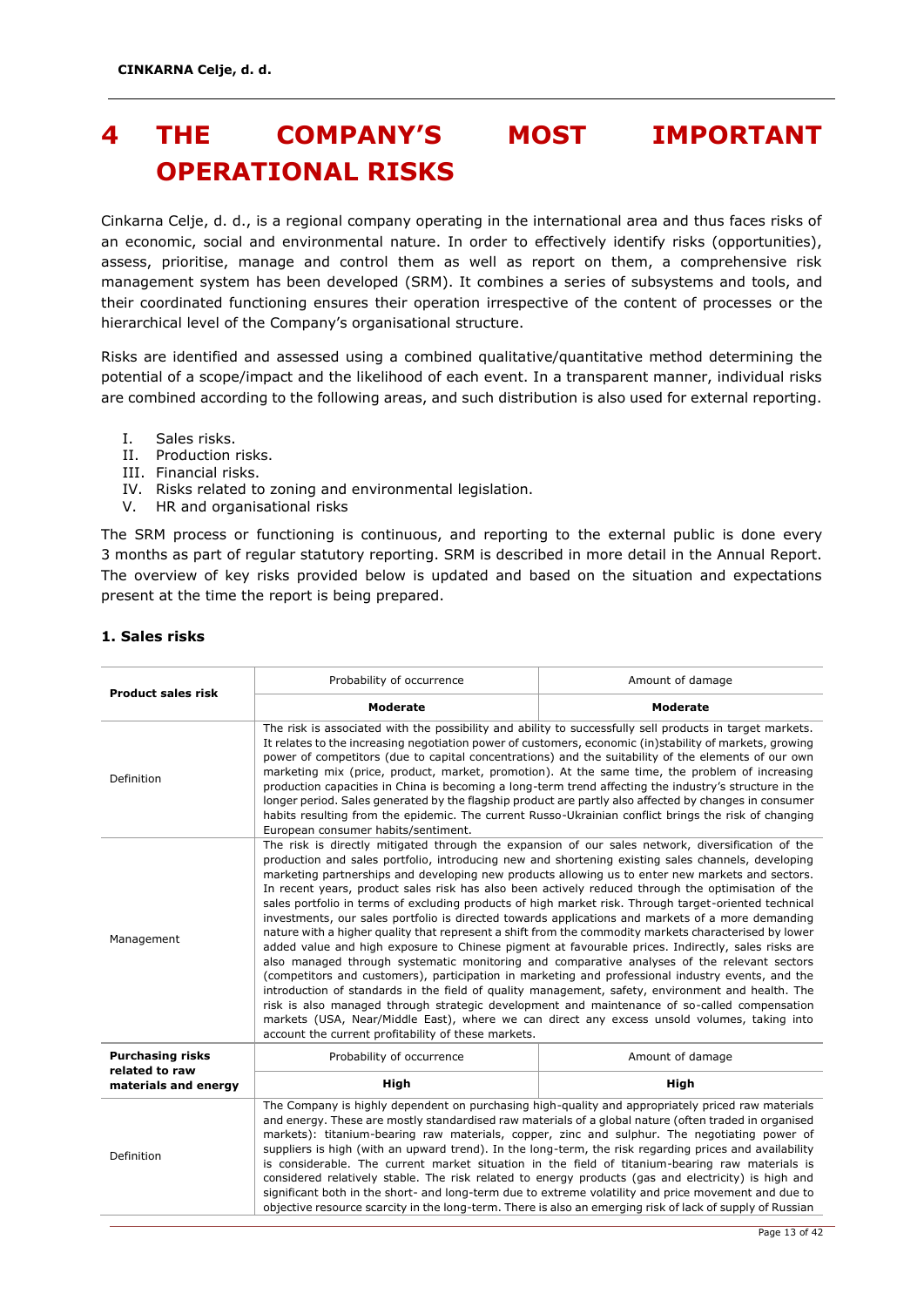|                                         | natural gas. Also increasing are the risks of price fluctuation for procuring raw materials, the cost<br>price of which is largely linked to energy costs. The prohibited cooperation with Russian-owned<br>refinery plants increases the risk of non-supply of sulphur.                                                                                                                                                                                                                                                                                                                                                                                                                                                                                                                                                                |                                                                                                                                                                                                                                                                                                                                                                                            |  |  |
|-----------------------------------------|-----------------------------------------------------------------------------------------------------------------------------------------------------------------------------------------------------------------------------------------------------------------------------------------------------------------------------------------------------------------------------------------------------------------------------------------------------------------------------------------------------------------------------------------------------------------------------------------------------------------------------------------------------------------------------------------------------------------------------------------------------------------------------------------------------------------------------------------|--------------------------------------------------------------------------------------------------------------------------------------------------------------------------------------------------------------------------------------------------------------------------------------------------------------------------------------------------------------------------------------------|--|--|
| Management                              | The risk is being mitigated through seeking and evaluating alternative sources of raw materials<br>partnerships are being built in a targeted manner. Alone and together with market specialists, we<br>monitor and analyse the situation in international markets. We maintain regular contact with suppliers<br>with whom we do not cooperate but who are a potential high-quality alternative. We develop<br>infrastructure, information systems, technologies and products, in order to limit the use of key raw<br>materials, reduce dependence on individual suppliers and mitigate the risk of purchase price volatility.<br>consumption of raw materials and energy are being regularly included in the integrated management<br>system. There is an ongoing project aimed at minimising the risk of non-supply of natural gas. | (catalogues of verified raw materials and suppliers have been prepared). Long-term and stable<br>Wherever possible, we conclude long-term purchase agreements, use different hedging systems,<br>balance the structure of consumption of each energy product and continuously take<br>measures/implement projects to optimise energy consumption (ORE). The goals in the field of specific |  |  |
| <b>Risk related to</b><br>macroeconomic | Probability of occurrence                                                                                                                                                                                                                                                                                                                                                                                                                                                                                                                                                                                                                                                                                                                                                                                                               | Amount of damage                                                                                                                                                                                                                                                                                                                                                                           |  |  |
| situation in target<br>economic areas   | <b>Moderate</b>                                                                                                                                                                                                                                                                                                                                                                                                                                                                                                                                                                                                                                                                                                                                                                                                                         | <b>Moderate</b>                                                                                                                                                                                                                                                                                                                                                                            |  |  |
| Definition                              | Since the Company operates with no geographic restrictions, it is also exposed to the risk related to<br>changes in the regional and global macroeconomic situation, political/security situation and even<br>harmful climatic events. Most negative conseguences cannot be assessed. The general risk related to<br>the macroeconomic situation is undoubtedly present at this time, but we believe we are sufficiently<br>prepared for an additional downturn. Special caution and attention is still required due to the<br>escalations of relations between Russia and the West, the complex security situation in the<br>Near/Middle East and the effect of the ongoing epidemic on the wider economy.                                                                                                                             |                                                                                                                                                                                                                                                                                                                                                                                            |  |  |
|                                         | The risk is being mitigated through focusing on relatively safe and stable markets within the EU+<br>(more than 80% of sales), while sales outside the EU+ are dispersed over a wide portfolio of markets<br>such as: USA, Near/Middle East and Far East. We develop a balanced sales structure in terms of<br>the contract of the contract of the contract of the contract of the contract of the contract of the contract of                                                                                                                                                                                                                                                                                                                                                                                                          |                                                                                                                                                                                                                                                                                                                                                                                            |  |  |

|            | risks/profits. An important part of the strategy aimed at managing this risk is flexibility in directing |
|------------|----------------------------------------------------------------------------------------------------------|
| Management | sales to different geographical markets. This is how we maintain an optimum scope of the so-called       |
|            | compensation markets. At the same time, we regularly monitor macroeconomic forecasts and                 |
|            | projections, and adjust our business policy accordingly. The developments in different countries are     |
|            | monitored in detail, and we promptly assess and adjust our business decision together with our local     |
|            | partners. The manageable risks (e.g. financial) are being strategically reduced so as to increase        |
|            | compensation capacity in objective risks in the global economic area.                                    |

| Climate-related market                                                                                                                                                                                                                                                                                                                                                                                                                                                                                                                                                                                                                                                                                                                                                                                                                                                                                                   | Probability of occurrence                                                                                                                                                                                                                                                                                                                                                                                                                                                                                                                                                      | Amount of damage |  |
|--------------------------------------------------------------------------------------------------------------------------------------------------------------------------------------------------------------------------------------------------------------------------------------------------------------------------------------------------------------------------------------------------------------------------------------------------------------------------------------------------------------------------------------------------------------------------------------------------------------------------------------------------------------------------------------------------------------------------------------------------------------------------------------------------------------------------------------------------------------------------------------------------------------------------|--------------------------------------------------------------------------------------------------------------------------------------------------------------------------------------------------------------------------------------------------------------------------------------------------------------------------------------------------------------------------------------------------------------------------------------------------------------------------------------------------------------------------------------------------------------------------------|------------------|--|
| risks                                                                                                                                                                                                                                                                                                                                                                                                                                                                                                                                                                                                                                                                                                                                                                                                                                                                                                                    | Low                                                                                                                                                                                                                                                                                                                                                                                                                                                                                                                                                                            | High             |  |
| Definition                                                                                                                                                                                                                                                                                                                                                                                                                                                                                                                                                                                                                                                                                                                                                                                                                                                                                                               | Our industry and the end markets to which we sell our products are subject to technological change,<br>product improvements, and changes in the context of product regulation from time to time. Our future<br>growth will depend on our ability to assess the direction of commercial and technological advances in<br>key end-use markets, and our ability to finance and successfully develop, manufacture and market<br>products in changing end-use markets, including markets that offer solutions to global challenges<br>such as energy efficiency and climate change. |                  |  |
| We continue to invest in research and development to develop safer, cleaner and more efficient<br>products and processes that help our customers and consumers reduce both their greenhouse gas<br>emissions and their overall environmental footprint. We work closely with our business partners to<br>develop products that help us mutually achieve our sustainability goals and maintain our market<br>Management<br>position. We value collaboration to drive change and are committed to working<br>with policy makers, our value chain and other organisations to promote collective action to reduce<br>greenhouse gas emissions. Each of our business segments conducts impact assessments of market<br>trends, integrates findings into business strategy development, and reports impacts to the Enterprise<br>Risk Management team as appropriate, depending on the magnitude and likelihood of the impact. |                                                                                                                                                                                                                                                                                                                                                                                                                                                                                                                                                                                |                  |  |

### **II. Production risks**

| Risk related to the<br>availability of work                                                                                                                                                                                                                                                                     | Probability of occurrence                                                                                                                                                                                                                                                                                            | Amount of damage |  |
|-----------------------------------------------------------------------------------------------------------------------------------------------------------------------------------------------------------------------------------------------------------------------------------------------------------------|----------------------------------------------------------------------------------------------------------------------------------------------------------------------------------------------------------------------------------------------------------------------------------------------------------------------|------------------|--|
| equipment                                                                                                                                                                                                                                                                                                       | High                                                                                                                                                                                                                                                                                                                 | Low              |  |
| Cinkarna Celje, d. d., is a capital-intensive company as well as a processing industry with a large<br>share of continuous processes. In terms of load and use of work equipment, the situation is highly<br>Definition<br>unfavourable (chemically aggressive substances, high temperatures, pressures, etc.). |                                                                                                                                                                                                                                                                                                                      |                  |  |
| Management                                                                                                                                                                                                                                                                                                      | The risk is being mitigated through a professionally elaborated/excellently organised condition-based<br>maintenance system. Special emphasis is put on preventive maintenance implying excellent technical<br>diagnostics. At critical spots, operational security is ensured through integrated back-up equipment. |                  |  |
| <b>Risk related to</b><br>accidents, fires,                                                                                                                                                                                                                                                                     | Probability of occurrence                                                                                                                                                                                                                                                                                            | Amount of damage |  |
| uncontrolled<br>substance releases                                                                                                                                                                                                                                                                              | Low                                                                                                                                                                                                                                                                                                                  | High             |  |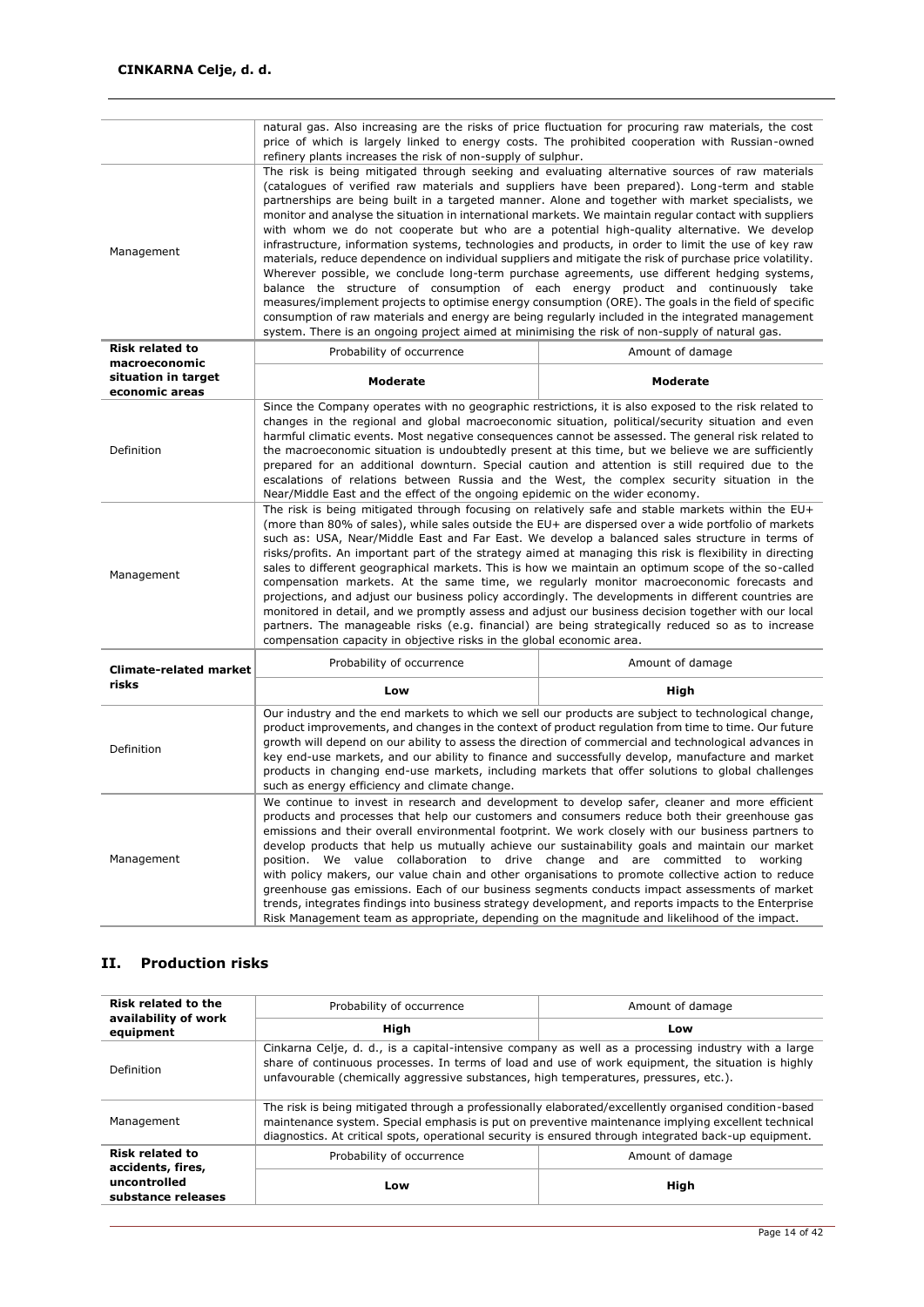| into the environment<br>and work<br>accidents |                                                                                                                                                                                                                                                                                                                                                                                                                                                                                                                                                                                                                                                                                                                                                                                                                                                                                                                                                                                                                                                                                                                                                                                                                                                                                                                                                                                                                                                                                                                                                                                                                                                                                                                                                      |
|-----------------------------------------------|------------------------------------------------------------------------------------------------------------------------------------------------------------------------------------------------------------------------------------------------------------------------------------------------------------------------------------------------------------------------------------------------------------------------------------------------------------------------------------------------------------------------------------------------------------------------------------------------------------------------------------------------------------------------------------------------------------------------------------------------------------------------------------------------------------------------------------------------------------------------------------------------------------------------------------------------------------------------------------------------------------------------------------------------------------------------------------------------------------------------------------------------------------------------------------------------------------------------------------------------------------------------------------------------------------------------------------------------------------------------------------------------------------------------------------------------------------------------------------------------------------------------------------------------------------------------------------------------------------------------------------------------------------------------------------------------------------------------------------------------------|
| Definition                                    | The chemical-processing and metallurgical industry implies the risk of the occurrence of such<br>accidents.                                                                                                                                                                                                                                                                                                                                                                                                                                                                                                                                                                                                                                                                                                                                                                                                                                                                                                                                                                                                                                                                                                                                                                                                                                                                                                                                                                                                                                                                                                                                                                                                                                          |
| Management                                    | The risk is being mitigated through systematic assessment of impacts on the environment and<br>employees, periodic fire risk assessments and by systemising jobs according to risk assessment. In<br>the field of restricting environmental impacts, European environmental standards were systematically<br>introduced by implementing the principles of the Responsible Action Programme and by harmonising<br>our operations with the IED Directive requirements. Our processes are being carried out by following<br>the BAT (Best Available Technique). As regards fire safety, our own firefighting unit has been<br>organised, and the Company has appropriate fire insurance. In the field of work accidents, an expert<br>service has been organised, which provides for the observance of occupational health and safety rules<br>and measures. We organise regular trainings and education courses for the employees. The Company<br>holds liability insurance. Written agreements are concluded with external contractors, and trainings<br>are carried out for them. A permanent coordinator for safe and healthy work has been engaged. Work<br>instructions in terms of maintenance interventions for fire prevention, accident prevention and<br>improving cleanliness in the working environment have been introduced. Since 2009, the ISO 14001<br>environmental management system and the ISO 45001 safety and health management system has<br>been in place, certified and supervised by an authorised institution.<br>A part of the Company is certified for environmental compliance with the entry in the EMAS register<br>at the Ministry of the Environment. A risk assessment with the protection and rescue plan has been |
|                                               | prepared. Annual framework and implementing goals allow for the identification and elimination of<br>process risks for the environment, safety and health. Evacuation drills are performed according to the<br>programme.                                                                                                                                                                                                                                                                                                                                                                                                                                                                                                                                                                                                                                                                                                                                                                                                                                                                                                                                                                                                                                                                                                                                                                                                                                                                                                                                                                                                                                                                                                                            |
|                                               | In 2020, a revision of the environmental risk assessment according to the SEVESO Directive was<br>prepared, and a revised environmental permit under this directive was obtained in 2021. We are<br>conducting improvement measures resulting from this re-assessment.                                                                                                                                                                                                                                                                                                                                                                                                                                                                                                                                                                                                                                                                                                                                                                                                                                                                                                                                                                                                                                                                                                                                                                                                                                                                                                                                                                                                                                                                               |
|                                               | We are conducting comprehensive remediation of the Bukovžlak non-hazardous waste landfill, regular<br>technical monitoring of the Bukovžlak and Za Travnik high embankment barriers, regulatory<br>monitoring and the necessary maintenance work in order to reduce the potential for accidents in this<br>area.                                                                                                                                                                                                                                                                                                                                                                                                                                                                                                                                                                                                                                                                                                                                                                                                                                                                                                                                                                                                                                                                                                                                                                                                                                                                                                                                                                                                                                     |

| Foreign-exchange risk                                                                                                                                                                                                                                                                                                                                                                                                                                                                                                                                                                                                                                                                                                                                                                                                                                                                                                                                                                                                                                | Probability of occurrence                                                                                                                                                                                                                                                                                                                                                                                                                                                                                                                                                                                                                                                                    | Amount of damage                                                                                                                                                                                                                                                                                                                                                                                                                                                                                                                                                                                                                              |  |
|------------------------------------------------------------------------------------------------------------------------------------------------------------------------------------------------------------------------------------------------------------------------------------------------------------------------------------------------------------------------------------------------------------------------------------------------------------------------------------------------------------------------------------------------------------------------------------------------------------------------------------------------------------------------------------------------------------------------------------------------------------------------------------------------------------------------------------------------------------------------------------------------------------------------------------------------------------------------------------------------------------------------------------------------------|----------------------------------------------------------------------------------------------------------------------------------------------------------------------------------------------------------------------------------------------------------------------------------------------------------------------------------------------------------------------------------------------------------------------------------------------------------------------------------------------------------------------------------------------------------------------------------------------------------------------------------------------------------------------------------------------|-----------------------------------------------------------------------------------------------------------------------------------------------------------------------------------------------------------------------------------------------------------------------------------------------------------------------------------------------------------------------------------------------------------------------------------------------------------------------------------------------------------------------------------------------------------------------------------------------------------------------------------------------|--|
|                                                                                                                                                                                                                                                                                                                                                                                                                                                                                                                                                                                                                                                                                                                                                                                                                                                                                                                                                                                                                                                      | Low                                                                                                                                                                                                                                                                                                                                                                                                                                                                                                                                                                                                                                                                                          | Low                                                                                                                                                                                                                                                                                                                                                                                                                                                                                                                                                                                                                                           |  |
| Definition                                                                                                                                                                                                                                                                                                                                                                                                                                                                                                                                                                                                                                                                                                                                                                                                                                                                                                                                                                                                                                           | Cinkarna Celje, d. d., performs purchasing and sales in the global market, which makes it exposed to<br>the risk related to unfavourable foreign exchange rates. This mostly concerns the exchange rates<br>between EUR and USD. Because most sales are made in EUR, the exposure is problematic particularly<br>for dollar-denominated purchases of titanium-bearing ores and sometime copper compounds.                                                                                                                                                                                                                                                                                    |                                                                                                                                                                                                                                                                                                                                                                                                                                                                                                                                                                                                                                               |  |
| Management                                                                                                                                                                                                                                                                                                                                                                                                                                                                                                                                                                                                                                                                                                                                                                                                                                                                                                                                                                                                                                           | The movement and forecasts regarding the dynamics of the EUR/USD exchange rates are<br>continuously monitored. Based on market data and prices of financial instruments (hedging costs),<br>our strategy (method and scope) on how to secure cash flows is being promptly prepared. Basically,<br>the risk related to unfavourable changes in USD exchange rates is being mitigated in two ways. A<br>part of the exposure is being covered by operational hedging, i.e. foreign exchange coordination of<br>sales and purchases, while systemically, the risk of short-term fluctuations is being mitigated through<br>the use of short-term financial instruments (mostly dollar futures). |                                                                                                                                                                                                                                                                                                                                                                                                                                                                                                                                                                                                                                               |  |
| <b>Credit risk</b>                                                                                                                                                                                                                                                                                                                                                                                                                                                                                                                                                                                                                                                                                                                                                                                                                                                                                                                                                                                                                                   | Probability of occurrence                                                                                                                                                                                                                                                                                                                                                                                                                                                                                                                                                                                                                                                                    | Amount of damage                                                                                                                                                                                                                                                                                                                                                                                                                                                                                                                                                                                                                              |  |
|                                                                                                                                                                                                                                                                                                                                                                                                                                                                                                                                                                                                                                                                                                                                                                                                                                                                                                                                                                                                                                                      | <b>Moderate</b>                                                                                                                                                                                                                                                                                                                                                                                                                                                                                                                                                                                                                                                                              | Low                                                                                                                                                                                                                                                                                                                                                                                                                                                                                                                                                                                                                                           |  |
| This is a risk of potential non-fulfilment of customers' contractual obligations, meaning that the<br>customers are late or default on overdue liabilities. The risk is limited, since we do business mostly<br>with long-standing partners, which are often recognised traditional European industrial companies<br>with a high credit rating. Over recent years, it has been noticed that the payment discipline in<br>Slovenia, the Balkans and Eastern Europe is relatively poor, but no additional problems are expected<br>Definition<br>in the future in this area. The exposure to credit risk has significantly decreased through the<br>reorganisation of the portfolio of the Company's strategic business areas, i.e. by closing down the<br>product lines of graphic intermediates, titanium-zinc rolled sheets, anti-corrosion coatings and<br>construction compounds. In the context of credit risk, it is important to recall the consequences of<br>the unclear outcome of the epidemic and the related changes in consumer habits. |                                                                                                                                                                                                                                                                                                                                                                                                                                                                                                                                                                                                                                                                                              |                                                                                                                                                                                                                                                                                                                                                                                                                                                                                                                                                                                                                                               |  |
| Management                                                                                                                                                                                                                                                                                                                                                                                                                                                                                                                                                                                                                                                                                                                                                                                                                                                                                                                                                                                                                                           | credit rating of new domestic and foreign customers, selection of reliable customers, periodic                                                                                                                                                                                                                                                                                                                                                                                                                                                                                                                                                                                               | The risk is being mitigated through developing long-term partnerships, established verification of the<br>monitoring and verification of our customers' business status. We also use a system of credit limits<br>in order to systemically limit the potential damages. A department (with appropriate IT infrastructure)<br>has been established to dynamically monitor the maturity of outstanding receivables, the balance of<br>overdue receivables and their recovery. Regarding mediation, judicial and non-judicial recovers, we<br>also cooperate with external providers of such services. On a case-by-case basis, payment security |  |

### **III. Financial risks**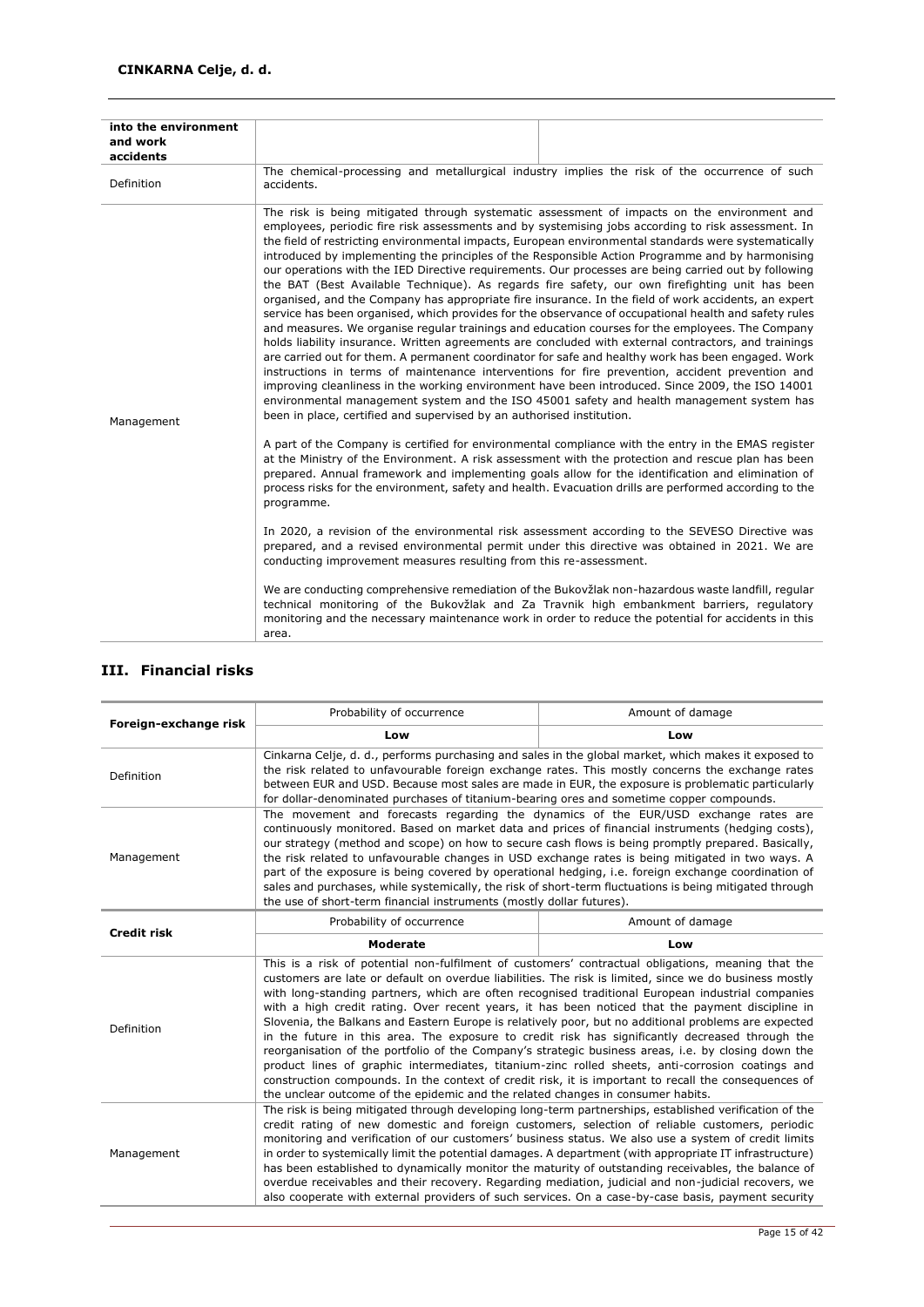instruments (securing claims, advance payments, bills of exchange, cheques, documentary letters of credit, bank guarantees or documentary collections) are used.

### **IV. Environmental, zoning and legislative risks**

| <b>Rehabilitation of the</b><br>Bukovžlak non- | Probability of occurrence                                                                                                                                                                                                                                                                                                                                                                                                                                                                                                                                                                                                            | Amount of damage                                                                                                                                                                                                                                                                                                              |  |  |  |  |  |  |  |
|------------------------------------------------|--------------------------------------------------------------------------------------------------------------------------------------------------------------------------------------------------------------------------------------------------------------------------------------------------------------------------------------------------------------------------------------------------------------------------------------------------------------------------------------------------------------------------------------------------------------------------------------------------------------------------------------|-------------------------------------------------------------------------------------------------------------------------------------------------------------------------------------------------------------------------------------------------------------------------------------------------------------------------------|--|--|--|--|--|--|--|
| hazardous waste                                | Low                                                                                                                                                                                                                                                                                                                                                                                                                                                                                                                                                                                                                                  | High                                                                                                                                                                                                                                                                                                                          |  |  |  |  |  |  |  |
| landfill                                       |                                                                                                                                                                                                                                                                                                                                                                                                                                                                                                                                                                                                                                      |                                                                                                                                                                                                                                                                                                                               |  |  |  |  |  |  |  |
| Definition                                     | In Q4 2010, the Management Board of the Company adopted the decision not to include the Bukovžlak<br>non-hazardous waste landfill in the application for an environmental permit because of the high<br>financial burdens and limited availability/capacity of the landfill, and to initiate the landfill closure<br>procedure.                                                                                                                                                                                                                                                                                                      |                                                                                                                                                                                                                                                                                                                               |  |  |  |  |  |  |  |
|                                                | An integral rehabilitation is required to ensure long-term safety and minimise negative environmental<br>impacts.                                                                                                                                                                                                                                                                                                                                                                                                                                                                                                                    |                                                                                                                                                                                                                                                                                                                               |  |  |  |  |  |  |  |
|                                                | 2010. The environmental permit for the period of landfill closing down (30 years) was obtained.                                                                                                                                                                                                                                                                                                                                                                                                                                                                                                                                      | Environmental provisions were formed amounting to EUR 5 million debited to the operating result for                                                                                                                                                                                                                           |  |  |  |  |  |  |  |
|                                                | barrier body.                                                                                                                                                                                                                                                                                                                                                                                                                                                                                                                                                                                                                        | In 2016 and 2017, the first phase of the integral remediation was carried out – reinforcement of the                                                                                                                                                                                                                          |  |  |  |  |  |  |  |
|                                                | amounting to EUR 782,563 was formed at the end of 2017.                                                                                                                                                                                                                                                                                                                                                                                                                                                                                                                                                                              | Further works to prepare project documentation showed the need for additional interventions, which<br>had not been anticipated in 2010 when the provisions were formed, so an additional provision                                                                                                                            |  |  |  |  |  |  |  |
| Management                                     | the J20 shaft) was completed by the end of 2020.                                                                                                                                                                                                                                                                                                                                                                                                                                                                                                                                                                                     | The remaining phases of integral remediation (cover, background water drainage, central and western<br>drainage, diversion dam) were initiated in June 2020 in accordance with the obtained integral<br>construction permit. In terms of risk management, the most challenging operation (construction of                     |  |  |  |  |  |  |  |
|                                                | Interim investigations showed the need for additional remediation works in the area of C1 drainage,<br>which drains the Bukovžlak high embankment barrier but runs along the edge of the ONOB, and the<br>construction of a sealing curtain in the NE of the ONOB to prevent the spread of contaminated<br>groundwater to downstream areas. Towards the end of 2021, the prices of materials and services<br>increased significantly. In order to cover the above additional remediation works and the expected<br>cost increases, an additional provision amounting to EUR 3,452,592.32 was formed in the 2021<br>operating result. |                                                                                                                                                                                                                                                                                                                               |  |  |  |  |  |  |  |
|                                                | The overall scope of the remediation is being extended for future implementation due to additional<br>design and implementation work on the C1 drainage and the sealing curtain.                                                                                                                                                                                                                                                                                                                                                                                                                                                     |                                                                                                                                                                                                                                                                                                                               |  |  |  |  |  |  |  |
|                                                |                                                                                                                                                                                                                                                                                                                                                                                                                                                                                                                                                                                                                                      |                                                                                                                                                                                                                                                                                                                               |  |  |  |  |  |  |  |
| Availability of the Za                         | Probability of occurrence                                                                                                                                                                                                                                                                                                                                                                                                                                                                                                                                                                                                            | Amount of damage                                                                                                                                                                                                                                                                                                              |  |  |  |  |  |  |  |
| <b>Travnik waste</b><br>disposal plant         | <b>Moderate</b>                                                                                                                                                                                                                                                                                                                                                                                                                                                                                                                                                                                                                      | High                                                                                                                                                                                                                                                                                                                          |  |  |  |  |  |  |  |
| Definition                                     | disposal plant means stopping titanium dioxide production.                                                                                                                                                                                                                                                                                                                                                                                                                                                                                                                                                                           | The time to dry backfilling of the Za Travnik waste disposal plant is limited. It depends on free volume,<br>the quantity of pigment production and quantity of the separated by-product. Backfilling of the waste                                                                                                            |  |  |  |  |  |  |  |
|                                                | disposal.                                                                                                                                                                                                                                                                                                                                                                                                                                                                                                                                                                                                                            | A maximum quantity of CEGIPS is being produced, thus minimising the quantity of red gypsum for                                                                                                                                                                                                                                |  |  |  |  |  |  |  |
|                                                | red gypsum to make an airtight cover and build a diversion dam has been approved.                                                                                                                                                                                                                                                                                                                                                                                                                                                                                                                                                    | The integral remediation permit obtained for the Bukovžlak non-hazardous waste landfill, the use of                                                                                                                                                                                                                           |  |  |  |  |  |  |  |
| Management                                     | the available backfilling volumes has been prepared.                                                                                                                                                                                                                                                                                                                                                                                                                                                                                                                                                                                 | The project for backfilling red gypsum into the Za Travnik waste disposal plant has been revised in<br>order to optimise backfilling (higher natural settlements). Considering the changed circumstances<br>(increased removal of white gypsum, different crystal structure, settlements), a new assessment of                |  |  |  |  |  |  |  |
|                                                | findings. Starting points to amend the Spatial Plan are being prepared.                                                                                                                                                                                                                                                                                                                                                                                                                                                                                                                                                              | All these measures prolong the time to backfilling. In line with Article 9 of the Decree on the Building<br>Plan for the Za Travnik Landfill in the Municipality of Šentjur, the procedure to amend the Spatial Plan<br>was initiated, which will also include the possibility for additional backfilling based on new expert |  |  |  |  |  |  |  |
|                                                | available backfilling volumes.                                                                                                                                                                                                                                                                                                                                                                                                                                                                                                                                                                                                       | The option to change the waste acid processing technology, which currently results in the formation<br>of red gypsum, is also being examined. This would reduce the production's dependence on the                                                                                                                            |  |  |  |  |  |  |  |
| <b>Ensuring the stability</b>                  | Probability of occurrence                                                                                                                                                                                                                                                                                                                                                                                                                                                                                                                                                                                                            | Amount of damage                                                                                                                                                                                                                                                                                                              |  |  |  |  |  |  |  |
| of barriers                                    | Low                                                                                                                                                                                                                                                                                                                                                                                                                                                                                                                                                                                                                                  | High                                                                                                                                                                                                                                                                                                                          |  |  |  |  |  |  |  |
| Definition                                     | Barriers are a hazard in the event of a collapse. A strong earthquake is a special risk.                                                                                                                                                                                                                                                                                                                                                                                                                                                                                                                                             |                                                                                                                                                                                                                                                                                                                               |  |  |  |  |  |  |  |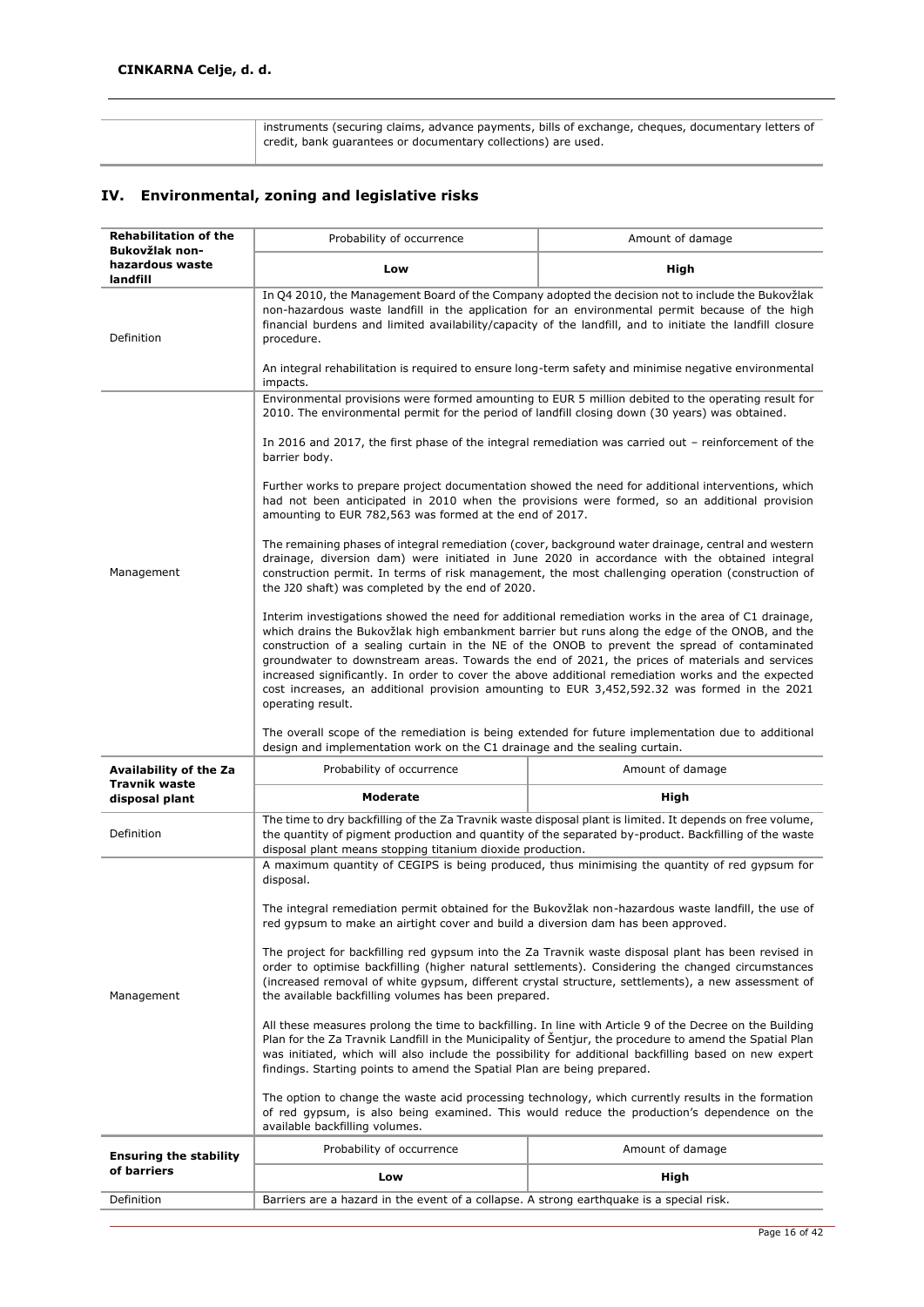| The prescribed monitoring analysed once a year by experts from the Faculty of Civil and Geodetic<br>Engineering of the University of Ljubljana is carried out. All the recommendations are followed by<br>promptly doing maintenance works.<br>A dam-break wave project has been prepared.<br>Za Travnik high embankment barrier<br>A network for technical monitoring at the Za Travnik dam has been upgraded and the primary and<br>secondary geodetic monitoring networks were renewed. Additional measures for protecting and<br>draining at the eastern side are planned. Based on the data from the monitoring wells, a new water<br>balance will be ordered for any measures to be implemented on the western bank of the dam. Due to<br>the improved situation following remediation works in the previous years, environmental provisions<br>were reduced to EUR 450,000 based on expert assessment of necessary works. In the light of the<br>revision of the works, material and service costs, the provision was increased by EUR 15,921.41<br>against the 2021 operating result.<br>Bukovžlak high embankment barrier<br>Regular maintenance at the Bukovžlak high dam for red gypsum is performed. At the end of 2017, a<br>Management<br>provision amounting to EUR 3 million was formed with the aim of a more comprehensive remediation<br>of this barrier.<br>In 2018, new monitoring wells were drilled at the eastern side of the barrier, and monitoring began<br>in 2019. Based on the data obtained, a plan for remediation intervention will be prepared. Based on<br>the lessons learned and by taking into account the increased material and service prices, a revision<br>of the resources needed was done. In line with the re-assessment outcome, an environmental<br>provision amounting to EUR 232,700.00 was additionally formed and debited to the 2021 operating<br>result.<br>A concept project for lowering the lake water level that would significantly contribute to the safety of<br>the barrier was prepared. An improvisation of the level lowering was done in order to obtain data for<br>further work. Seismic monitoring of the Bukovžlak high embankment barrier has been established;<br>however, it does not operate while remediation works at ONOB are underway, with the permission of<br>the Administrative Authority.<br><b>ONOB embankment barrier</b><br>The remediation of the Bukovžlak non-hazardous waste landfill (ONOB) barrier was carried out in<br>2016 and 2017. The integral remediation of the entire landfill began in June 2020, with the aim of<br>improving the barrier's long-term stability.<br><b>Elimination of old</b><br>Probability of occurrence<br>Amount of damage<br>burdens at the Celje<br>Low<br>Moderate<br>production site<br>The results of the environmental due diligence $-$ phase VI revealed that the current production<br>location in Celje is built on waste from past activities. The deposited waste has an impact on<br><b>Definition</b><br>groundwater, which can affect human health and the environment.<br>Several simultaneous activities have been performed to determine the potential impact on human<br>health and the environment, and the public was promptly informed of the results. In August 2018,<br>the Human Health and Environmental Risk Assessment resulting from the consumption of agricultural<br>crops produced under the Bukovžlak non-hazardous waste landfill was completed and its results<br>publicly presented. The contaminated perched underground water under the Bukovžlak non-<br>hazardous waste landfill was found to have no negative impact on the crops. In November 2018, the<br>ecotoxicological study of old burdens at the current site of production in Celje on the living organisms<br>in the Hudinja and V. Ložnica watercourses was presented. Four sites revealing a need for action were<br>identified. In 2019, the first part of the activities was carried out to amend the Ecological Risk<br>Assessment on segments for which previous research had not provided a sufficient causal explanation.<br>There is still one site that cannot be explained and requires some additional sampling. A comparison<br>between the requirements of the Slovenian, German and Dutch legislation and a summary of the<br>current work were prepared, and the documents submitted to the Ministry of the Environment and<br>Management<br>Spatial Planning. In its reply, the Ministry states that the current environmental legislation does not<br>lay down any measures, so they are unable to participate in the working group. Cinkarna may prepare<br>the measures on its own.<br>Considering the above, the Management Board ordered a revision of the legal opinion. CDM Smith<br>was commissioned by the Management Board to prepare a proposal for technically feasible<br>remediation measures, including a feasibility assessment, for the two most polluted sites at the<br>current production location. The proposed measures have not provided the expected result, so an<br>R&D task was initiated with the aim of examining the option of treating the polluted underground<br>water at the existing wastewater treatment plant in order to neutralise the waste acid. The results of<br>the examination were positive. The Ministry was informed thereof, which in principle agrees with the<br>treatment proposal. The procedure for obtaining a permit for underground water pumping was<br>initiated.<br>Probability of occurrence<br>Amount of damage |  |  |  |  |  |  |
|-------------------------------------------------------------------------------------------------------------------------------------------------------------------------------------------------------------------------------------------------------------------------------------------------------------------------------------------------------------------------------------------------------------------------------------------------------------------------------------------------------------------------------------------------------------------------------------------------------------------------------------------------------------------------------------------------------------------------------------------------------------------------------------------------------------------------------------------------------------------------------------------------------------------------------------------------------------------------------------------------------------------------------------------------------------------------------------------------------------------------------------------------------------------------------------------------------------------------------------------------------------------------------------------------------------------------------------------------------------------------------------------------------------------------------------------------------------------------------------------------------------------------------------------------------------------------------------------------------------------------------------------------------------------------------------------------------------------------------------------------------------------------------------------------------------------------------------------------------------------------------------------------------------------------------------------------------------------------------------------------------------------------------------------------------------------------------------------------------------------------------------------------------------------------------------------------------------------------------------------------------------------------------------------------------------------------------------------------------------------------------------------------------------------------------------------------------------------------------------------------------------------------------------------------------------------------------------------------------------------------------------------------------------------------------------------------------------------------------------------------------------------------------------------------------------------------------------------------------------------------------------------------------------------------------------------------------------------------------------------------------------------------------------------------------------------------------------------------------------------------------------------------------------------------------------------------------------------------------------------------------------------------------------------------------------------------------------------------------------------------------------------------------------------------------------------------------------------------------------------------------------------------------------------------------------------------------------------------------------------------------------------------------------------------------------------------------------------------------------------------------------------------------------------------------------------------------------------------------------------------------------------------------------------------------------------------------------------------------------------------------------------------------------------------------------------------------------------------------------------------------------------------------------------------------------------------------------------------------------------------------------------------------------------------------------------------------------------------------------------------------------------------------------------------------------------------------------------------------------------------------------------------------------------------------------------------------------------------------------------------------------------------------------------------------------------------------------------------------------------------------------------------------------------------------------------------------------------------------------------------------------------------------------------------------------------------------------------------------------------------------------------------------------------------------------------------------------------------------------------------------------------------------------------------------------------------------------------------------------------------------------------------------------------------------------------------------------------------------------------------------------------------------------------------------------------------------------------------------------------------------------------------------------------------------------------------------------------------------------------------------|--|--|--|--|--|--|
|                                                                                                                                                                                                                                                                                                                                                                                                                                                                                                                                                                                                                                                                                                                                                                                                                                                                                                                                                                                                                                                                                                                                                                                                                                                                                                                                                                                                                                                                                                                                                                                                                                                                                                                                                                                                                                                                                                                                                                                                                                                                                                                                                                                                                                                                                                                                                                                                                                                                                                                                                                                                                                                                                                                                                                                                                                                                                                                                                                                                                                                                                                                                                                                                                                                                                                                                                                                                                                                                                                                                                                                                                                                                                                                                                                                                                                                                                                                                                                                                                                                                                                                                                                                                                                                                                                                                                                                                                                                                                                                                                                                                                                                                                                                                                                                                                                                                                                                                                                                                                                                                                                                                                                                                                                                                                                                                                                                                                                                                                                                                                                                                                               |  |  |  |  |  |  |
|                                                                                                                                                                                                                                                                                                                                                                                                                                                                                                                                                                                                                                                                                                                                                                                                                                                                                                                                                                                                                                                                                                                                                                                                                                                                                                                                                                                                                                                                                                                                                                                                                                                                                                                                                                                                                                                                                                                                                                                                                                                                                                                                                                                                                                                                                                                                                                                                                                                                                                                                                                                                                                                                                                                                                                                                                                                                                                                                                                                                                                                                                                                                                                                                                                                                                                                                                                                                                                                                                                                                                                                                                                                                                                                                                                                                                                                                                                                                                                                                                                                                                                                                                                                                                                                                                                                                                                                                                                                                                                                                                                                                                                                                                                                                                                                                                                                                                                                                                                                                                                                                                                                                                                                                                                                                                                                                                                                                                                                                                                                                                                                                                               |  |  |  |  |  |  |
|                                                                                                                                                                                                                                                                                                                                                                                                                                                                                                                                                                                                                                                                                                                                                                                                                                                                                                                                                                                                                                                                                                                                                                                                                                                                                                                                                                                                                                                                                                                                                                                                                                                                                                                                                                                                                                                                                                                                                                                                                                                                                                                                                                                                                                                                                                                                                                                                                                                                                                                                                                                                                                                                                                                                                                                                                                                                                                                                                                                                                                                                                                                                                                                                                                                                                                                                                                                                                                                                                                                                                                                                                                                                                                                                                                                                                                                                                                                                                                                                                                                                                                                                                                                                                                                                                                                                                                                                                                                                                                                                                                                                                                                                                                                                                                                                                                                                                                                                                                                                                                                                                                                                                                                                                                                                                                                                                                                                                                                                                                                                                                                                                               |  |  |  |  |  |  |
|                                                                                                                                                                                                                                                                                                                                                                                                                                                                                                                                                                                                                                                                                                                                                                                                                                                                                                                                                                                                                                                                                                                                                                                                                                                                                                                                                                                                                                                                                                                                                                                                                                                                                                                                                                                                                                                                                                                                                                                                                                                                                                                                                                                                                                                                                                                                                                                                                                                                                                                                                                                                                                                                                                                                                                                                                                                                                                                                                                                                                                                                                                                                                                                                                                                                                                                                                                                                                                                                                                                                                                                                                                                                                                                                                                                                                                                                                                                                                                                                                                                                                                                                                                                                                                                                                                                                                                                                                                                                                                                                                                                                                                                                                                                                                                                                                                                                                                                                                                                                                                                                                                                                                                                                                                                                                                                                                                                                                                                                                                                                                                                                                               |  |  |  |  |  |  |
|                                                                                                                                                                                                                                                                                                                                                                                                                                                                                                                                                                                                                                                                                                                                                                                                                                                                                                                                                                                                                                                                                                                                                                                                                                                                                                                                                                                                                                                                                                                                                                                                                                                                                                                                                                                                                                                                                                                                                                                                                                                                                                                                                                                                                                                                                                                                                                                                                                                                                                                                                                                                                                                                                                                                                                                                                                                                                                                                                                                                                                                                                                                                                                                                                                                                                                                                                                                                                                                                                                                                                                                                                                                                                                                                                                                                                                                                                                                                                                                                                                                                                                                                                                                                                                                                                                                                                                                                                                                                                                                                                                                                                                                                                                                                                                                                                                                                                                                                                                                                                                                                                                                                                                                                                                                                                                                                                                                                                                                                                                                                                                                                                               |  |  |  |  |  |  |
|                                                                                                                                                                                                                                                                                                                                                                                                                                                                                                                                                                                                                                                                                                                                                                                                                                                                                                                                                                                                                                                                                                                                                                                                                                                                                                                                                                                                                                                                                                                                                                                                                                                                                                                                                                                                                                                                                                                                                                                                                                                                                                                                                                                                                                                                                                                                                                                                                                                                                                                                                                                                                                                                                                                                                                                                                                                                                                                                                                                                                                                                                                                                                                                                                                                                                                                                                                                                                                                                                                                                                                                                                                                                                                                                                                                                                                                                                                                                                                                                                                                                                                                                                                                                                                                                                                                                                                                                                                                                                                                                                                                                                                                                                                                                                                                                                                                                                                                                                                                                                                                                                                                                                                                                                                                                                                                                                                                                                                                                                                                                                                                                                               |  |  |  |  |  |  |
|                                                                                                                                                                                                                                                                                                                                                                                                                                                                                                                                                                                                                                                                                                                                                                                                                                                                                                                                                                                                                                                                                                                                                                                                                                                                                                                                                                                                                                                                                                                                                                                                                                                                                                                                                                                                                                                                                                                                                                                                                                                                                                                                                                                                                                                                                                                                                                                                                                                                                                                                                                                                                                                                                                                                                                                                                                                                                                                                                                                                                                                                                                                                                                                                                                                                                                                                                                                                                                                                                                                                                                                                                                                                                                                                                                                                                                                                                                                                                                                                                                                                                                                                                                                                                                                                                                                                                                                                                                                                                                                                                                                                                                                                                                                                                                                                                                                                                                                                                                                                                                                                                                                                                                                                                                                                                                                                                                                                                                                                                                                                                                                                                               |  |  |  |  |  |  |
|                                                                                                                                                                                                                                                                                                                                                                                                                                                                                                                                                                                                                                                                                                                                                                                                                                                                                                                                                                                                                                                                                                                                                                                                                                                                                                                                                                                                                                                                                                                                                                                                                                                                                                                                                                                                                                                                                                                                                                                                                                                                                                                                                                                                                                                                                                                                                                                                                                                                                                                                                                                                                                                                                                                                                                                                                                                                                                                                                                                                                                                                                                                                                                                                                                                                                                                                                                                                                                                                                                                                                                                                                                                                                                                                                                                                                                                                                                                                                                                                                                                                                                                                                                                                                                                                                                                                                                                                                                                                                                                                                                                                                                                                                                                                                                                                                                                                                                                                                                                                                                                                                                                                                                                                                                                                                                                                                                                                                                                                                                                                                                                                                               |  |  |  |  |  |  |
|                                                                                                                                                                                                                                                                                                                                                                                                                                                                                                                                                                                                                                                                                                                                                                                                                                                                                                                                                                                                                                                                                                                                                                                                                                                                                                                                                                                                                                                                                                                                                                                                                                                                                                                                                                                                                                                                                                                                                                                                                                                                                                                                                                                                                                                                                                                                                                                                                                                                                                                                                                                                                                                                                                                                                                                                                                                                                                                                                                                                                                                                                                                                                                                                                                                                                                                                                                                                                                                                                                                                                                                                                                                                                                                                                                                                                                                                                                                                                                                                                                                                                                                                                                                                                                                                                                                                                                                                                                                                                                                                                                                                                                                                                                                                                                                                                                                                                                                                                                                                                                                                                                                                                                                                                                                                                                                                                                                                                                                                                                                                                                                                                               |  |  |  |  |  |  |
|                                                                                                                                                                                                                                                                                                                                                                                                                                                                                                                                                                                                                                                                                                                                                                                                                                                                                                                                                                                                                                                                                                                                                                                                                                                                                                                                                                                                                                                                                                                                                                                                                                                                                                                                                                                                                                                                                                                                                                                                                                                                                                                                                                                                                                                                                                                                                                                                                                                                                                                                                                                                                                                                                                                                                                                                                                                                                                                                                                                                                                                                                                                                                                                                                                                                                                                                                                                                                                                                                                                                                                                                                                                                                                                                                                                                                                                                                                                                                                                                                                                                                                                                                                                                                                                                                                                                                                                                                                                                                                                                                                                                                                                                                                                                                                                                                                                                                                                                                                                                                                                                                                                                                                                                                                                                                                                                                                                                                                                                                                                                                                                                                               |  |  |  |  |  |  |
|                                                                                                                                                                                                                                                                                                                                                                                                                                                                                                                                                                                                                                                                                                                                                                                                                                                                                                                                                                                                                                                                                                                                                                                                                                                                                                                                                                                                                                                                                                                                                                                                                                                                                                                                                                                                                                                                                                                                                                                                                                                                                                                                                                                                                                                                                                                                                                                                                                                                                                                                                                                                                                                                                                                                                                                                                                                                                                                                                                                                                                                                                                                                                                                                                                                                                                                                                                                                                                                                                                                                                                                                                                                                                                                                                                                                                                                                                                                                                                                                                                                                                                                                                                                                                                                                                                                                                                                                                                                                                                                                                                                                                                                                                                                                                                                                                                                                                                                                                                                                                                                                                                                                                                                                                                                                                                                                                                                                                                                                                                                                                                                                                               |  |  |  |  |  |  |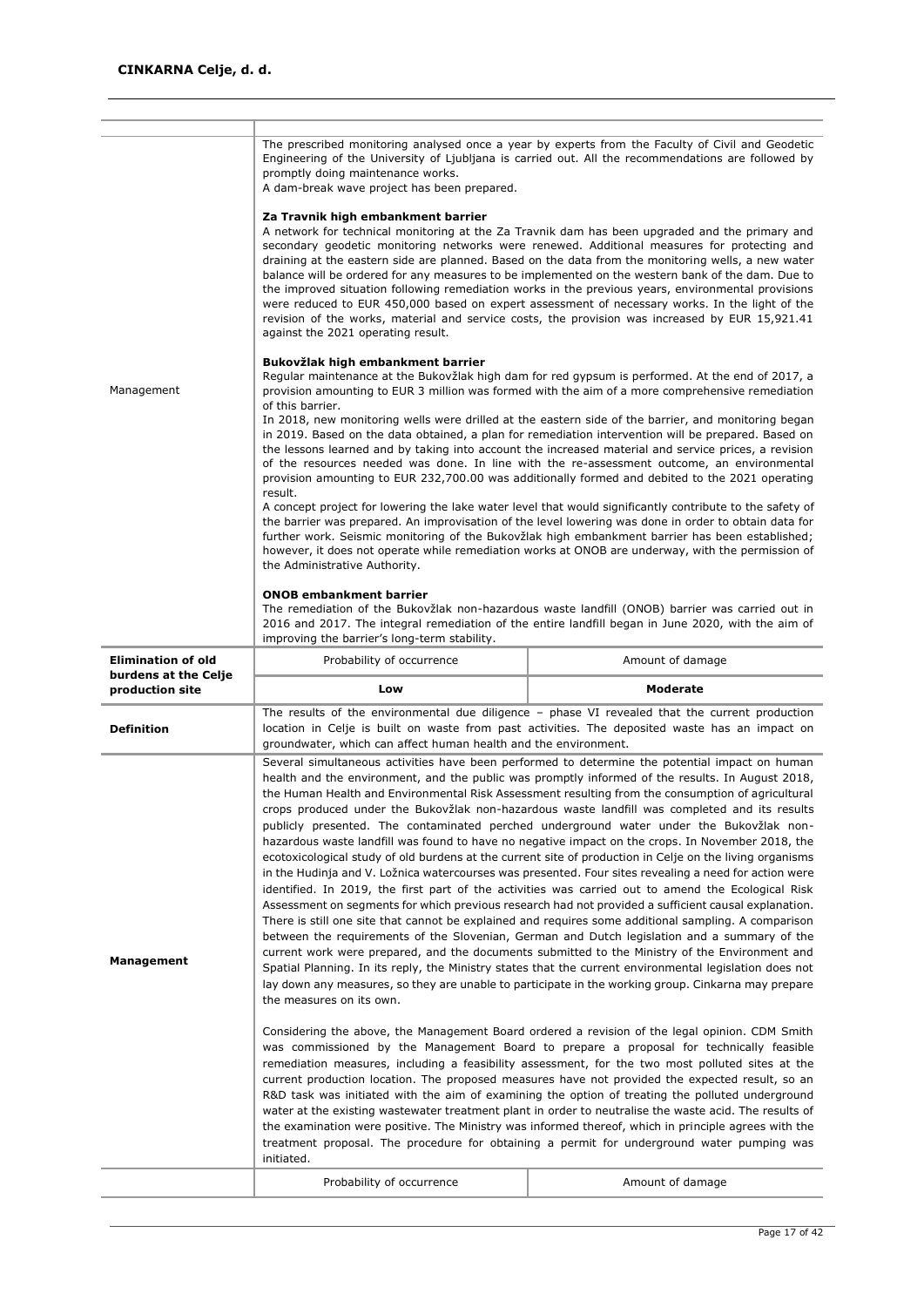| <b>Water permit for</b><br>pumping process<br>water from the<br>Hudinja river | High                                                                                                                                                                                                                                                                                                                                                                                                                                                                                                                                                                                                                                                                                                                                                                                                                                                                                                                                                                                                                                                                                                                                                                                                                                           | High                                                                                                                                                                                                                                                                                                                                                                                                                        |  |  |  |  |  |  |
|-------------------------------------------------------------------------------|------------------------------------------------------------------------------------------------------------------------------------------------------------------------------------------------------------------------------------------------------------------------------------------------------------------------------------------------------------------------------------------------------------------------------------------------------------------------------------------------------------------------------------------------------------------------------------------------------------------------------------------------------------------------------------------------------------------------------------------------------------------------------------------------------------------------------------------------------------------------------------------------------------------------------------------------------------------------------------------------------------------------------------------------------------------------------------------------------------------------------------------------------------------------------------------------------------------------------------------------|-----------------------------------------------------------------------------------------------------------------------------------------------------------------------------------------------------------------------------------------------------------------------------------------------------------------------------------------------------------------------------------------------------------------------------|--|--|--|--|--|--|
| Definition                                                                    | Continuous measurement with regular data on the flow and volumes pumped is required. In dry<br>months, production might be restricted.                                                                                                                                                                                                                                                                                                                                                                                                                                                                                                                                                                                                                                                                                                                                                                                                                                                                                                                                                                                                                                                                                                         |                                                                                                                                                                                                                                                                                                                                                                                                                             |  |  |  |  |  |  |
|                                                                               | In line with the deadline, permanent flow measurements were established by the end of March 2022.                                                                                                                                                                                                                                                                                                                                                                                                                                                                                                                                                                                                                                                                                                                                                                                                                                                                                                                                                                                                                                                                                                                                              |                                                                                                                                                                                                                                                                                                                                                                                                                             |  |  |  |  |  |  |
|                                                                               | recycling.                                                                                                                                                                                                                                                                                                                                                                                                                                                                                                                                                                                                                                                                                                                                                                                                                                                                                                                                                                                                                                                                                                                                                                                                                                     | We are looking for solutions and, to a minor extent, already make investments for partial water                                                                                                                                                                                                                                                                                                                             |  |  |  |  |  |  |
|                                                                               | flow are expected.                                                                                                                                                                                                                                                                                                                                                                                                                                                                                                                                                                                                                                                                                                                                                                                                                                                                                                                                                                                                                                                                                                                                                                                                                             | An application was submitted to the Slovenian Water Agency to amend the water permit in line with<br>expert bases prepared by the Institute for Water of the Republic of Slovenia. In view of the expert<br>bases, somewhat milder requirements regarding the specification of the environmentally acceptable                                                                                                               |  |  |  |  |  |  |
| Management                                                                    | an economically acceptable solution.                                                                                                                                                                                                                                                                                                                                                                                                                                                                                                                                                                                                                                                                                                                                                                                                                                                                                                                                                                                                                                                                                                                                                                                                           | Because the procedure is lengthy and its outcome unpredictable, it was undertaken in 2020 to check<br>whether technological water could be obtained from other sources. The project task has shown that<br>the existing reservoirs of Šmartinsko Lake and Slivniško Lake are not a potential solution due to other<br>intended purposes, environmental requirements and insufficient capacities. Building reservoirs is not |  |  |  |  |  |  |
|                                                                               | the initiative as inappropriate.                                                                                                                                                                                                                                                                                                                                                                                                                                                                                                                                                                                                                                                                                                                                                                                                                                                                                                                                                                                                                                                                                                                                                                                                               | While collecting initiatives for the preparation of the Water Management Plan for the next period, an<br>initiative was submitted to the Ministry of the Environment and Spatial Planning (MOP) for the<br>transformation of this part of the water body into a heavily modified water body (HMWB), which is<br>subject to different criteria for determining the environmentally acceptable flow. The Ministry rejected    |  |  |  |  |  |  |
|                                                                               | Considering the rejection of the above initiative, we are discussing conceptual solutions for:<br>using our own reservoir at Bukovžlak,<br>using water from the Tremerje wastewater treatment plant,<br>technological purposes and internal recycling.                                                                                                                                                                                                                                                                                                                                                                                                                                                                                                                                                                                                                                                                                                                                                                                                                                                                                                                                                                                         | intermittent operation with lower production capacity, partial use of drinking water for                                                                                                                                                                                                                                                                                                                                    |  |  |  |  |  |  |
| Action brought by the                                                         | Probability of occurrence<br>Amount of damage                                                                                                                                                                                                                                                                                                                                                                                                                                                                                                                                                                                                                                                                                                                                                                                                                                                                                                                                                                                                                                                                                                                                                                                                  |                                                                                                                                                                                                                                                                                                                                                                                                                             |  |  |  |  |  |  |
| <b>Municipality of Celje</b>                                                  | Low                                                                                                                                                                                                                                                                                                                                                                                                                                                                                                                                                                                                                                                                                                                                                                                                                                                                                                                                                                                                                                                                                                                                                                                                                                            | Low                                                                                                                                                                                                                                                                                                                                                                                                                         |  |  |  |  |  |  |
| Definition                                                                    | The Municipality of Celje (MOC) is seeking reimbursement from the Company for the costs of soil<br>remediation resulting from excavations made during construction works (utility lines) by a<br>construction company acting on behalf of the investor (MOC). The excavation was carried out on the<br>land (the so-called old Cinkarna site) which MOC had taken over from the Company under a contract<br>for the free transfer of redundant assets. The material was excavated in 2009. At the time of<br>excavation, the material was classified as material that cannot be deposited on non-hazardous waste<br>landfill due to a high content of heavy metals. Based on the decision of the Administrative Authority,<br>the material was remediated by MOC through an external provider. Before that, MOC had<br>unsuccessfully sued the construction contractor, against which bankruptcy proceedings were initiated                                                                                                                                                                                                                                                                                                                    |                                                                                                                                                                                                                                                                                                                                                                                                                             |  |  |  |  |  |  |
| Management                                                                    | 50%.                                                                                                                                                                                                                                                                                                                                                                                                                                                                                                                                                                                                                                                                                                                                                                                                                                                                                                                                                                                                                                                                                                                                                                                                                                           | The court ruled in favour of the Company at first instance. MOC announced an appeal against the<br>ruling to be decided by the High Court. According to the current assessment made by the law firm<br>representing Cinkarna in the litigation, the chance for a favourable outcome for the Company exceeds                                                                                                                 |  |  |  |  |  |  |
| <b>Climate-related legal</b>                                                  | Probability of occurrence                                                                                                                                                                                                                                                                                                                                                                                                                                                                                                                                                                                                                                                                                                                                                                                                                                                                                                                                                                                                                                                                                                                                                                                                                      | Amount of damage                                                                                                                                                                                                                                                                                                                                                                                                            |  |  |  |  |  |  |
| risks                                                                         | <b>Moderate</b>                                                                                                                                                                                                                                                                                                                                                                                                                                                                                                                                                                                                                                                                                                                                                                                                                                                                                                                                                                                                                                                                                                                                                                                                                                | High                                                                                                                                                                                                                                                                                                                                                                                                                        |  |  |  |  |  |  |
| Definition                                                                    | Our operations and production units are subject to extensive environmental, health and safety laws,<br>regulations and enforcement at the national, international and local levels in many jurisdictions,<br>relating to pollution, environmental protection, climate change, transportation and the storage of raw<br>materials and finished products. Cinkarna, being an energy and emission intensive company, may be<br>subject to the applicable and emergent regulations focusing on energy use and efficiency as well as<br>emission reduction. Such regulations could result in significant additional compliance costs, including<br>increased costs for the purchased energy, additional capital costs for the installation or modification<br>of equipment generating greenhouse gas emissions, and/or additional direct costs associated with<br>greenhouse gas emissions (CO <sub>2</sub> allowances). Our operating results could be negatively affected by<br>judicial proceedings and other obligations and unforeseen events. As a public company, Cinkarna is<br>required to disclose detailed financial reports according to the applicable legislation and standards,<br>also covering the descriptions of material risks. |                                                                                                                                                                                                                                                                                                                                                                                                                             |  |  |  |  |  |  |
| Management                                                                    | Cinkarna has processes in place involving different departments and organisational units to monitor<br>regulations and provide input to be considered in the risk management process at the Company. Legal<br>risks and any judicial proceedings are being closely monitored and managed in relation to the<br>provision of transparent and consistent information for shareholders, including matters that could be                                                                                                                                                                                                                                                                                                                                                                                                                                                                                                                                                                                                                                                                                                                                                                                                                           |                                                                                                                                                                                                                                                                                                                                                                                                                             |  |  |  |  |  |  |
|                                                                               | important and associated with climate change.                                                                                                                                                                                                                                                                                                                                                                                                                                                                                                                                                                                                                                                                                                                                                                                                                                                                                                                                                                                                                                                                                                                                                                                                  |                                                                                                                                                                                                                                                                                                                                                                                                                             |  |  |  |  |  |  |
|                                                                               | Probability of occurrence                                                                                                                                                                                                                                                                                                                                                                                                                                                                                                                                                                                                                                                                                                                                                                                                                                                                                                                                                                                                                                                                                                                                                                                                                      | Amount of damage                                                                                                                                                                                                                                                                                                                                                                                                            |  |  |  |  |  |  |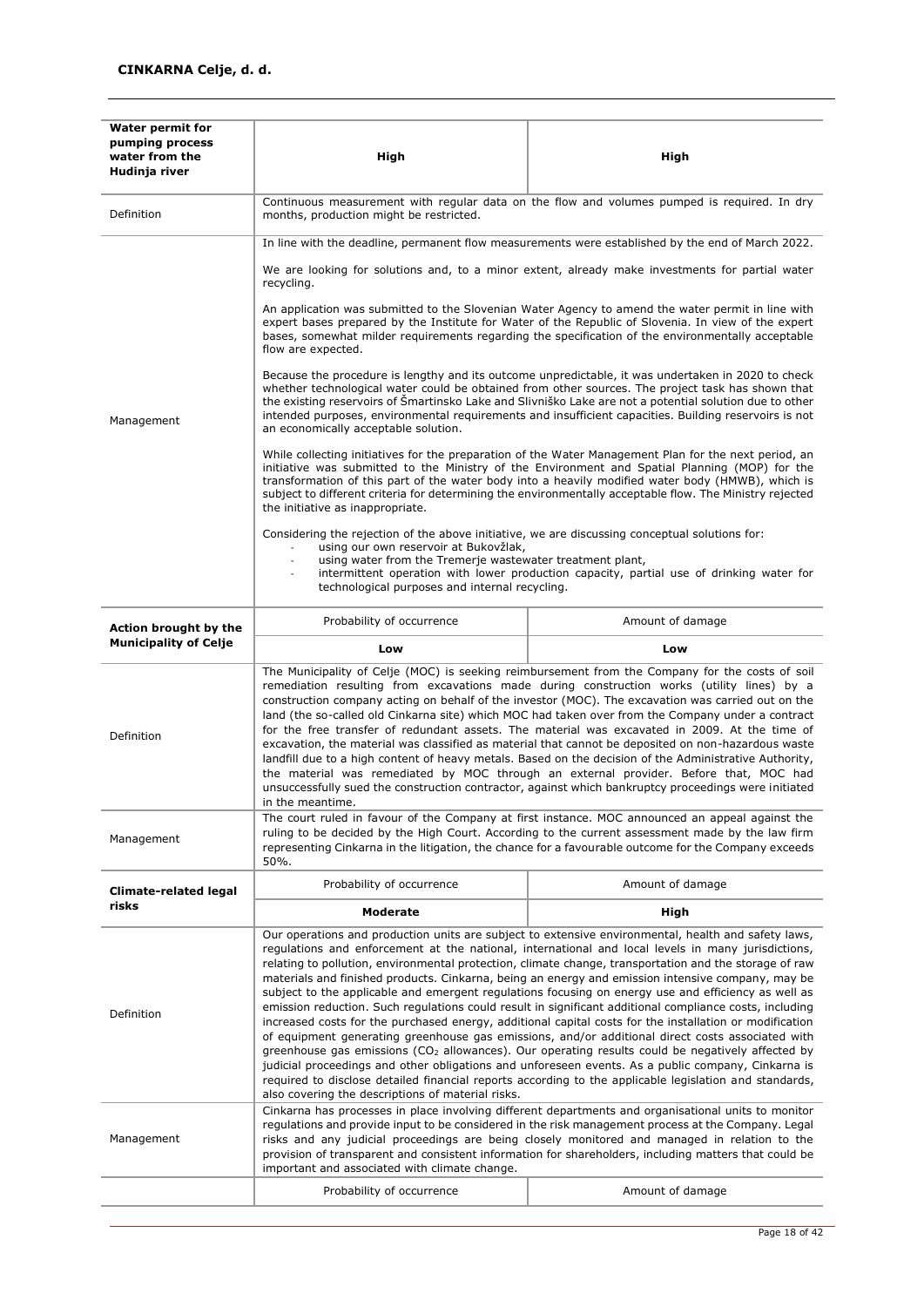| <b>Climate-related</b><br>technological risks | Moderate                                                                                                                                                                                                                                                                                                                                                                                                                                                                                                                                                                                                                                                                                                                                                                                                                                                                                                                                                                                                                                                                                                                                                                                                                                                                                                                                                          | High                                                                                                                                                                                                                                                                                                                                                                                                                                                                                                        |  |  |  |  |  |  |
|-----------------------------------------------|-------------------------------------------------------------------------------------------------------------------------------------------------------------------------------------------------------------------------------------------------------------------------------------------------------------------------------------------------------------------------------------------------------------------------------------------------------------------------------------------------------------------------------------------------------------------------------------------------------------------------------------------------------------------------------------------------------------------------------------------------------------------------------------------------------------------------------------------------------------------------------------------------------------------------------------------------------------------------------------------------------------------------------------------------------------------------------------------------------------------------------------------------------------------------------------------------------------------------------------------------------------------------------------------------------------------------------------------------------------------|-------------------------------------------------------------------------------------------------------------------------------------------------------------------------------------------------------------------------------------------------------------------------------------------------------------------------------------------------------------------------------------------------------------------------------------------------------------------------------------------------------------|--|--|--|--|--|--|
| Definition                                    | Our industry and the end markets to which we sell our products are subject to technological change<br>and product improvements from time to time. Our future growth will depend on our ability to assess<br>the direction of commercial and technological advances in key end-use markets, and our ability to<br>finance and successfully develop, manufacture and market products in changing end-use markets,<br>including markets that offer solutions to global challenges such as energy efficiency and climate<br>change. Failure to follow the progress in technological innovations, including those relating to the<br>development of alternative uses for, or the use of, developed products that utilise such end-use<br>products, may negatively affect our financial situation and operating results. Technology is of the<br>utmost significance for the Company's ability to face risks associated with climate change. The<br>Company has mature, large capital-intensive assets, which are intensive both in terms of energy and<br>emissions. There is little innovation in most of these technologies, which makes technological changes<br>challenging. The alternatives for emission reduction such as carbon capture and storage, or the use<br>of electrification of processes are too costly and mostly not evidence-based at this point. |                                                                                                                                                                                                                                                                                                                                                                                                                                                                                                             |  |  |  |  |  |  |
| Management                                    | technological trends.                                                                                                                                                                                                                                                                                                                                                                                                                                                                                                                                                                                                                                                                                                                                                                                                                                                                                                                                                                                                                                                                                                                                                                                                                                                                                                                                             | The Company constantly seeks new technologies, assesses and considers market- and technology-<br>related trends to reduce emissions and to identify opportunities to improve product characteristics<br>and/or develop new products, which also address climate risks. It is important to be aware of the<br>current effective technologies and future technological trends that can be adopted as an aid to<br>climate-related risk management. The Company has processes in place to monitor the evolving |  |  |  |  |  |  |
| <b>Reputational risk</b>                      | Probability of occurrence                                                                                                                                                                                                                                                                                                                                                                                                                                                                                                                                                                                                                                                                                                                                                                                                                                                                                                                                                                                                                                                                                                                                                                                                                                                                                                                                         | Amount of damage                                                                                                                                                                                                                                                                                                                                                                                                                                                                                            |  |  |  |  |  |  |
|                                               | Low                                                                                                                                                                                                                                                                                                                                                                                                                                                                                                                                                                                                                                                                                                                                                                                                                                                                                                                                                                                                                                                                                                                                                                                                                                                                                                                                                               | High                                                                                                                                                                                                                                                                                                                                                                                                                                                                                                        |  |  |  |  |  |  |
| Definition                                    | Stakeholders expect us to act responsibly and proactively when faced with the challenges posed by<br>climate change. Some major investors are becoming more explicit regarding the risk of climate change<br>to the financial market. If sustainability-oriented investors or customers see that Cinkarna's business<br>activities are not aligned with the growing global momentum for action on climate change, this could<br>pose a reputational risk to the Company, which could lead to a termination of cooperation and to<br>lower sales and reduced market value. This aspect of our reputation could also be important from an<br>employer branding perspective, as it affects our ability to attract and retain new, especially young<br>employees.                                                                                                                                                                                                                                                                                                                                                                                                                                                                                                                                                                                                     |                                                                                                                                                                                                                                                                                                                                                                                                                                                                                                             |  |  |  |  |  |  |
| Management                                    | The Company has processes in place at departments and individuals responsible for investor relations,<br>environment, health and safety, marketing, product sustainability and obtaining human resources to<br>collect feedback from stakeholders and provide feedback to be considered in the risk management<br>process at the Company. Reputational risk is one of our assessment measures within the risk<br>management process at the Company and is used for the assessment of whether the risk for the<br>Company is high or not. A recent commitment to obtain electricity from solar energy contributes to<br>the mitigation of climate change and helps reduce reputational risk.                                                                                                                                                                                                                                                                                                                                                                                                                                                                                                                                                                                                                                                                       |                                                                                                                                                                                                                                                                                                                                                                                                                                                                                                             |  |  |  |  |  |  |
| <b>Climate-related acute</b>                  | Probability of occurrence                                                                                                                                                                                                                                                                                                                                                                                                                                                                                                                                                                                                                                                                                                                                                                                                                                                                                                                                                                                                                                                                                                                                                                                                                                                                                                                                         | Amount of damage                                                                                                                                                                                                                                                                                                                                                                                                                                                                                            |  |  |  |  |  |  |
| physical risks                                | Low                                                                                                                                                                                                                                                                                                                                                                                                                                                                                                                                                                                                                                                                                                                                                                                                                                                                                                                                                                                                                                                                                                                                                                                                                                                                                                                                                               | High                                                                                                                                                                                                                                                                                                                                                                                                                                                                                                        |  |  |  |  |  |  |
| Definition                                    | might, in the future, pose a risk for our production capacities and supply chains.                                                                                                                                                                                                                                                                                                                                                                                                                                                                                                                                                                                                                                                                                                                                                                                                                                                                                                                                                                                                                                                                                                                                                                                                                                                                                | The Company has 5 production units in Slovenia not prone to the acute physical impact of climate<br>change. The changes to physical climate parameters may lead to extreme weather conditions, which                                                                                                                                                                                                                                                                                                        |  |  |  |  |  |  |
| Management                                    | the measures to be taken in case of natural disasters and extreme weather conditions.                                                                                                                                                                                                                                                                                                                                                                                                                                                                                                                                                                                                                                                                                                                                                                                                                                                                                                                                                                                                                                                                                                                                                                                                                                                                             | Our crisis management and business continuity plan and the plans for emergency preparedness detail                                                                                                                                                                                                                                                                                                                                                                                                          |  |  |  |  |  |  |
| <b>Climate-related chronic</b>                | Probability of occurrence                                                                                                                                                                                                                                                                                                                                                                                                                                                                                                                                                                                                                                                                                                                                                                                                                                                                                                                                                                                                                                                                                                                                                                                                                                                                                                                                         | Amount of damage                                                                                                                                                                                                                                                                                                                                                                                                                                                                                            |  |  |  |  |  |  |
| physical risks                                | <b>Moderate</b>                                                                                                                                                                                                                                                                                                                                                                                                                                                                                                                                                                                                                                                                                                                                                                                                                                                                                                                                                                                                                                                                                                                                                                                                                                                                                                                                                   | High                                                                                                                                                                                                                                                                                                                                                                                                                                                                                                        |  |  |  |  |  |  |
| Definition                                    | Production processes depend on sufficient quantities of good quality water for production and cooling<br>purposes. The supply of the strategic raw material (titanium-bearing raw materials) is trans-oceanic.<br>Production units may be affected by chronic effects of climate change such as drought, rising/falling<br>water levels, temperature rise and changes in rainfall patterns.                                                                                                                                                                                                                                                                                                                                                                                                                                                                                                                                                                                                                                                                                                                                                                                                                                                                                                                                                                       |                                                                                                                                                                                                                                                                                                                                                                                                                                                                                                             |  |  |  |  |  |  |
| Management                                    | The Company has processes in place across departments and individuals for monitoring evolving<br>issues with water supply and/or potential chronic effects of climate change, and for the provision of<br>information to be considered in the risk management process at the Company.                                                                                                                                                                                                                                                                                                                                                                                                                                                                                                                                                                                                                                                                                                                                                                                                                                                                                                                                                                                                                                                                             |                                                                                                                                                                                                                                                                                                                                                                                                                                                                                                             |  |  |  |  |  |  |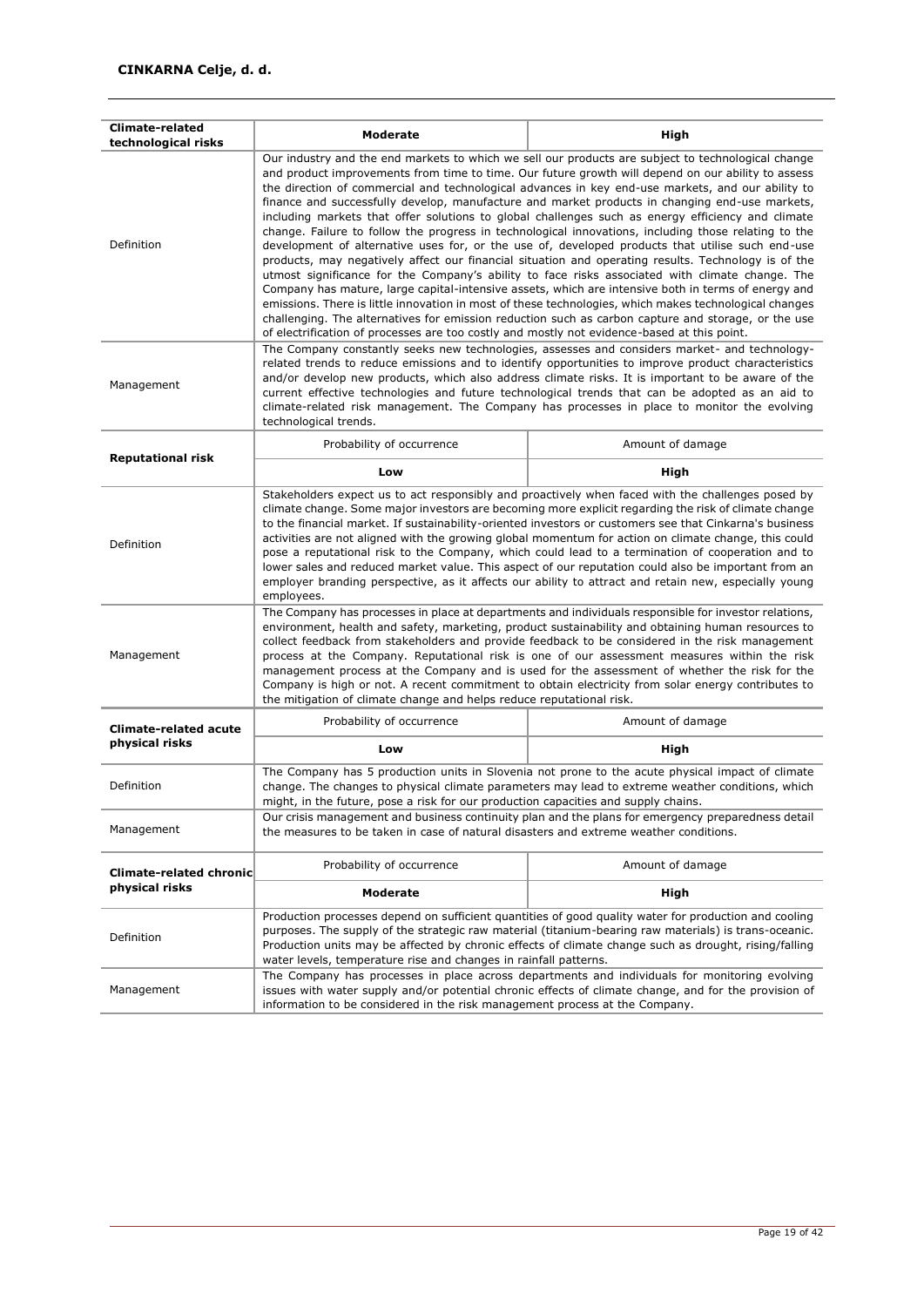## <span id="page-20-0"></span>**5 SHARES and OWNERSHIP STRUCTURE**

### <span id="page-20-1"></span>**5.1 Ownership structure**

The share capital of Cinkarna Celje, d. d., amounting to EUR 20,229,769.66 € is divided into 807,977 ordinary freely transferable unit shares. As at 31 March 2022, the Company has a treasury share pool of 26,465 shares (or 3.28% of the total issue). The number of shareholders at the end of the period is 2,064. The ownership structure as at the last day of the first quarter of 2022 is shown in the table below.

### **The ownership structure of Cinkarna Celje, d. d.**

|                                          | No. of shares | %     |
|------------------------------------------|---------------|-------|
| Modra zavarovalnica, d.d                 | 162,963       | 20.17 |
| DUTB, d. d                               | 104,504       | 12.93 |
| SDH, d.d                                 | 92,950        | 11.50 |
| UNICREDIT BANK AUSTRIA AG – FID          | 36,170        | 4.48  |
| TR5 d.o.o                                | 26,669        | 3.3   |
| Treasury shares                          | 26,465        | 3.28  |
| RAIFFEISEN BANK AUSTRIA D.D. - FID       | 18,509        | 2.29  |
| KRITNI SKLAD PRVEGA POKOJNINSKEGA SKLADA | 16,705        | 2.07  |
| Generali Rastko Evropa, delniški         | 10,731        | 1.33  |
| CITIBANK N.A. - FID                      | 10,610        | 1.33  |
| NLB SKLADI - SLOVENIJA MEŠANI            | 10,465        | 1.3   |
| Internal shareholders - FO               | 6,431         | 0.8   |
| External shareholders - FO               | 170,280       | 21.07 |
| <b>Others</b>                            | 114,525       | 14.17 |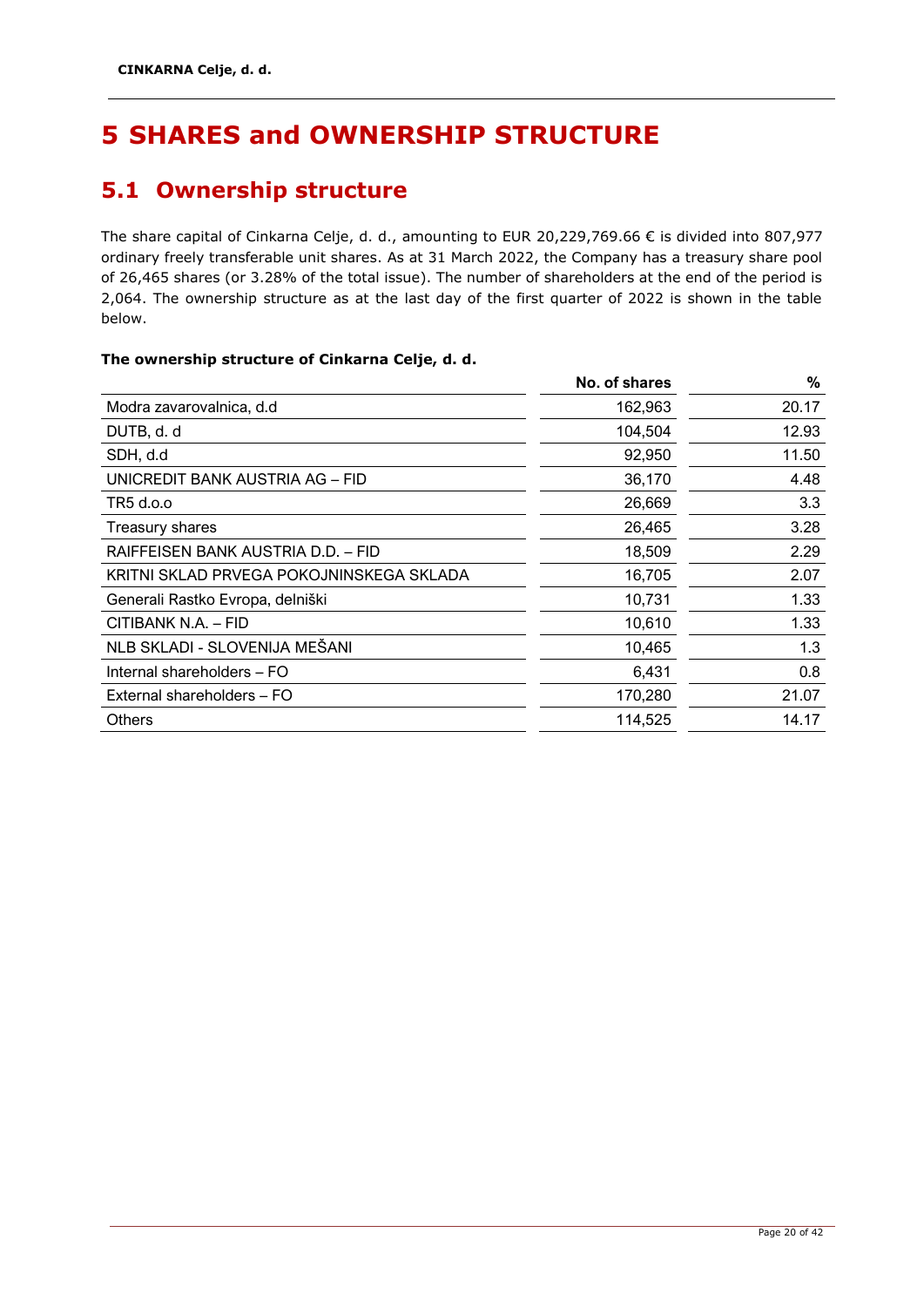### <span id="page-21-0"></span>**5.2 Shares trading**

Trading in the shares of Cinkarna Celje, d. d., with the trading code CICG, takes place on the free securities market. The first day of trading was 6 March 1998 when the unit price stood at EUR 33.71.

**Trends of the market value of shares (unit price on the last day of the month) and turnover of shares**:

|            |                  | <b>Unit price</b> |                  |  |  |
|------------|------------------|-------------------|------------------|--|--|
|            | <b>Year 2021</b> | <b>Year 2022</b>  | <b>Year 2022</b> |  |  |
| <b>JAN</b> | 186              | 265               | 1,231,506        |  |  |
| <b>FEB</b> | 200              | 244               | 1,257,656        |  |  |
| <b>MAR</b> | 206              | 278               | 1,585,006        |  |  |
| <b>APR</b> | 215              |                   |                  |  |  |
| <b>MAY</b> | 232              |                   |                  |  |  |
| <b>JUN</b> | 229              |                   |                  |  |  |
| JUL        | 233              |                   |                  |  |  |
| <b>AUG</b> | 248              |                   |                  |  |  |
| <b>SEP</b> | 238              |                   |                  |  |  |
| OCT        | 240              |                   |                  |  |  |
| <b>NOV</b> | 259              |                   |                  |  |  |
| <b>DEC</b> | 259              |                   |                  |  |  |
|            |                  |                   |                  |  |  |

### **Share price (right axis) and stock turnover (left axis) by month in 2022**

The value of the share of Cinkarna Celje, d.d., listed in the first quotation of the Ljubljana Stock Exchange (CICG), fluctuated between € 237/share and € 278/share during the period under review. From the last trading day of 2021 to the last trading day of the first quarter of 2022, the value of the share rose by 7%.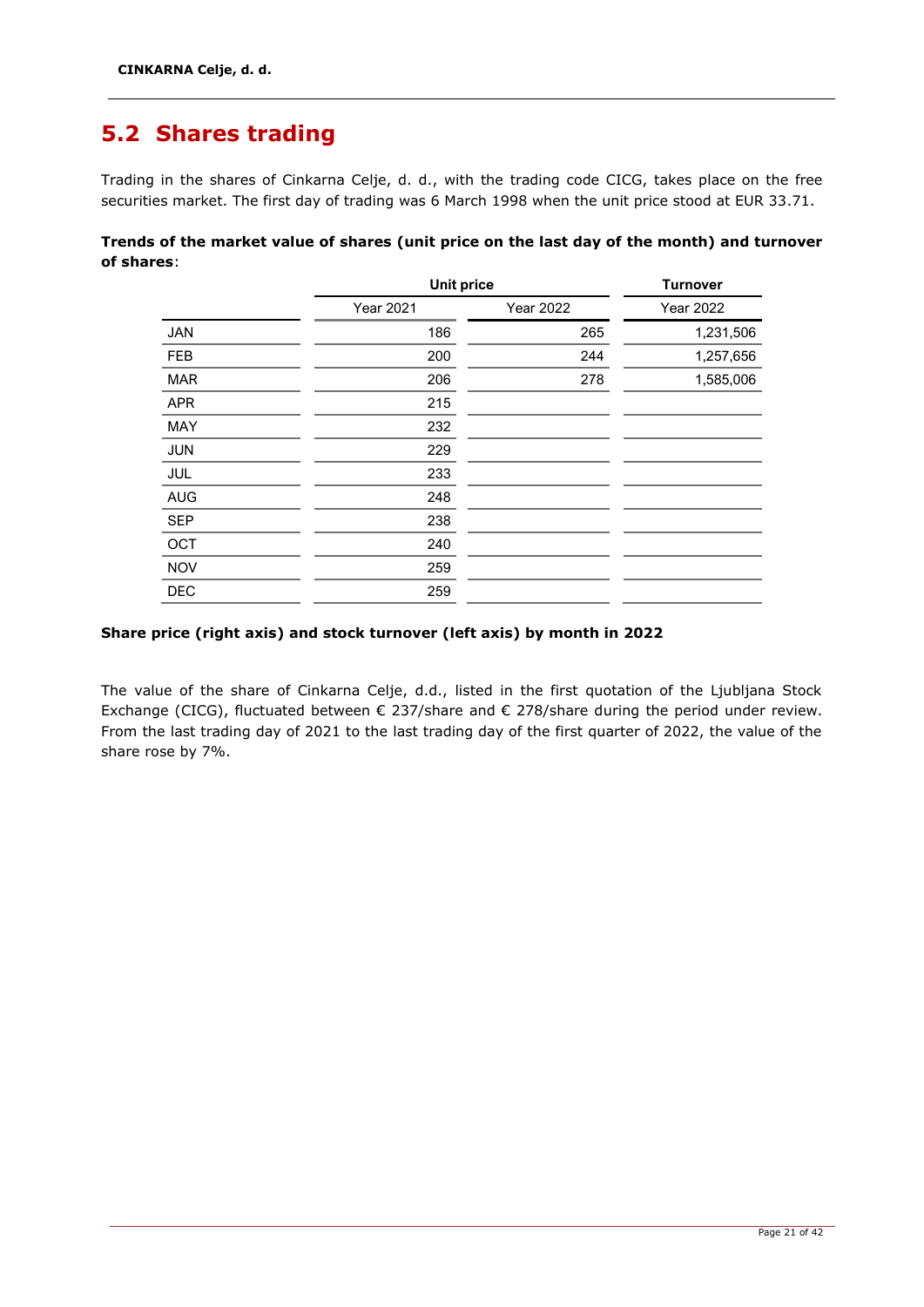## <span id="page-22-0"></span>**6 CORE DEVELOPMENTAL ACTIVITIES**

### <span id="page-22-1"></span>**6.1 Investments**

In the first quarter of 2022, we spent €1.8 million on investments, the purchase of fixed assets and the replacement of equipment, and environmental investments, representing just under 13% of the planned 2022 budget.

The largest deviations from the plan are in the area of investments, where we implemented 7.8% of the plan. In terms of the major planned investments, the first part of the year is mainly devoted to pilot testing, defining requirements, gathering bids and their technical and commercial coordination, so that the investments during this period are usually disproportionate. The investments in replacement equipment amount to 20.5%. This is well ahead of the plan, mainly due to the strong extension of delivery times. In fact, the lack of materials can seriously jeopardise our operations. In the area of the acquisition of fixed assets, the outturn is 11.9%. The reason for less than a quarter of the plan being achieved is similar to that for investments.

As usual, the largest share of our investments this year was made in titanium dioxide production in order to continue the activities of our multi-year project.

The main part of the funds planned in the area of the use of environmental provisions (10.3%) was earmarked for the rehabilitation of the Bukovžlak non-hazardous waste landfill. Work on this facility is progressing according to plan.

A test field for the new drainage channel C under the Bukovžlak high barrier was carried out.

We also invested in the rehabilitation of individual buildings (Operational Maintenance Building TiO<sub>2</sub> – phase III, replacement of windows in the powder coating production unit within the BU KM).

### <span id="page-22-2"></span>**6.2 Development activity**

Several development tasks and assignments are being carried out in all organisational units with the aim of introducing improvements to existing technological processes, products and services.

Some of the most important ones are highlighted below.

### **Sustainable development and the circular economy**

They are described in more detail in the chapter on Environmental management.

### **Diversification of production programmes**

We are working in more detail on options for producing commercially attractive products to facilitate the transition to a low-carbon economy.

**Determination of the maximum possible production volume of titanium dioxide**  The content and organisation of the project task is formalised. The individual limiting factors are analysed and possible ways to address them are defined.

### **Development of nano TiO2 based products**

We have obtained competing coatings and carried out a market analysis of the shares, prices and applications of antimicrobial coatings (S/F).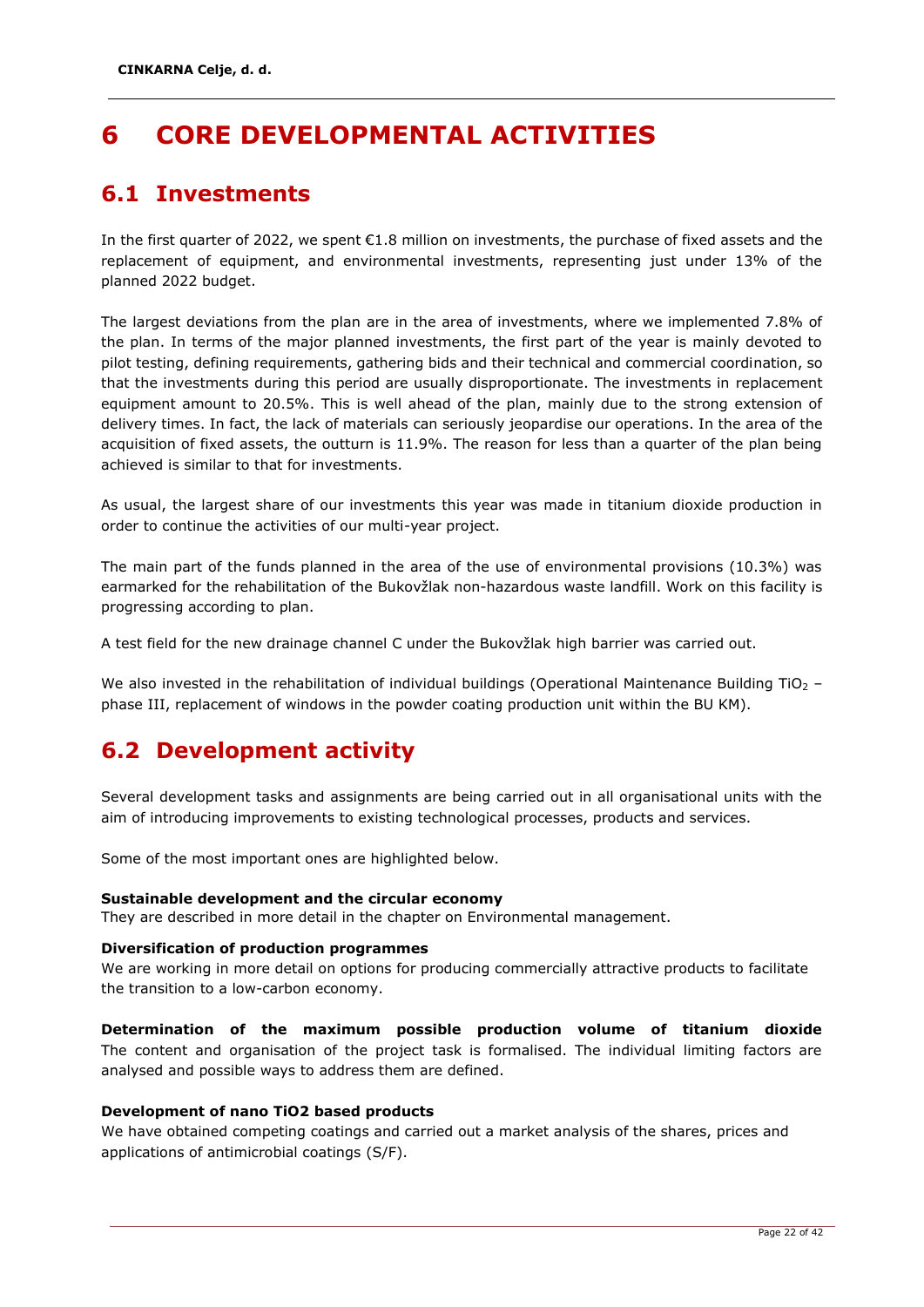### **Development of a copper hydroxide synthesis process**

Copper hydroxide is one of the planned new products in our range of copper-based plant protection products. Laboratory scale synthesis trials are underway.

### **Development of chemically resistant thin-film dispersions suitable for Ex applications**

These kinds of applications are not carried out during the fluorinated thermoplastics processing. However, there is demand on the market. The aim is to introduce the right type of dispersion into production, thereby increasing supply and sales volumes. We carry out activities to obtain the appropriate coating from different suppliers.

### **Development of powder coatings**

Development of a powder varnish with increased outgassing capability. The need is expressed on previously hot-dip galvanised elements. We have procured the necessary raw materials and obtained some formulation guidelines.

### **Development of masterbatches**

In line with new trends in the use of plastics, we want to develop a masterbatch based on a biopolymer that will make polymer products biodegradable. We have developed a masterbatch based on a biobased polymer with a high TiO2 content. The product is ready for certification. We plan to obtain a certificate for a group of several biopolymer masterbatches together.

We currently only produce masterbatches for indoor use. However, this year we will also develop a masterbatch for external use. We still have not managed to produce a competitive TiO2 that would remain stable during UV radiation exposure. However, the actual pilot production of such a pigment has not yet started.

### **Integrated management of water from titanium dioxide production**

A larger quantity of barium sulphate was prepared in the laboratory for test samples in customer applications. Activities are underway to return overflow water from the Bukovžlak reservoir for reuse in production.

Pilot experiments on reverse osmosis with recycling of wastewater from the condensation of flue gases from the digestion of ores are progressing well.

### <span id="page-23-0"></span>**6.3 Quality assurance**

An annual internal audit plan has been prepared and is being implemented. We will audit BUs and departments that have not been audited recently and review the implementation of measures and the effectiveness of previous audits.

External auditors will examine the compliance of our integrated management system with the 2022 ISO standards at the end of May.

We regularly monitor the number of customer complaints and comments and respond to them with corrective action. Complaints are rare.

We continue with our activities within a project aimed at introducing new grades of titanium dioxide. We are carrying out optimisations in individual production processes in a planned sequence, which should raise the quality of our pigments. The main objective for this year is to stabilise the quality parameters at the required levels, which have been achieved from time to time in the past year.

The project to develop a business continuity plan is also part of the broader corporate quality assurance framework. This task was not carried out in 2021. It is being implemented in 2022 since a new project holder was appointed. We are searching for a new external partner as well.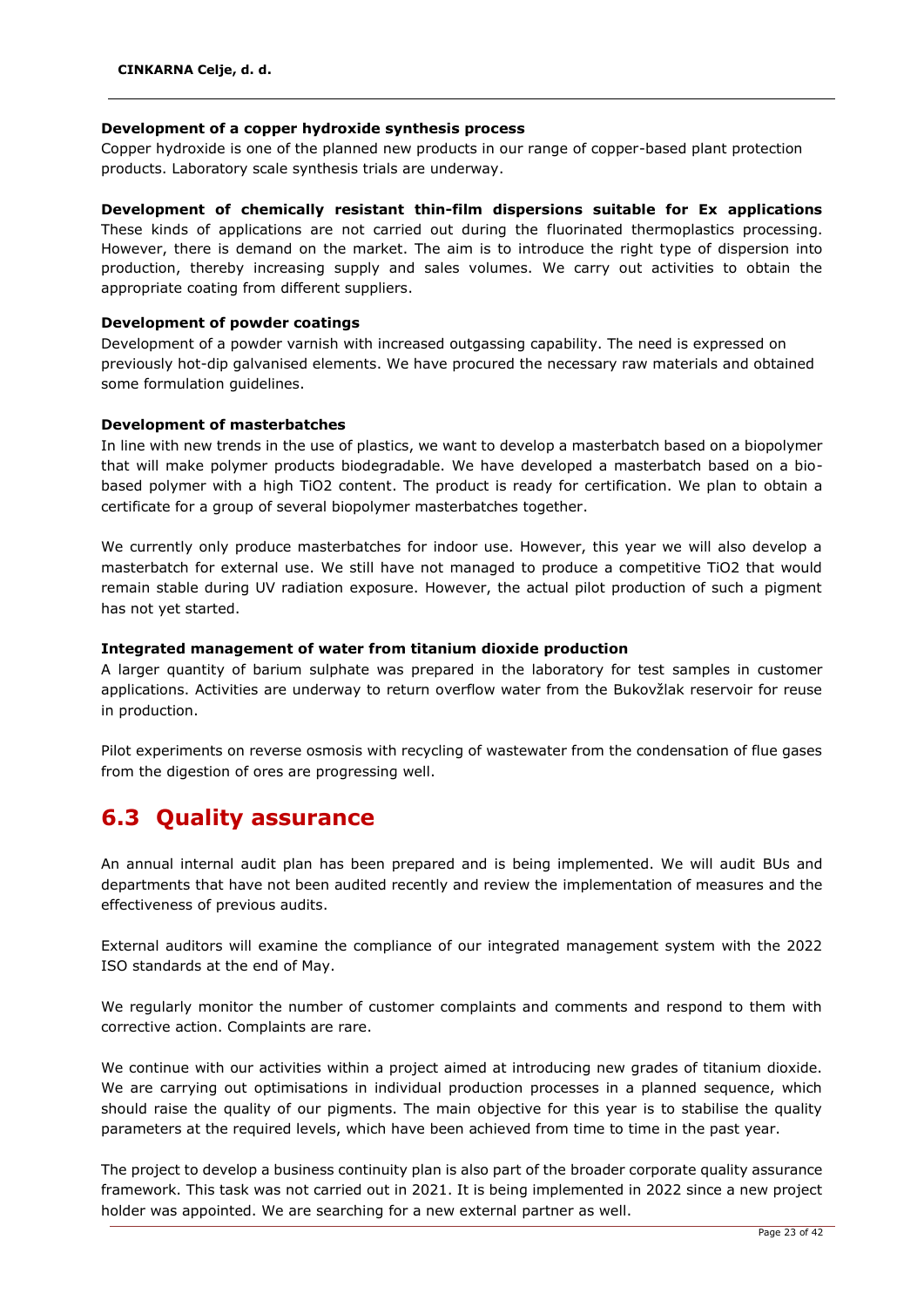Continuous improvement, dictated by quality standards and guidelines, is the driving force behind progress and continuous improvement in all areas of the Company's operations. A system for collecting useful suggestions, the so-called "CC UM", was introduced and led to an improvement of 0.06 per employee in the first three months.

### <span id="page-24-0"></span>**6.4 Environmental management**

In the area of the environment, we have three sets of indicative targets for 2022. They are aimed at addressing environmental risks, sustainable development and ensuring regulatory compliance.

### **I. Actions to address environmental risks**

We continue with the implementation of measures to tackle old burdens on the Company's premises. The rehabilitation of the Bukovžlak solid waste landfill continues, and a new drainage C under the Bukovžlak high embankment barrier is being installed. Detailed monitoring of the condition of the Bukovžlak waste disposal plant is being carried out due to the influx of leachate from the gypsum filtration plant. A ramp for the washing of trucks is being built and the anti-dust measures at the disposal plant "Za Travnik" are being upgraded. The adhesives storage area at BU Polymer has been cleaned up and an environmental risk assessment has been carried out.

### **II. Sustainable development and the circular economy**

As part of sustainable development and the circular economy, we have set targets in seven areas.

### **a. Use of renewable sources**

Installation of additional solar power plants (two solar power plants with a total nameplate capacity of 1.5 MW were pledged last year) for a total generation of 3.5 MW of electricity – a supplier of the solar power plants was selected. We shall obtain an additional 2 MW.

Selection and implementation of a technique to use waste heat on S acid – an external contractor has carried out measurements and prepared a conceptual design of possible measures.

A conceptual design for the use of waste heat from flue gases after calcination is concerned - a conceptual breakdown for the use of heat in acid reconcentration has been prepared. The challenge is the abrasive dust that is present.

### **b. Carbon footprint**

In order to better manage and plan measures to reduce emissions and costs, we are preparing the basis for calculating the carbon footprint of copper oxychloride production (BU Chemistry Celje) for 5 white and 5 coloured powder coatings and for 5 white and 5 coloured masterbatches (BU Chemistry Mozirje).

The options for the use of CO2 from the "Neutralisation unit" in the production of titanium dioxide inside and outside the Company are being examined.

### **c. Energy efficiency**

We have selected a contractor and commissioned a calculation of energy and mass balance of titanium dioxide production and we have identified potentials for reducing specific energy consumption.

Activities are underway to increase the throughput of the steam pipeline and thus the possibility to increase the use of steam.

Technical details for the procurement and replacement of dry-type transformers in the TP 7-10 Neutralisation are being coordinated.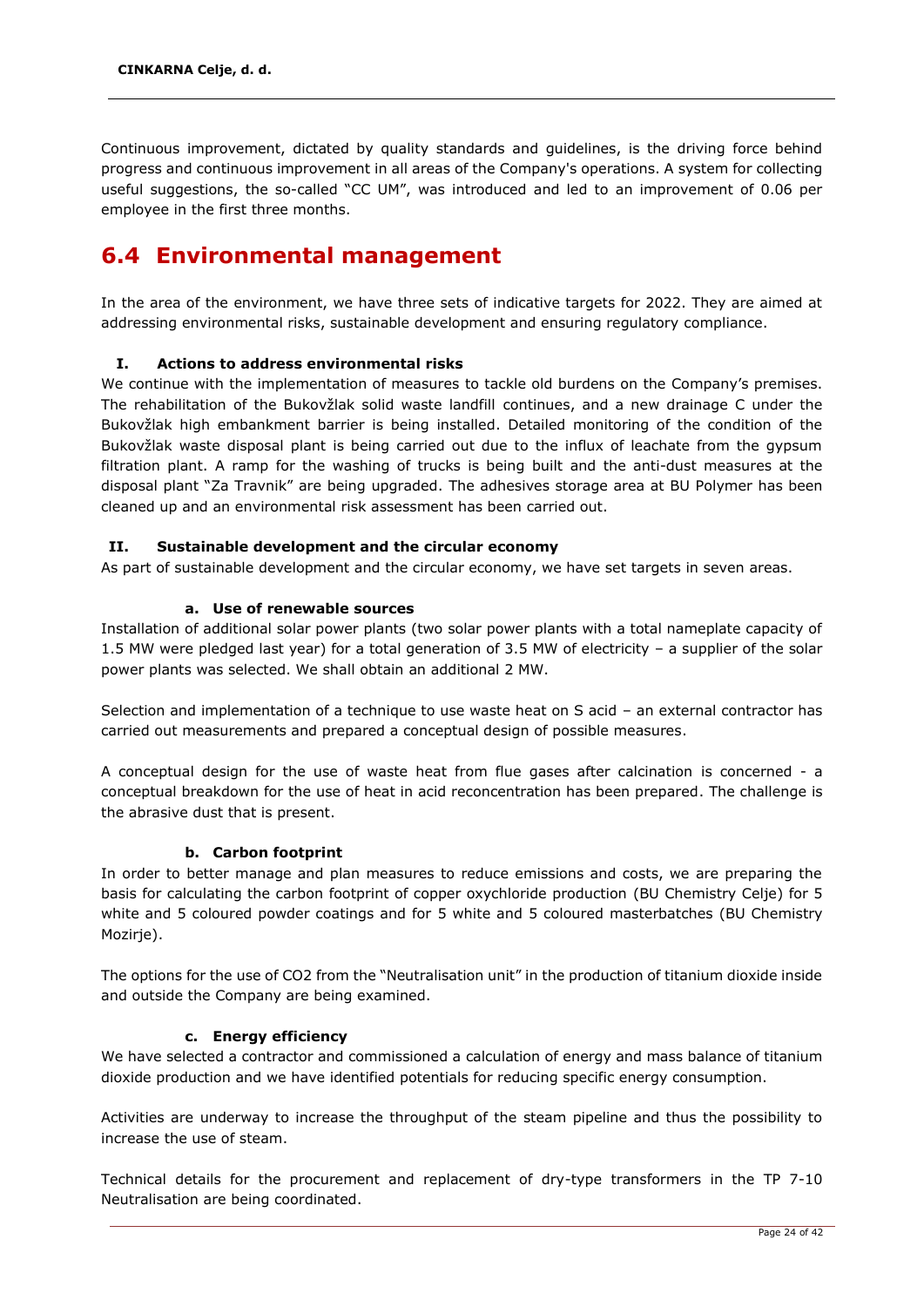In addition, we have replaced three old electric motors with energy-efficient ones.

Ageing lighting is being replaced with more energy-efficient lighting in the BU Polymers and the BU KC.

### **d. Waste quantity**

In the last month, we have managed to establish the conditions for a higher share of the production of white gypsum.

We are working to reduce organic waste from food preparation or food waste.

### **e. Reuse of materials**

A conceptual design for an alternative process water supply from the Tremerje water treatment plant is being finalised.

In the framework of the project to recover copper deposits from alternative sources, ash samples were obtained from the producer and laboratory dissolution tests were carried out.

In the process of recovery for re-use, the elements of the Schnackenberg system were removed during overhaul. This took place in the unit for the digestion of ores and the Ventura washing device during the flue gas cleaning process after calcination.

With the help of an external partner, we are developing a process for recovering 23% sulphuric (IV) acid waste. The aim is to extract commercially interesting oxides. The results so far are very encouraging.

A system is being set up to service consumers' worn-out ball valves.

### **f. Reducing emissions to the working and outdoor environment**

The upgrade has increased the efficiency of the sulphur smelting treatment plant. The input material varies considerably and further extensions to the treatment plant are likely to be needed.

Static placement of dust filters is underway as part of a project to reduce dust sources in titanium dioxide production. A building permit will have to be obtained, and consequently the implementation will be postponed.

### **g. Support of social activities in the local community**

We pursue our goal through targeted sponsorship and donations, especially in the local area.

### **III. Preservation and insurance of coherency with the legislation**

An initiative to amend the zoning plan is being prepared for the "Za Travnik" area.

As members of the TDIC consortium we have implemented activities prescribed by the process of the TiO2 file evaluation pursuant to the REACH legislation and in line with the REACH registration required for the non-EU countries (Korea, Turkey, Great Britain).

Activities are underway to establish Ex-fluid control in powder coating mills.

The project documentation for the construction (PZI) of oil traps in storm drains was drafted.

Activities to amend the environmental permit pursuant to the Industry Emissions Directive have been intensive - implementation of the requirements of the BAT CWW conclusions (additional effluent sampling, preparation of a monitoring programme and other required updates were made).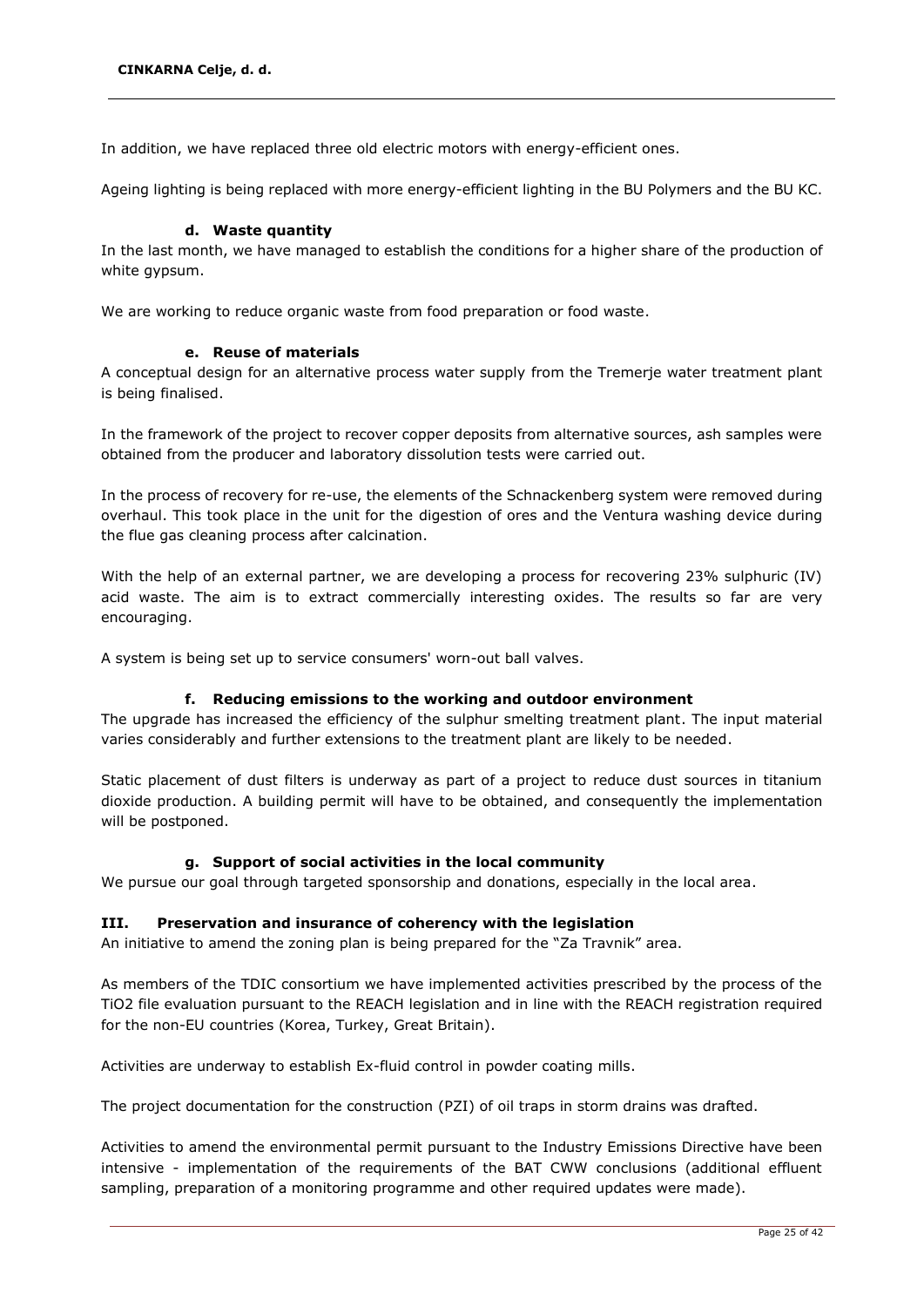We had no environmental inspections in Q1 2022, except for the verification of the method, volume and quality of production of white gypsum for agricultural purposes. There were no deficiencies noticed.

The public did not submit any complaints in the first quarter of this year.

In line with legislative requirements, we have prepared and submitted all monitoring reports for 2021 by the deadline. Limit values were not exceeded. We have been involved in drafting new legislative changes and BREF documents. (Industry Emissions Directive, Decree on Waste, BAT reference documents (BREFs) - LIVIC S: titanium dioxide production) and we have monitored all other changes.

All the requirements for the re-certification of the POR, which was awarded in January 2022, have been fulfilled. We took part in the questionnaire ˇEcovadis sustainability ratingˇ. A universal indicator system was used to measure performance against indicators in the areas of environmental protection, human rights, employee health, ethics and sustainable purchasing.

### <span id="page-26-0"></span>**6.5 Health and safety**

In the first three months of 2022, there were no serious accidents at work. However, we dealt with 6 minor accidents, the same as in the same period last year.

We have a system in place to identify potential hazards and take action when near misses occur. We have identified 11 potential risks, which we are addressing on an ongoing basis. Two near misses have been reported. The activities called "One Minute for Safety" take place in various formats and time intervals in production work centres. In all production BUs, we identify and analyse process risks in the area of occupational health and safety and take measures to reduce emissions into the working environment. Improvements in occupational health and safety and fire safety are also being made in individual BUs, based on helpful suggestions from employees. (the CC UM system).

In line with legislation, we also carry out employee health promotion, where we try to focus on topical health issues. So, this year, we have celebrated:

- A day without a cigarette  $-31$  January
- If I decide for SVIT, I can save my life (The SVIT Programme is the national screening and early detection programme for colorectal cancer).

In the field of fire protection, a tactical fire-fighting exercise was carried out in a building in cooperation with the Professional Firefighting Unit from Celje.

No new health and safety risks were identified during the period. Otherwise, risks are identified and managed through the Risk and Opportunity Register.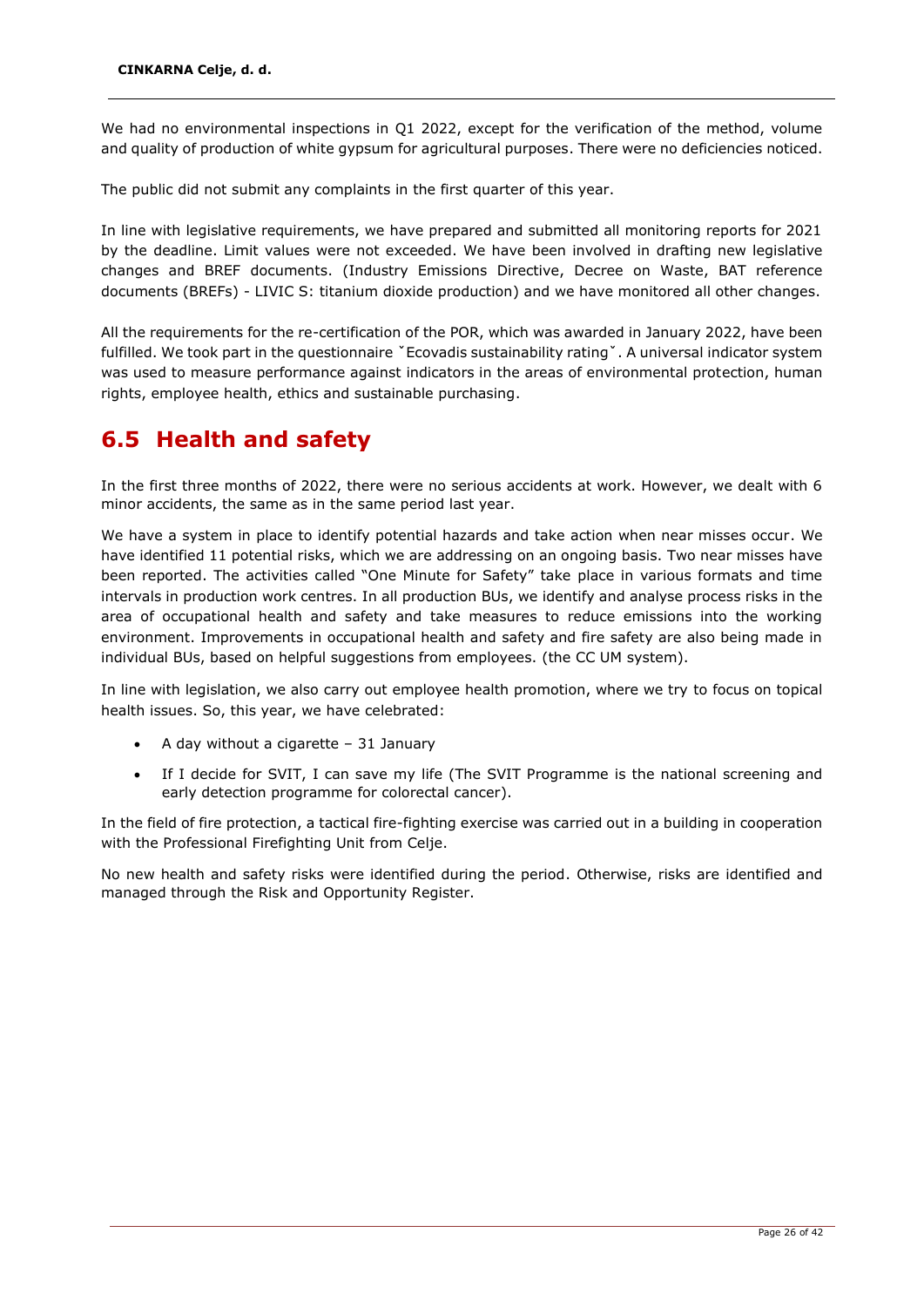## <span id="page-27-0"></span>**7 FINANCIAL STATEMENTS AND THE BALANCE SHEET**

### <span id="page-27-1"></span>**7.1 Statement of Profit or Loss**

**Statement of Profit or Loss for the period from 1 January to 31 March.**

|                                                                     | <b>JAN-MAR</b><br>2022 | <b>JAN-MAR</b><br>2021 |
|---------------------------------------------------------------------|------------------------|------------------------|
|                                                                     |                        |                        |
| Revenue from contracts with customers                               | 66,347,590             | 50,327,526             |
| Change in the value of inventories of products and work in progress | $-1,104,085$           | $-4,132,254$           |
| Capitalised own products and services                               | 512,730                | 894,435                |
| Costs of goods and materials sold, and cost of materials used       | 36,677                 | 61,736                 |
| Cost of materials                                                   | 30,972,248             | 24,046,465             |
| Cost of services                                                    | 4,077,864              | 3,310,966              |
| Cost of services                                                    | 7,946,884              | 7,320,066              |
| a) Costs of salaries and wages                                      | 4,958,206              | 5,008,351              |
| b) Cost of social security                                          | 368,236                | 374,140                |
| c) Cost of pension insurance                                        | 549,492                | 551,715                |
| č) Other labour costs                                               | 2,070,950              | 1,385,860              |
| Depreciation and amortisation                                       | 3,298,217              | 3,271,324              |
| Other operating income                                              | 34,842                 | 534,045                |
| Other operating expenses                                            | 339,631                | 370,749                |
| Impairment and write-off of operating receivables                   | 52                     |                        |
| <b>Operating profit or loss</b>                                     | 19,119,505             | 9,242,445              |
| Finance income                                                      | 308,525                | 141,783                |
| Finance expenses                                                    | 201,492                | 205,084                |
| <b>Financial result</b>                                             | 107,033                | $-63,300$              |
| Profit or loss before tax                                           | 19,226,538             | 9,179,145              |
| Tax charged                                                         | 3,653,042              | 1,744,038              |
| Deferred taxes                                                      |                        |                        |
| Corporate income tax                                                | 3,653,042              | 1,744,038              |
| Net profit or loss for the period                                   | 15,573,496             | 7,435,108              |
| Basic and diluted earnings per share                                | 19.27                  | 9.20                   |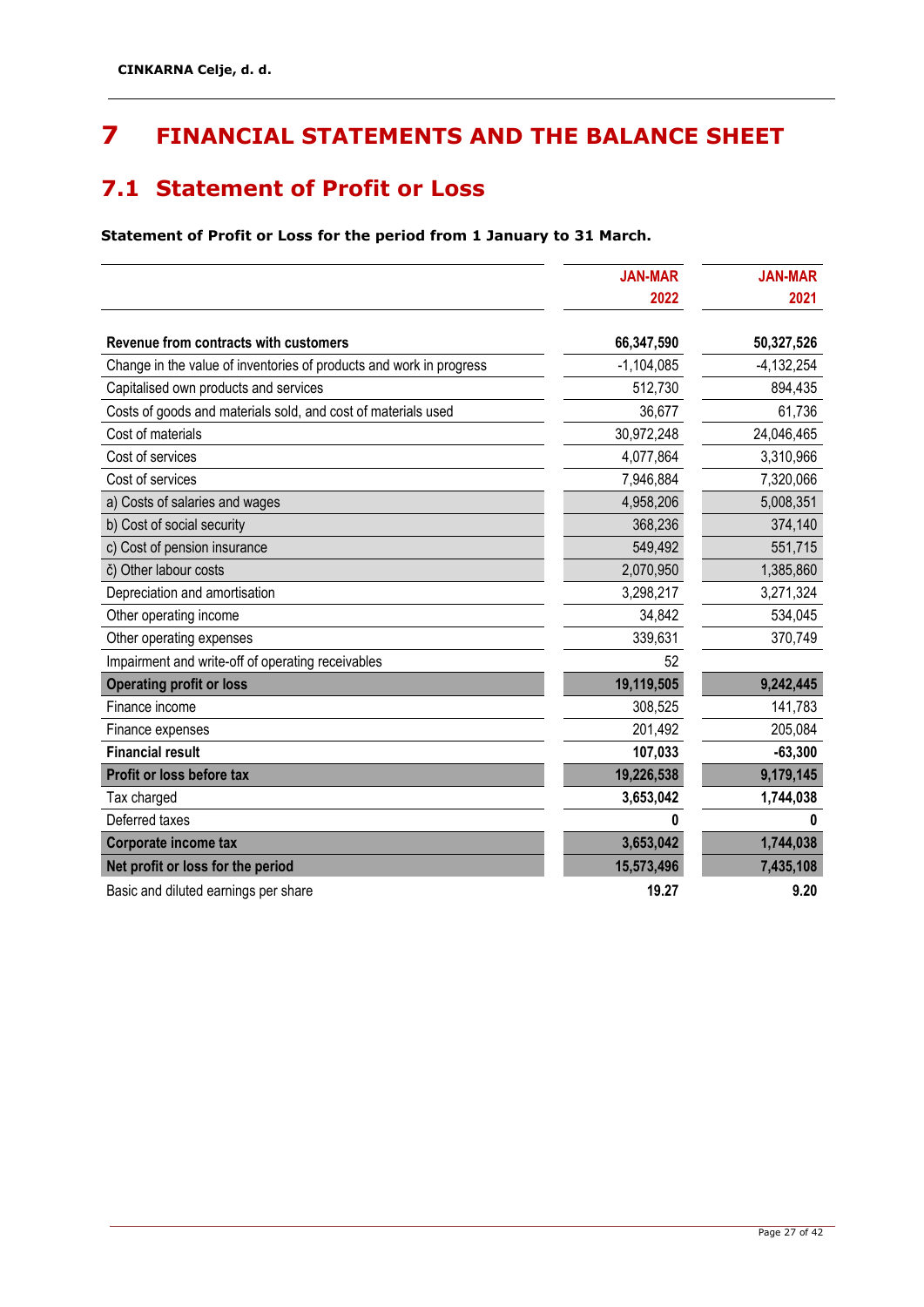## <span id="page-28-0"></span>**7.2 Statement of financial position**

### **Statement of financial position**

|                                                                       | 31 March 2022 | 31 December 2021 |
|-----------------------------------------------------------------------|---------------|------------------|
| <b>ASSETS</b>                                                         |               |                  |
| <b>Non-current assets</b>                                             |               |                  |
| Intangible assets                                                     | 1,142,770     | 980,672          |
| Property, plant and equipment                                         | 104,252,453   | 105,896,129      |
| Land                                                                  | 9,658,764     | 9,676,850        |
| <b>Buildings</b>                                                      | 41,492,467    | 42,300,197       |
| Production plant and machinery                                        | 42,063,034    | 44,344,912       |
| Other plant and equipment                                             | 48,040        | 49,211           |
| Property, plant and equipment under construction<br>and in production | 10,568,030    | 9,172,421        |
| Advances for acquisition of property, plant and equipment             | 422,118       | 352,537          |
| Financial assets at fair value through other comprehensive income     | 1,651,099     | 1,651,099        |
| Financial receivables                                                 | 0             | 0                |
| Trade receivables                                                     | $\Omega$      | $\Omega$         |
| Other non-current assets                                              | 27,652        | 53,028           |
| Deferred tax assets                                                   | 1,930,685     | 1,930,685        |
| <b>Total non-current assets</b>                                       | 109,004,659   | 110,511,613      |
|                                                                       |               |                  |
| <b>Current assets</b>                                                 |               |                  |
| Funds earmarked for sales                                             | 0             | $\Omega$         |
| Inventories                                                           | 39,678,346    | 40,298,476       |
| Material                                                              | 27,165,469    | 26,842,350       |
| Work-in-progress                                                      | 2,784,832     | 2,471,875        |
| Products and merchandise                                              | 9,511,400     | 10,921,232       |
| Advances for inventories                                              | 216,644       | 63,018           |
| Assets under contracts with customers                                 | 0             | 0                |
| Financial receivables                                                 | 6,950         | $\Omega$         |
| Trade receivables                                                     | 47,088,291    | 31,172,903       |
| Receivables from customers                                            | 44,472,678    | 29,148,099       |
| Other receivables                                                     | 2,615,613     | 2,024,804        |
| Income tax receivable                                                 | 0             | $\Omega$         |
| Cash and cash equivalents                                             | 63,168,084    | 59,746,594       |
| Other current assets                                                  | 153,140       | 155,223          |
| <b>Total current assets</b>                                           | 150,094,811   | 131,373,196      |
| <b>Total assets</b>                                                   | 259,099,469   | 241,884,809      |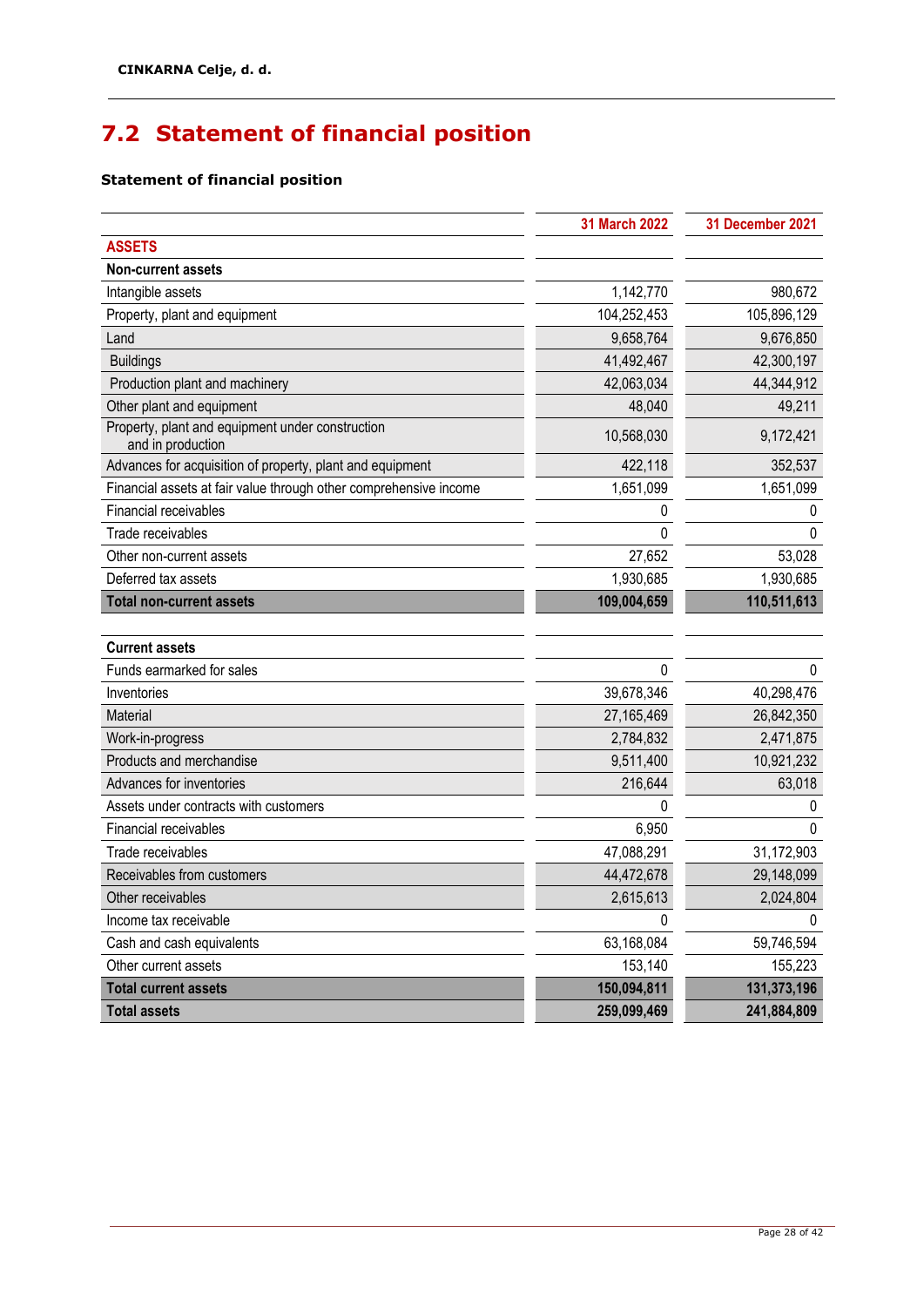### **Statement of financial position**

|                                            | <b>31 March 2022</b> | 31 December 2021 |
|--------------------------------------------|----------------------|------------------|
| <b>EQUITY AND LIABILITIES</b>              |                      |                  |
| <b>Owners' equity</b>                      |                      |                  |
| Called-up capital                          | 20,229,770           | 20,229,770       |
| Capital reserves                           | 44,284,976           | 44,284,976       |
| Revenue reserves                           | 101,824,169          | 101,824,169      |
| <b>Statutory reserves</b>                  | 16,931,435           | 16,931,435       |
| Reserves for treasury shares               | 4,814,764            | 4,814,764        |
| <b>Treasury shares</b>                     | $-4,814,764$         | $-4,814,764$     |
| Other revenue reserves                     | 84,892,734           | 84,892,734       |
| Fair-value reserves                        | $-1,179,701$         | $-1,179,702$     |
| Retained profit                            | 40,580,073           | 25,006,577       |
| <b>Total equity</b>                        | 205,739,286          | 190,165,790      |
|                                            |                      |                  |
| <b>Non-current liabilities</b>             |                      |                  |
| Provisions for employee benefits           | 4,167,929            | 4,256,064        |
| Other provisions                           | 18,582,492           | 18,828,856       |
| Long-term deferred income                  | 194,197              | 188,082          |
| <b>Financial liabilities</b>               | 0                    | 0                |
| <b>Trade liabilities</b>                   | 0                    | 0                |
| Obligations under contracts with customers | 0                    | 0                |
| Deferred tax liabilities                   | 0                    | $\Omega$         |
| <b>Total non-current liabilities</b>       | 22,944,618           | 23,273,002       |
|                                            |                      |                  |
| <b>Short-term liabilities</b>              |                      |                  |
| Liabilities included in disposal groups    | 0                    | $\mathbf{0}$     |
| <b>Financial liabilities</b>               | 67,363               | 197,503          |
| <b>Trade liabilities</b>                   | 22,208,262           | 23,242,724       |
| Liabilities to suppliers                   | 19,485,940           | 18,690,237       |
| Other liabilities                          | 2,722,322            | 4,552,487        |
| Income tax liabilities                     | 6,647,873            | 3,852,235        |
| Obligations under contracts with customers | 183,021              | 136,087          |
| Other short-term liabilities               | 1,309,046            | 1,017,468        |
| <b>Total short-term liabilities</b>        | 30,415,565           | 28,446,017       |
| <b>Total liabilities</b>                   | 53,360,183           | 51,719,019       |
| <b>Total capital and liabilities</b>       | 259,099,469          | 241,884,809      |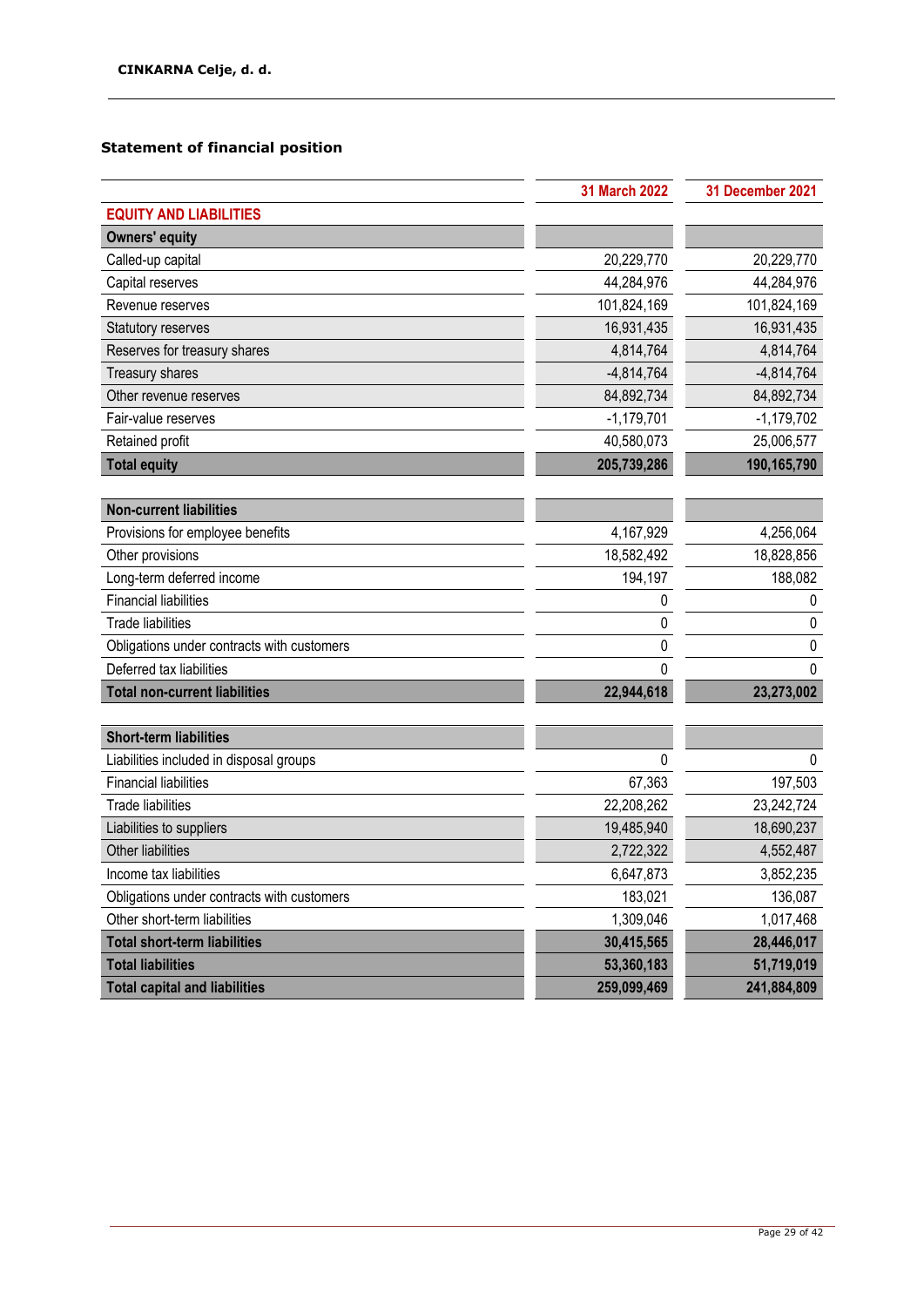## <span id="page-30-0"></span>**7.3 Statement of changes in equity**

### **Statement of changes in equity in 2022**

|                                                                               |            |            |            |           | <b>Profit reserves</b> |            |              |                | Deferred profit |                     |
|-------------------------------------------------------------------------------|------------|------------|------------|-----------|------------------------|------------|--------------|----------------|-----------------|---------------------|
| <b>CINKARNA</b>                                                               | Called-up  | Capital    | Statutory  | Reserves  | Treasury               | Other      | Fair         | Profit or loss | Net             | <b>Total equity</b> |
| Metalurško - kemična                                                          | capital    | reserve    | reserve    | for       | shares                 | profit     | value        | brought        | profit or loss  |                     |
| industrija Celje, d.d.                                                        |            |            |            | treasury  |                        | reserves   | reserves     | forward        | of the          |                     |
|                                                                               |            |            |            | shares    |                        |            |              |                | financial year  |                     |
| Initial balance of the reported period                                        | 20.229.770 | 44.284.976 | 16.931.435 | 4,814,794 | $-4.814.794$           | 84.892.734 | $-1.179.702$ | 86.234         | 24.920.343      | 190.165.790         |
| Change in equity -                                                            |            |            |            |           |                        |            |              |                |                 |                     |
| transactions with owners                                                      |            |            |            |           |                        |            |              |                |                 |                     |
| Purchase of treasury shares                                                   |            |            |            |           |                        |            |              |                |                 |                     |
| Withdrawal of treasury shares                                                 |            |            |            |           |                        |            |              |                |                 |                     |
| Dividend payment                                                              |            |            |            |           |                        |            |              |                |                 |                     |
| <b>Total comprehensive</b>                                                    |            |            |            |           |                        |            |              |                |                 |                     |
| income for the reported period                                                |            |            |            |           |                        |            |              |                | 15.573.496      | 15.573.496          |
| Entry of net profit or loss                                                   |            |            |            |           |                        |            |              |                |                 |                     |
| for the reported period                                                       |            |            |            |           |                        |            |              |                | 15,573,496      | 15,573,496          |
| Other components of the total comprehensive<br>income for the reported period |            |            |            |           |                        |            |              |                |                 |                     |
| B3, Changes in equity                                                         |            |            |            |           |                        |            |              | 24.920.343     | $-24.920.343$   |                     |
| Allocation of the remaining part of net profit                                |            |            |            |           |                        |            |              |                |                 |                     |
| of prim. report. period to other comp. of equity                              |            |            |            |           |                        |            |              |                |                 |                     |
| Allocation of the remaining part of net profit                                |            |            |            |           |                        |            |              | 24.920.343     | $-24.920.343$   |                     |
| of. prim. report. period to other comp. of equity                             |            |            |            |           |                        |            |              |                |                 |                     |
| in line with the resolution of the manag. and<br>superv. bodies               |            |            |            |           |                        |            |              |                |                 |                     |
| Creation of reserves for treasury shares                                      |            |            |            |           |                        |            |              |                |                 |                     |
| Release of reserves for treasury shares                                       |            |            |            |           |                        |            |              |                |                 |                     |
| Final balance for the reported period                                         | 20.229.770 | 44.284.976 | 16.931.435 | 4,814,794 | $-4.814.794$           | 84.892.734 | $-1,179,702$ | 25.006.577     | 15,573,495      | 205.739.286         |
| <b>BALANCE-SHEET PROFIT</b>                                                   |            |            |            |           |                        |            |              | 25.006.577     | 15,573,495      | 40.580.072          |

### **Statement of changes in equity in 2021**

|                                                                               |            |            |            |           | <b>Profit reserves</b> |            |            |                | Deferred profit           |                     |
|-------------------------------------------------------------------------------|------------|------------|------------|-----------|------------------------|------------|------------|----------------|---------------------------|---------------------|
| <b>CINKARNA</b>                                                               | Called-up  | Capital    | Statutory  | Reserves  | Treasury               | Other      | Fair       |                |                           | <b>Total equity</b> |
| Metalurško - kemična                                                          | capital    | reserve    | reserve    | for       | shares                 | profit     | value      | Profit or loss | Net profit or loss of the |                     |
| industrija Celje, d.d.                                                        |            |            |            | treasury  |                        | reserves   | reserves   | brought        | financial year            |                     |
|                                                                               |            |            |            | shares    |                        |            |            |                |                           |                     |
| Initial balance of the reported period                                        | 20.229.770 | 44.284.976 | 16,931,435 | 3.900.280 | $-3.900.280$           | 77.500.437 | $-647.812$ | 5,151,743      | 11.370.393                | 174.820.942         |
| Change in equity -                                                            |            |            |            |           |                        |            |            |                |                           |                     |
| transactions with owners                                                      |            |            |            | 541.021   | $-541.021$             |            |            |                |                           |                     |
| Purchase of treasury shares                                                   |            |            |            | 541.021   | $-541.021$             |            |            |                |                           |                     |
| Withdrawal of treasury shares                                                 |            |            |            |           |                        |            |            |                |                           |                     |
| Dividend payment                                                              |            |            |            |           |                        |            |            |                |                           |                     |
| <b>Total comprehensive</b>                                                    |            |            |            |           |                        |            |            |                |                           |                     |
| income for the reported period                                                |            |            |            |           |                        |            |            |                | 7,435,108                 | 7,435,108           |
| Entry of net profit or loss                                                   |            |            |            |           |                        |            |            |                |                           |                     |
| for the reported period                                                       |            |            |            |           |                        |            |            |                | 7,435,108                 | 7,435,108           |
| Other components of the total comprehensive<br>income for the reported period |            |            |            |           |                        |            |            |                |                           |                     |
| B3. Changes in equity                                                         |            |            |            |           |                        | $-541.021$ |            | 11.370.393     | $-11.370.393$             | $-541.021$          |
| Allocation of the remaining part of net profit                                |            |            |            |           |                        |            |            |                |                           |                     |
| of prim. report, period to other comp. of equity                              |            |            |            |           |                        |            |            |                |                           |                     |
| Allocation of the remaining part of net profit                                |            |            |            |           |                        |            |            | 11.370.393     | $-11.370.393$             |                     |
| of. prim. report. period to other comp. of equity                             |            |            |            |           |                        |            |            |                |                           |                     |
| in line with the resolution of the manag. and<br>superv. Bodies               |            |            |            |           |                        |            |            |                |                           |                     |
| Creation of reserves for treasury shares                                      |            |            |            |           |                        | $-541.021$ |            |                |                           | $-541.021$          |
| Release of reserves for treasury shares                                       |            |            |            |           |                        |            |            |                |                           |                     |
| Final balance for the reported period                                         | 20.229.770 | 44.284.976 | 16,931,435 | 4.441.301 | $-4,441,301$           | 76.959.416 | $-647.812$ | 16.522.136     | 7.435.108                 | 181,715,028         |
| <b>BALANCE-SHEET PROFIT</b>                                                   |            |            |            |           |                        |            |            | 16.522.136     | 7,435,108                 | 23,957,244          |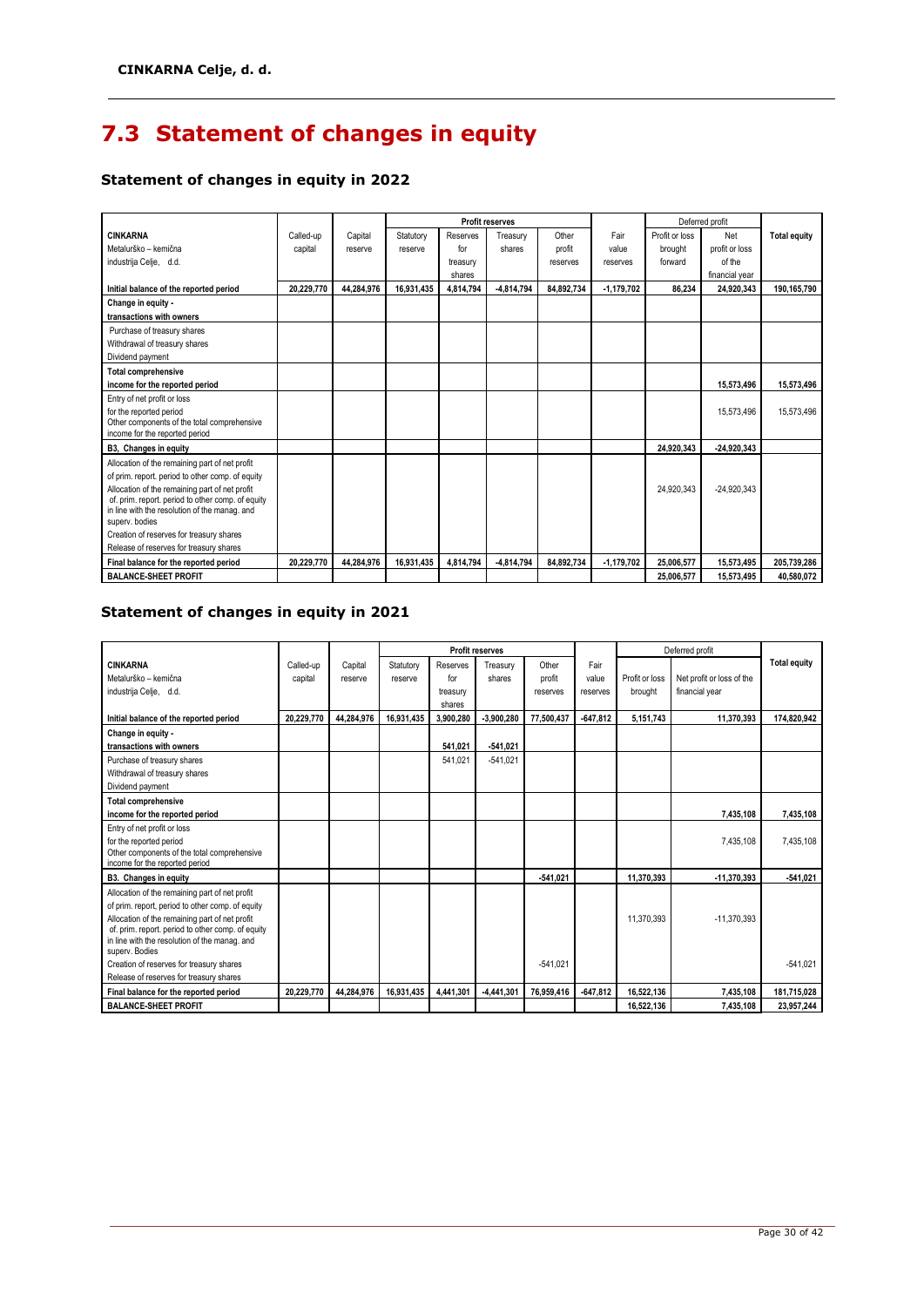## <span id="page-31-0"></span>**7.4 Cash flow statement for the period**

### **Cash flow statement for the period from 1 January to 31 March**

|                                                                            | <b>JAN-MAR 2022</b> | <b>JAN MAR 2021</b>       |
|----------------------------------------------------------------------------|---------------------|---------------------------|
| <b>CASH FLOW FROM OPERATING ACTIVITIES</b>                                 |                     |                           |
| Net profit or loss before taxes                                            | 19,226,538          | 9,179,145                 |
| <b>Adjustments for:</b>                                                    | 3,372,864           | 3,261,538                 |
| Depreciation +                                                             | 3,298,217           | 3,271,324                 |
| Profit / loss on sale of fixed assets                                      | $-32,684$           | $-19,005$                 |
| Impairment / write-off (reversal of impairment) of assets                  | 245                 | 72,219                    |
| Net reduction / creation of value adjustment of receivables                | 52                  | 300                       |
| Net financial income / expenses                                            | 107,033             | $-63,300$                 |
| Cash flow from operating activities before change in net current           | $-17,293,898$       | $-5,550,220$              |
| assets (working capital)<br>Change in the balance of operating receivables |                     |                           |
| Change in the balance of assets under contracts with customers             | $-15,324,579$<br>0  | $-9,254,131$<br>$-77,056$ |
| Change in inventory                                                        | 620,130             | 1,396,948                 |
| Change in the balance of operating liabilities                             | $-1,034,462$        | 4,152,060                 |
| Change in the balance of provisions                                        | $-334,499$          | $-369,954$                |
| Change in deferred income                                                  | 6,115               | $-5,366$                  |
| Change in the balance of other current liabilities                         | 291,578             | 58,042                    |
| Change in the balance of liabilities from contracts with customers         | 46,934              | 192,872                   |
| Income tax paid                                                            | $-857,404$          | $-1,643,635$              |
| Net cash flow from operating activities                                    | 5,305,504           | 6,890,463                 |
|                                                                            |                     |                           |
| <b>INVESTMENT CASH FLOW</b>                                                |                     |                           |
| <b>Receipts from investing activities</b>                                  | 32,817              | 19,305                    |
| Receipts from interests                                                    | 133                 | 300                       |
| Cash receipts from disposal of property, plant and equipment               | 32,684              | 19,005                    |
| <b>Investment expenses</b>                                                 | $-1,786,692$        | $-2,257,984$              |
| Cash payments on intangible assets                                         | $-197,530$          | $-30,930$                 |
| Cash payments to acquire property, plant and equipment                     | $-1,582,212$        | $-2,184,552$              |
| Cash payments for financial investments                                    | $-6,950$            | $-42,502$                 |
| Net cash flow from investing activities                                    | $-1,753,875$        | $-2,238,679$              |
| Cash flow from financing activities                                        |                     |                           |
| Cash receipts from financing activities                                    | $\bf{0}$            | $\bf{0}$                  |
| Cash disbursements from financing activities                               | $-130,140$          | $-542,021$                |
| Cash disbursements from financial liabilities                              | $-130,140$          |                           |
| Cash disbursements from the purchase of treasury shares                    | 0                   | $-542,021$                |
| Net cash flow from financing activities                                    | $-130,140$          | $-542,021$                |
| Ending balance of cash and cash equivalents                                | 63,168,084          | 41,767,587                |
| Net increase/decrease in cash and cash equivalents                         | 3,421,489           | 4,109,763                 |
| Opening balance of cash and cash equivalents as at 1 January               | 59,746,594          | 37,657,824                |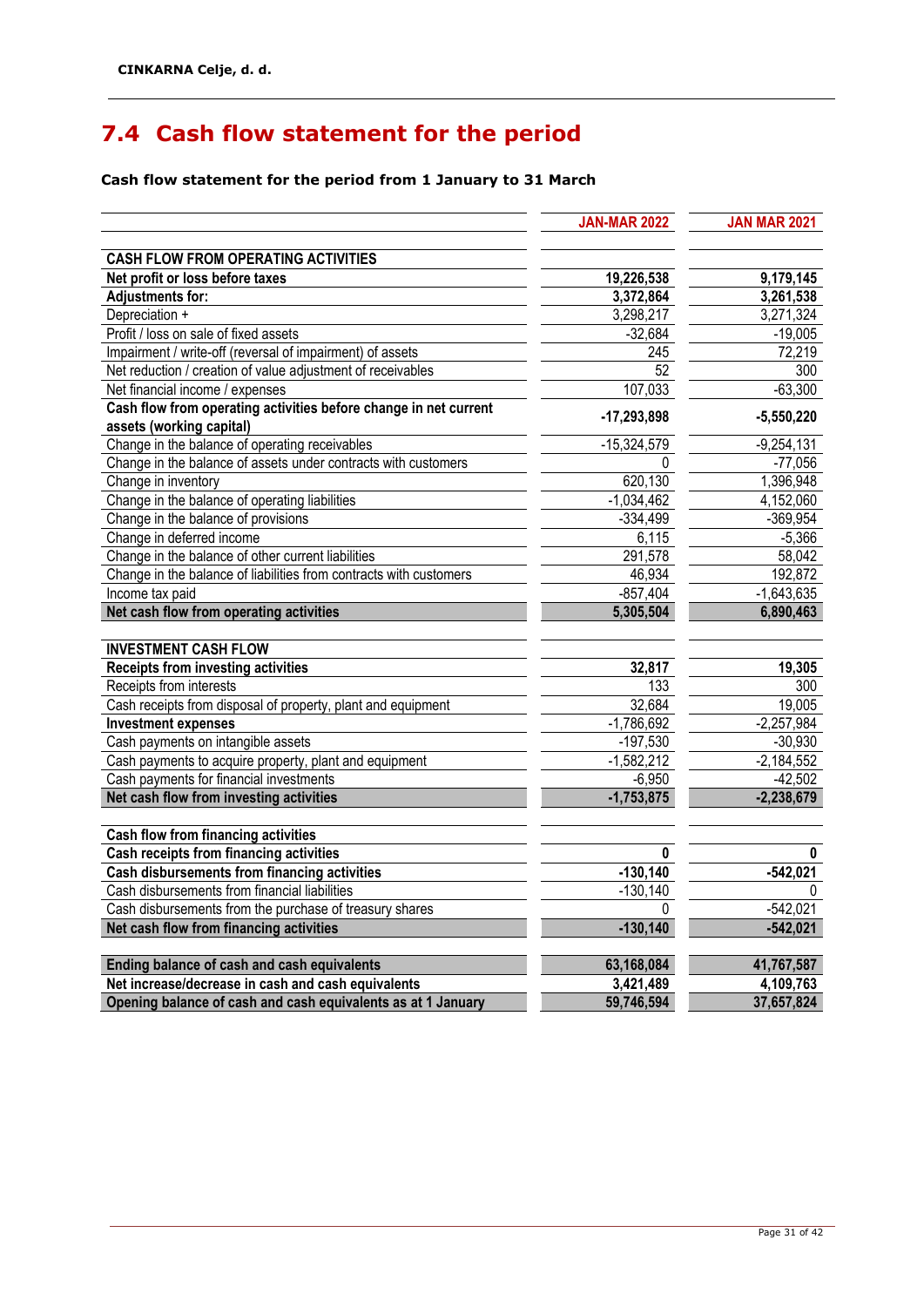## <span id="page-32-0"></span>**7.5 Statement of other comprehensive income**

**Statement of other comprehensive income for the period from 1 January to 31 March**

|                                                                                                                 | <b>JAN-MAR 2022</b> | <b>JAN-MAR 2021</b> |  |
|-----------------------------------------------------------------------------------------------------------------|---------------------|---------------------|--|
| Net profit                                                                                                      | 15,573,496          | 7,435,108           |  |
| Other comprehensive income for the year                                                                         |                     |                     |  |
| Other comprehensive income in the year that will not be recognised in the<br>income statement in the future     |                     | 0                   |  |
| Other comprehensive income in the year to be recognised in the income<br>statement in the future                |                     | $\mathbf{0}$        |  |
| Net other comprehensive income in the year that will not be recognised in<br>the income statement in the future |                     | O                   |  |
| Total other comprehensive income for the year (after tax)                                                       |                     |                     |  |
| Total comprehensive income for the year (after tax)                                                             | 15,573,496          | 7,435,108           |  |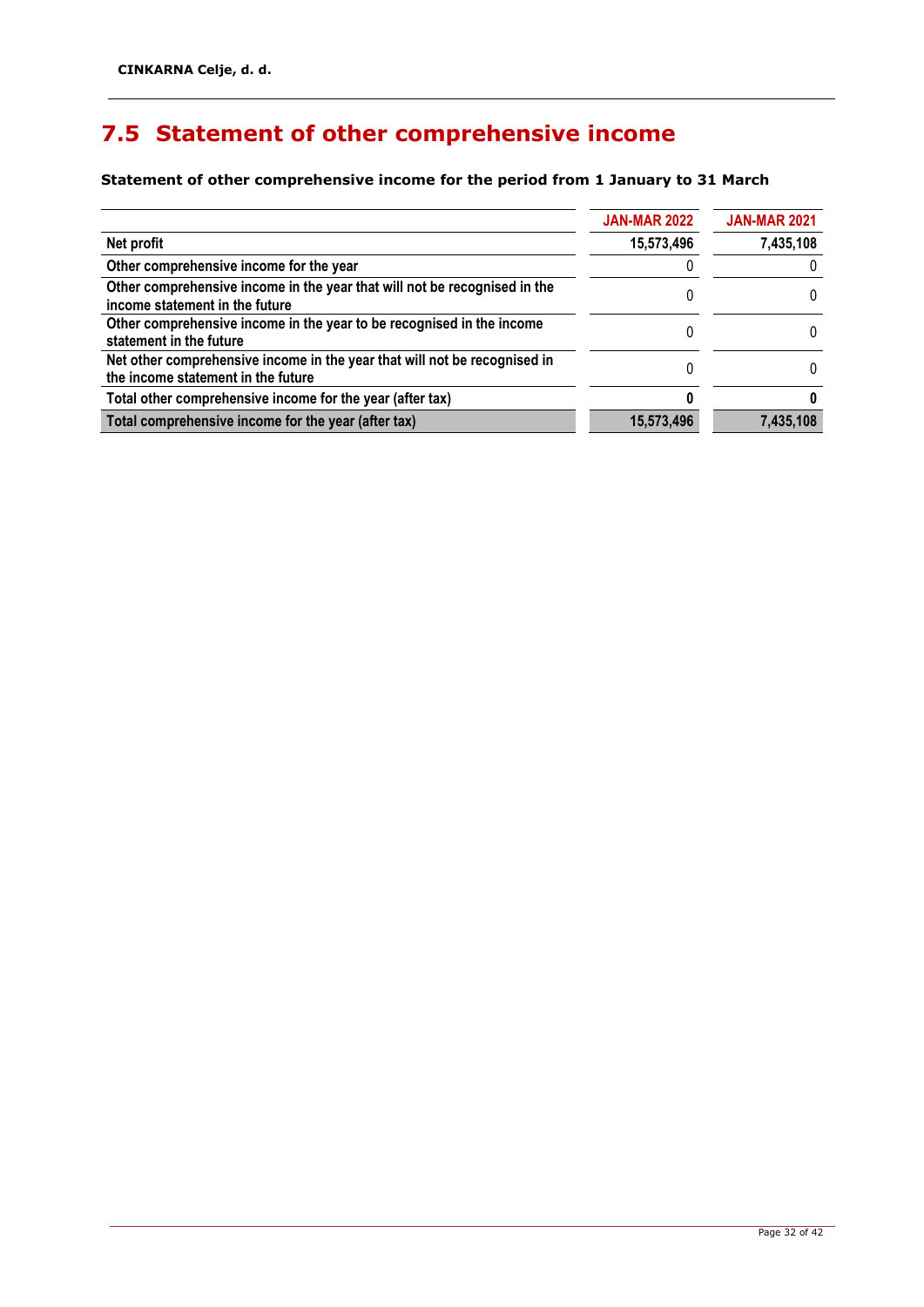## <span id="page-33-0"></span>**8 NOTES TO THE FINANCIAL STATEMENTS**

### **1 Reporting by segment**

### Sales by business segment

|                                                         | <b>JAN-MAR 2022</b> | <b>JAN-MAR 2021</b> |  |
|---------------------------------------------------------|---------------------|---------------------|--|
| Titanium dioxide                                        | 53,624,231          | 40,337,553          |  |
| Zinc recycling                                          | 2.072.217           | 1,459,524           |  |
| Varnishes, coatings, masterbatches<br>and printing inks | 5,312,265           | 4,635,680           |  |
| Agricultural products                                   | 4,185,129           | 2,980,558           |  |
| Other                                                   | 1,153,748           | 914,211             |  |
| <b>TOTAL</b>                                            | 66,347,590          | 50,327,526          |  |

#### Sales by regional segment

|                                    |                     | in $\epsilon$       |
|------------------------------------|---------------------|---------------------|
|                                    | <b>JAN-MAR 2022</b> | <b>JAN-MAR 2021</b> |
| Slovenia                           | 5,770,906           | 4,819,408           |
| European Union                     | 51,603,062          | 37,530,636          |
| Countries of the former Yugoslavia | 1,527,424           | 1,057,041           |
| Third countries                    | 6,729,518           | 5,688,700           |
| Third countries - Dollar market    | 716.680             | 1,231,741           |
| <b>TOTAL</b>                       | 66,347,590          | 50,327,526          |

Profit or loss by business segment

|                                             |               |                                |              |                |                                                            |              |                       |              |              |              |               | in $\epsilon$ |
|---------------------------------------------|---------------|--------------------------------|--------------|----------------|------------------------------------------------------------|--------------|-----------------------|--------------|--------------|--------------|---------------|---------------|
|                                             |               | Titanium dioxide -<br>pigments |              | Zinc recycling | Varnishes, coatings,<br>masterbatches<br>and printing inks |              | Agricultural products |              | Other        |              |               | Total         |
|                                             | 31/3/2021     | 31/3/2022                      | 31/3/2021    | 31/3/2022      | 31/3/2021                                                  | 31/3/2022    | 31/3/2021             | 31/3/2022    | 31/3/2021    | 31/3/2022    | 31/3/2021     | 31/3/2022     |
| Revenue from<br>contracts with<br>customers | 40,337,553    | 53,624,231                     | 1,459,524    | 2,072,217      | 4,635,680                                                  | 5,312,265    | 2,980,558             | 4,185,129    | 914,211      | 1,153,749    | 50,327,526    | 66,347,590    |
| Other operating inc.                        | 469,380       | 8,275                          | 0            | 0              | 3,356                                                      | $\mathbf 0$  | 2,631                 | 0            | 953,113      | 539,297      | 1,428,480     | 547,572       |
| Change in the<br>value of inventories       | $-3,202,833$  | $-333,651$                     | 87,851       | 105,606        | $-346,028$                                                 | 178,703      | $-686,339$            | $-1,139,218$ | 14,818       | 84,474       | $-4,132,532$  | $-1,104,085$  |
| Operating<br>expenses                       | $-29,327,111$ | $-35,753,181$                  | $-1,532,879$ | $-2,141,679$   | $-3,651,679$                                               | $-4,396,499$ | $-1,939,177$          | $-2,543,271$ | $-1,930,183$ | $-1,836,943$ | $-38,381,029$ | -46,671,572   |
| -depreciation                               | $-1,940,656$  | $-1,916,443$                   | $-21,227$    | $-19,913$      | $-117,330$                                                 | $-104,806$   | $-66,256$             | $-68,770$    | $-1,125,855$ | $-1,188,285$ | $-3,271,324$  | $-3,298,217$  |
| <b>Operating profit</b><br>or loss          | 8,276,989     | 17,545,675                     | 14,495       | 36,144         | 641,329                                                    | 1,094,470    | 357,674               | 502,640      | $-48,040$    | $-59,423$    | 9,242,446     | 19,119,505    |
| Interest income                             | 0             | 0                              | 0            | $\Omega$       | 0                                                          | $\mathbf{0}$ | 0                     | 0            | 0            | 0            | 474           | 449           |
| Other financial<br>income                   | 0             | 0                              | 0            | $\Omega$       | 0                                                          | $\mathbf{0}$ | $\mathbf{0}$          | 0            | $\mathbf{0}$ | 0            | 141,309       | 308,075       |
| Interest expenses                           | 0             | 0                              | 0            | O              | 0                                                          | 0            | 0                     | 0            | 0            | 0            | 10            | 2,464         |
| Other financial<br>expenses                 | 0             | 0                              | 0            | $\mathbf{0}$   | 0                                                          | $\mathbf{0}$ | 0                     | 0            | 0            | 0            | 205,073       | 199,028       |
| <b>Financial result</b>                     | 0             | 0                              | 0            | 0              | 0                                                          | 0            | 0                     | 0            | 0            | 0            | $-63,300$     | 107,033       |
| Deferred taxes                              | 0             | 0                              | 0            | 0              | 0                                                          | 0            | 0                     | 0            | 0            | 0            |               |               |
| Income tax                                  | 0             | 0                              | 0            |                | 0                                                          | 0            | 0                     | 0            | 0            | 0            | 1,744,038     | 3,653,042     |
| Net profit                                  | 0             | 0                              | 0            | 0              | 0                                                          | 0            | 0                     | 0            | 0            | 0            | 7,435,108     | 15,573,496    |

### **2 Revenue from contracts with customers**

Revenue from contracts with customers consists of the sales values of products, merchandise, materials and services sold during the accounting period. A breakdown of net sales revenue by business and segment is shown below. in €

|                                                                 | <b>JAN-MAR 2022</b> | <b>JAN-MAR 2021</b> |
|-----------------------------------------------------------------|---------------------|---------------------|
| Net revenue from contracts with buyers of products and services | 66.137.278          | 50.217.546          |
| Net revenue from contracts with buyers of goods and materials   | 210.312             | 109.980             |
| <b>TOTAL</b>                                                    | 66,347,590          | 50.327.526          |

### **3 Other operating income**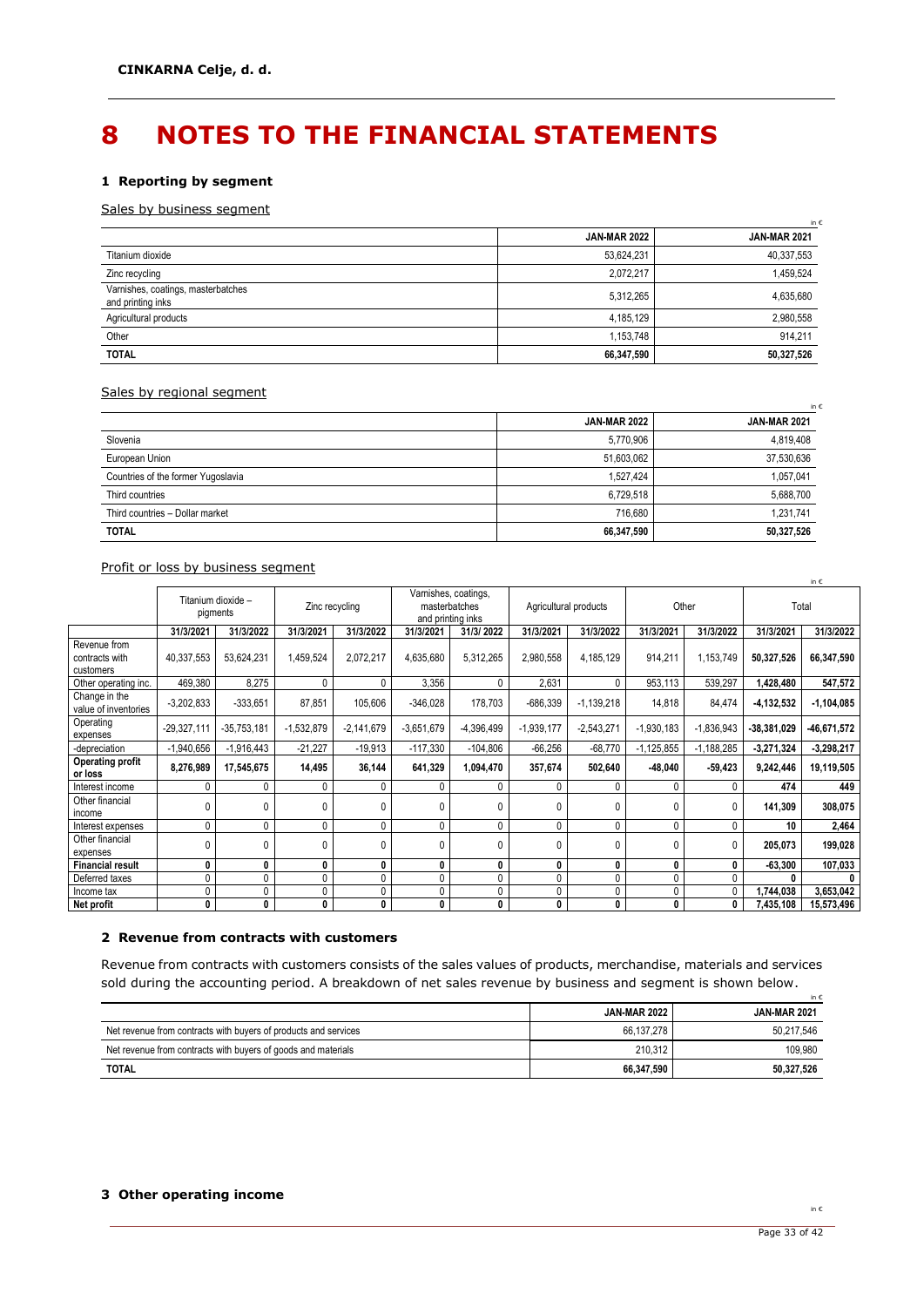### **CINKARNA Celje, d. d.**

| Revenue                                  | <b>JAN-MAR 2022</b> | <b>JAN-MAR 2021</b> |
|------------------------------------------|---------------------|---------------------|
| Sale of emission allowances              | U                   | 462,157             |
| Gains on sales and write-downs of assets | 60                  | 2,695               |
| Revenue from COVID-19 state support      | 15,551              | 32,640              |
| Recovered written-off receivables        |                     | 2,848               |
| Revenue from previous years              | 12,591              | 16,310              |
| Compensation received                    | 6,604               | 2,395               |
| Other revenue                            | 36                  | 15.000              |
| <b>TOTAL</b>                             | 34,842              | 534,045             |

### **4 Costs by natural type**

|                                                 | <b>JAN-MAR 2022</b> | <b>JAN-MAR 2021</b> |
|-------------------------------------------------|---------------------|---------------------|
| Costs of materials and goods sold               | 36,677              | 61,736              |
| Cost of materials                               | 30,972,248          | 24,046,465          |
| Cost of services                                | 4,077,864           | 3,310,966           |
| Labour costs                                    | 7,946,884           | 7,320,066           |
| Depreciation                                    | 3,298,217           | 3,271,324           |
| Other operating expenses                        | 339,631             | 370.749             |
| Impairments and write-offs of trade receivables | 52                  | 0                   |
| <b>TOTAL</b>                                    | 46,671,573          | 38,381,307          |

### **5 Labour costs**

| Labour costs                                    | <b>JAN-MAR 2022</b> | <b>JAN-MAR 2021</b> |
|-------------------------------------------------|---------------------|---------------------|
| Salaries and benefits                           | 4.958.206           | 5,008,351           |
| Social security contributions                   | 809.990             | 822.594             |
| Cost reimbursements and other employee benefits | 2.070.950           | 1,385,860           |
| Supplementary pension insurance                 | 107.738             | 103.261             |
| <b>TOTAL</b>                                    | 7,946,884           | 7,320,066           |

As at 31 March 2022, the Company employed 782 persons. The average number of employees was 783.

### **6 Depreciation**

The Company depreciates fixed assets on a straight-line basis over the expected useful life of each fixed asset. Depreciation is charged to the cost of each fixed asset.  $\qquad \qquad \qquad \qquad$ 

| <b>Description</b>     | <b>JAN-MAR 2022</b> | <b>JAN-MAR 2021</b> |
|------------------------|---------------------|---------------------|
| Depreciation           |                     |                     |
| - intangible assets    | 35,432              | 49,292              |
| - easements            | 18,086              | 18,086              |
| - buildings            | 831,289             | 852,109             |
| - production equipment | 2,412,155           | 2,350,442           |
| - other equipment      | 1,256               | 1,395               |
| <b>TOTAL</b>           | 3,298,217           | 3,271,324           |

### **7 Operating expenses**

Operating expenses

| Expenditure                      | <b>JAN-MAR 2022</b> | <b>JAN-MAR 2021</b> |  |
|----------------------------------|---------------------|---------------------|--|
| Cost of materials                | 30,972,248          | 24,046,465          |  |
| Cost of services                 | 4,077,864           | 3,310,996           |  |
| Cost of materials and goods sold | 36.677              | 61.736              |  |
| Other operating expenses         | 339.683             | 370.749             |  |
| <b>TOTAL</b>                     | 35,426,472          | 112,253,844         |  |

| Other i<br>operating<br>expenses |                     |                     |  |  |
|----------------------------------|---------------------|---------------------|--|--|
|                                  |                     | in (                |  |  |
| Other operating expenses         | <b>JAN-MAR 2022</b> | <b>JAN-MAR 2021</b> |  |  |

in €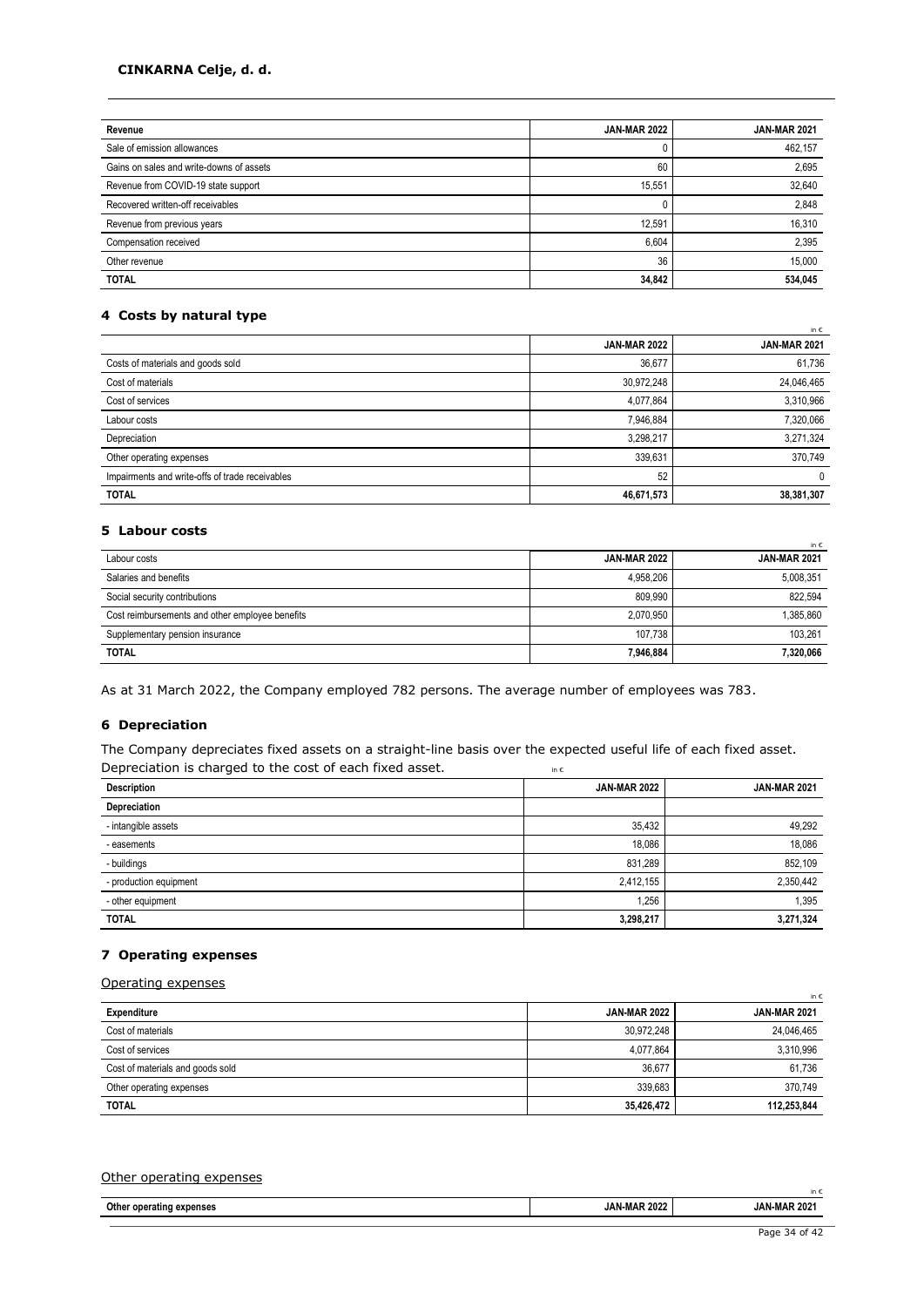### **CINKARNA Celje, d. d.**

| Ecological fees and refunds                  | 126.259 | 100.180 |
|----------------------------------------------|---------|---------|
| Awards for students and trainees             | 28.986  | 50,301  |
| Contribution for the use of building land    | 91.934  | 91.978  |
| Revaluation of stocks of materials and goods | 245     | 468     |
| Loss on sale (disposal) of fixed assets      | 32.684  | 71.751  |
| Other costs and expenses                     | 59.523  | 56,070  |
| <b>TOTAL</b>                                 | 339.631 | 370,749 |

#### **8 Financial income and expenditure**

|                                 |                     | in t                |
|---------------------------------|---------------------|---------------------|
| Income                          | <b>JAN-MAR 2022</b> | <b>JAN-MAR 2021</b> |
| Net exchange rate differences   | 109,048             |                     |
| Interest and investment income  | 449                 | 474                 |
| <b>Total financial income</b>   | 109,497             | 474                 |
| Net exchange rate differences   |                     | $-63,764$           |
| Interest expenses               | $-2.464$            | $-10$               |
| <b>Total financial expenses</b> | $-2,464$            | $-63,774$           |
| Net financial result            | 107,033             | $-63,300$           |

#### **9 Income tax**

The income tax chargeable at an effective tax rate of 19% is EUR 3,653,042.

### **10 Intangible assets**

|                                  |           |                          |           |                  |                     | in $\epsilon$ |  |
|----------------------------------|-----------|--------------------------|-----------|------------------|---------------------|---------------|--|
| Group intangible assets for 2022 |           | <b>Acquisition value</b> |           | Value adiustment | Undepreciated value |               |  |
|                                  | 31/3/2022 | 31/12/2021               | 31/3/2022 | 31/12/2021       | 31/3/2022           | 31/12/2021    |  |
| Property rights                  | 5.643.379 | 5.633.593                | 4.779.190 | 4.744.346        | 864.190             | 889.248       |  |
| Assets under acquisition         | 278.580   | 91.424                   |           |                  | 278.580             | 91.424        |  |
| <b>TOTAL</b>                     | 5,725,018 | 5,555,304                | 4,779,190 | 4.744.346        | 1,142,770           | 980.672       |  |

Intangible assets have finite useful lives. The Company has reviewed their values and determined that their present value does not exceed their recoverable amount.

#### **11 Property, plant and equipment**

| Group property, plant and<br>equipment for 2022 | <b>Acquisition value</b> |             |              | Value adjustment | Undepreciated value |             |  |
|-------------------------------------------------|--------------------------|-------------|--------------|------------------|---------------------|-------------|--|
|                                                 | 31/3/2022                | 31/12/2021  | 31/3/2022    | 31/12/2021       | 31/3/2022           | 31/12/2021  |  |
| Land                                            | 10,803,263               | 10,803,263  | 1,144,499    | 1,126,413        | 9,658,764           | 9,676,850   |  |
| <b>Buildings</b>                                | 126,473,563              | 126,487,363 | 84,981,096   | 84, 187, 165     | 41,492,467          | 42,300,197  |  |
| Equipment                                       | 222.522.704              | 227,909,652 | 180,411,631  | 183,515,529      | 42,111,073          | 44,394,123  |  |
| Assets under acquisition                        | 10,568,030               | 9,172,421   | 0            |                  | 10,568,030          | 9,172,421   |  |
| Advance payments                                | 422.118                  | 352,537     | $\mathbf{0}$ |                  | 422,118             | 352,537     |  |
| <b>TOTAL</b>                                    | 370,789,678              | 368,550,632 | 268,829,107  | 262,151,627      | 104,252,453         | 105,896,129 |  |

The Company has reviewed their values and determined that their present value does not exceed their recoverable amount. The Company does not have any assets under finance leases and, as at 31 March 2022, the Company does not have any assets pledged as collateral for any guarantees.

#### **12 Financial assets**

|                                                     |                          |            |           |                      |           | in $\epsilon$ |
|-----------------------------------------------------|--------------------------|------------|-----------|----------------------|-----------|---------------|
| Group non-current financial investments<br>for 2022 | <b>Acquisition value</b> |            |           | <b>Re-evaluation</b> |           | Fair value    |
|                                                     | 31/3/2022                | 31/12/2021 | 31/3/2022 | 31/12/2021           | 31/3/2022 | 31/12/2021    |
| Other investments                                   | .755.026                 | .755.026   | 103.927   | 103.927              | 1.651.099 | 1.651.099     |
| <b>TOTAL</b>                                        | 1,755,026                | .755.026   | 103,927   | 103,927              | 1.651.099 | 1,651,099     |

Investments in shares of Elektro Celje and Elektro Maribor are valued using the fair value model and represent less than 1% of the total shares of these companies.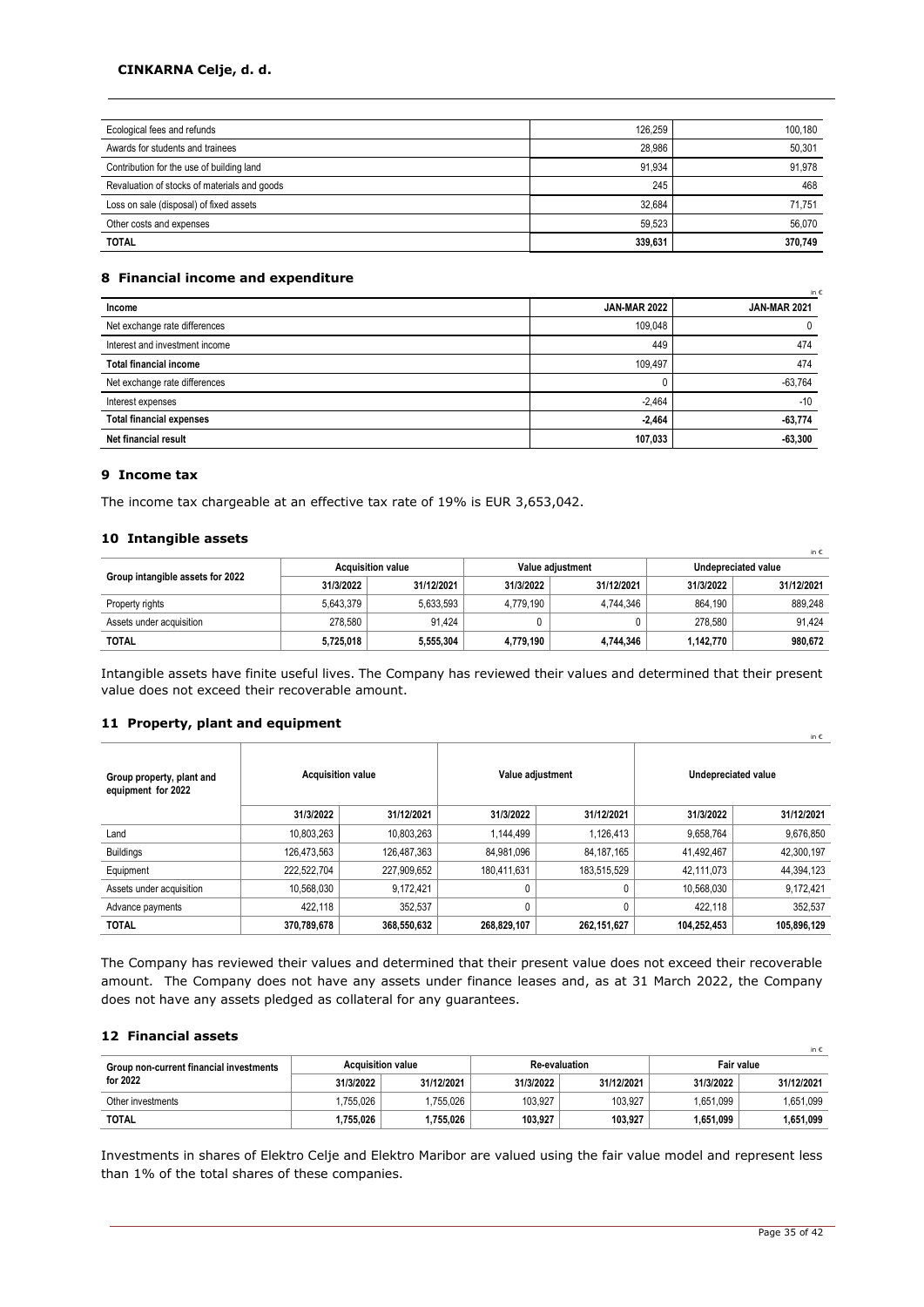The members of the Management Board and Supervisory Board have not received any long-term loans. Cinkarna Celje, d. d. has no other subsidiaries or associates and does not deal with any related parties.

### **13 Other non-current assets**

|                                       |           |                          |           |                  |           | in $\epsilon$       |
|---------------------------------------|-----------|--------------------------|-----------|------------------|-----------|---------------------|
| Group of other non-current assets for |           | <b>Acquisition value</b> |           | Value adiustment |           | Undepreciated value |
| 2022                                  | 31/3/2022 | 31/12/2021               | 31/3/2022 | 31/12/2021       | 31/3/2022 | 31/12/2021          |
| <b>Emission allowances</b>            | 27.652    | 53.028                   |           |                  | 27.652    | 53.028              |
| <b>TOTAL</b>                          | 53,028    | 53,028                   |           |                  | 27,652    | 53.028              |

The company has submitted 25,376 CO2 emission allowances to ARSO in 2022.

### **14 Short-term financial investments**

|                                       | Investment value |            |           | Investment value adiustment | Net investments |            |  |
|---------------------------------------|------------------|------------|-----------|-----------------------------|-----------------|------------|--|
| Group short-term investments for 2022 | 31/3/2022        | 31/12/2021 | 31/3/2022 | 31/12/2021                  | 31/3/2022       | 31/12/2021 |  |
| Fair value of derivatives             | 6.950            |            |           |                             | 6.950           |            |  |
| <b>TOTAL</b>                          | 6,950            | 0          |           | 0                           | 6,950           |            |  |

### **15 Inventories**

|                          |            |            | in 6                    |
|--------------------------|------------|------------|-------------------------|
| <b>Group inventories</b> | 31/3/2022  | 31/12/2021 | <b>Realisable Value</b> |
| Material                 | 27,165,469 | 26,842,350 | 27, 165, 469            |
| Work in progress         | 2.784.832  | 2.471.875  | 2,784,832               |
| Products                 | 9.451.198  | 10,868,240 | 16,233,206              |
| Merchandise              | 60.203     | 52.992     | 60,203                  |
| Advances                 | 216.644    | 63.018     | 216.644                 |
| <b>TOTAL</b>             | 39,678,346 | 40,298,476 | 46,460,354              |

Stocks are not pledged as collateral. Advances made represent funds given for the purchase of raw materials and supplies. The net realisable value of inventories as at 31 March 2022 exceeds their book value.

### **16 Trade receivables**

### Short-term trade receivables

| in €               |            |                      |           |                  |                 |            |  |
|--------------------|------------|----------------------|-----------|------------------|-----------------|------------|--|
| Group of claims    |            | Value of receivables |           | Value adiustment | Net receivables |            |  |
| for 2022           | 31/3/2022  | 31/12/2021           | 31/3/2022 | 31/12/2021       | 31/3/2022       | 31/12/2021 |  |
| Domestic buyers    | 5.348.378  | 4.063.142            | 267.017   | 267.017          | 5.081.361       | 3,796,125  |  |
| Foreign buyers     | 39.211.703 | 24.868.008           | 381.437   | 381.437          | 38.830.266      | 24.486.571 |  |
| Indirect exporters | 561.051    | 865.403              |           |                  | 561.051         | 865.403    |  |
| <b>TOTAL</b>       | 45,121,132 | 29,796,553           | 648.454   | 648,454          | 44,472,678      | 29,148,099 |  |

As of 1 June 2021, trade receivables are secured with an external institution.

Movement in valuation allowances on short-term trade receivables

|                 |            |            |                              |                                |                         | in $\epsilon$ |
|-----------------|------------|------------|------------------------------|--------------------------------|-------------------------|---------------|
| 2022            |            | Adjustment | <b>Formulated correction</b> | Write-offs of correction       | Paid                    |               |
|                 | 31/12/2021 | 2022       | of value for 2022            | of the value of previous years | written-off receivables | 31/3/2022     |
| Domestic buyers | 267.017    |            |                              |                                |                         | 267,017       |
| Foreign buyers  | 381,437    |            |                              |                                |                         | 381.437       |
| <b>TOTAL</b>    | 648.454    |            |                              |                                |                         | 648,454       |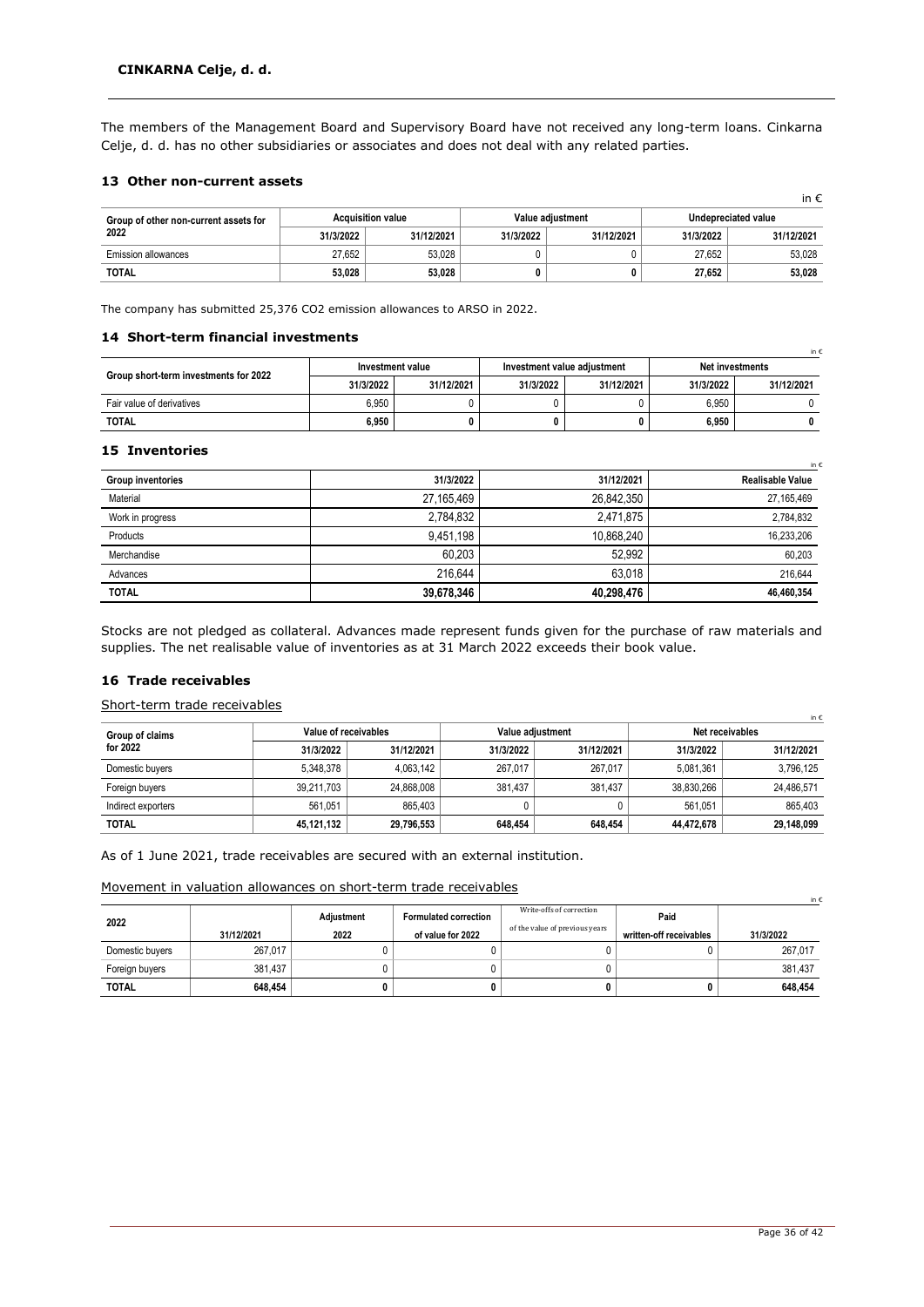### Trade receivables by maturity by segment

|                                                 |            |                   |                         |            |                     |              |                    |              |                     | in $\epsilon$ |
|-------------------------------------------------|------------|-------------------|-------------------------|------------|---------------------|--------------|--------------------|--------------|---------------------|---------------|
|                                                 |            | Total receivables | Outstanding receivables |            | Overdue receivables |              |                    |              |                     |               |
| Regional section                                |            |                   |                         |            |                     | 0 to 15 days | from 16 to 60 days |              | from 61 to 180 days |               |
|                                                 | 31/3/2022  | 31/12/2021        | 31/3/2022               | 31/12/2021 | 31/3/2022           | 31/12/2021   | 31/3/2022          | 31.ž/12/2021 | 31/3/2022           | 31/12/2021    |
| Domestic buyers                                 | 5.081.361  | 3,796,125         | 4.923.057               | 3.627.348  | 148,473             | 151.427      | 9,831              | 17.349       |                     | 0             |
| Foreign buyers - EU and third<br>countries      | 38.065.605 | 23.823.511        | 37.122.192              | 21.508.066 | 822.501             | 1.078.916    | 120.671            | 1.236.289    | 240                 | 240           |
| Buyers from markets of the<br>former Yugoslavia | 764.662    | 663.061           | 695.305                 | 647.647    | 69.356              | 10.114       |                    | 5.300        | $\Omega$            | $\mathbf{0}$  |
| Indirect exporters                              | 561.051    | 865.403           | 512.475                 | 865.403    | 48.576              |              | $\Omega$           |              | $\mathbf{0}$        | $\mathbf{0}$  |
| <b>TOTAL trade receivables</b>                  | 44.472.678 | 29.148.099        | 43.253.029              | 26.648.463 | 1.088.906           | 1.240.457    | 130.502            | 1,258,938    | 240                 | 240           |

### Group of trade receivables by maturity

|                                  |                                |                            |                                 | in €                           |
|----------------------------------|--------------------------------|----------------------------|---------------------------------|--------------------------------|
| Group of receivables by maturity | Gross value as at<br>31/3/2022 | Adjustment as at 31/3/2022 | Gross value as at<br>31/12/2021 | Adjustment as at<br>31/12/2021 |
| Outstanding                      | 43.274.375                     | 21.346                     | 26,683,460                      | 21.346                         |
| Overdue up to 15 days            | 1.089.900                      | 994                        | 1.240.457                       | 994                            |
| Overdue from 16 to 60 days       | 137.138                        | 6.635                      | 1,252,916                       | 6.635                          |
| Overdue from 16 to 180 days      | 240                            |                            | 240                             | 0                              |
| Overdue more than 180 days       | 619.479                        | 619.479                    | 619.479                         | 619.479                        |
| <b>TOTAL</b>                     | 45,121,132                     | 648.454                    | 29,796,552                      | 648.454                        |

### Short-term other receivables

|                               |           | in €       |
|-------------------------------|-----------|------------|
| Group of receivables          | 31/3/2022 | 31/12/2021 |
| VAT receivables               | 2.191.122 | 1.789.384  |
| Receivables from institutions | 3,967,209 | 186.642    |
| Receivables from employees    | 24.802    | 26.027     |
| Other receivables             | 2.480     | 22.751     |
| <b>TOTAL</b>                  | 2,615,613 | 2,024,804  |

The Company has no claims on members of the Management Board and Supervisory Board.

### **17 Cash and cash equivalents**

|                                              |            | in $\epsilon$ |
|----------------------------------------------|------------|---------------|
| Group of assets                              | 31/3/2022  | 31/12/2021    |
| Cash in hand                                 | 30         | 30            |
| Cash in accounts                             | 57,125,067 | 53.622.153    |
| Short-term deposit with agreed maturity date | 6,042,987  | 6,124,412     |
| <b>TOTAL</b>                                 | 63,168,084 | 59,746,594    |

The funds are invested with domestic banks and bear interest at a fixed annual rate.

### **18 Other current assets**

Under current other current liabilities, the Company recognises short-term deferred costs or expenses and VAT on advances received.

|                          |           | in €       |
|--------------------------|-----------|------------|
| Description              | 31/3/2022 | 31/12/2021 |
| Prepaid expenses         | 152,436   | 153.862    |
| VAT on advances received | 704       | ,362       |
| <b>TOTAL</b>             | 153,140   | 155,223    |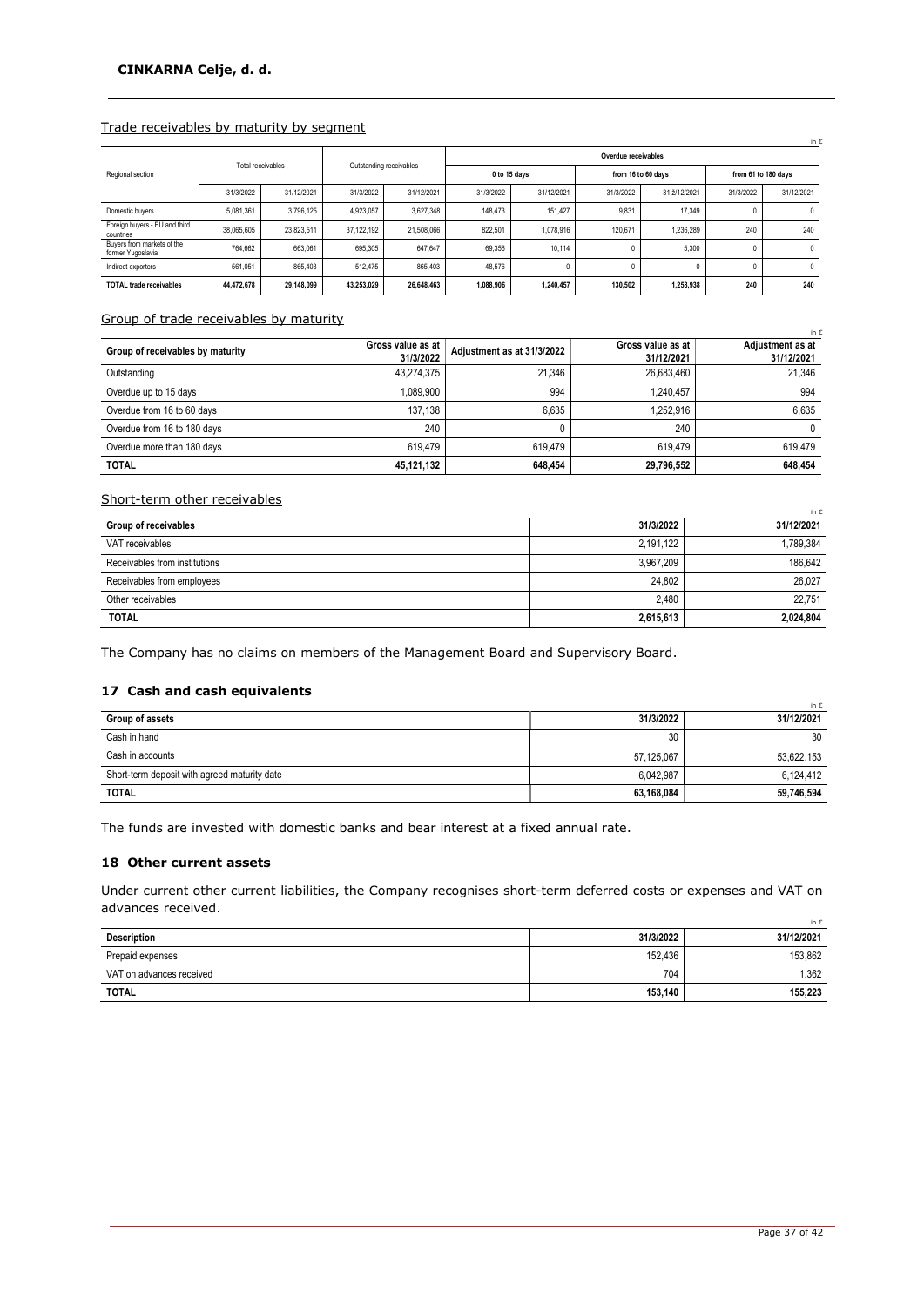### **19 Owners' equity**

|                              |              | in €         |
|------------------------------|--------------|--------------|
| <b>Equity items</b>          | 31/3/2022    | 31/12/2021   |
| Called-up capital            | 20,229,770   | 20,229,770   |
| Capital reserves             | 44,284,976   | 44,284,976   |
| Statutory reserves           | 16,931,435   | 16,931,435   |
| Reserves for treasury shares | 4,814,764    | 4,814,764    |
| Treasury shares              | $-4,814,764$ | $-4,814,764$ |
| Other profit reserves        | 84,892,734   | 84,892,734   |
| Fair value reserve           | $-1,179,701$ | $-1,179,701$ |
| Retained profits             | 40,580,073   | 25,006,577   |
| <b>TOTAL EQUITY</b>          | 205,739,286  | 190,165,790  |

The Company's share capital consists of 807,977 freely transferable bulky shares of the same class. All of the ordinary shares have the same nominal value and are fully paid up. At the balance sheet date of 31 March 2022, the value of the share capital amounts to € 20,229,770. The Company holds 26,465 treasury shares as at 31 March 2022. The Company has not acquired any treasury shares in 2022.

### **20 Non-current liabilities**

|                                                  |            | -in €      |
|--------------------------------------------------|------------|------------|
| Group non-current liabilities                    | 31/3/2022  | 31/12/2021 |
| Provisions for employee benefits                 | 4,167,929  | 4.256.064  |
| Provisions for the environment                   | 18,554,840 | 18.801.189 |
| Government grants received - emission allowances | 27.652     | 27.667     |
| Deferred income                                  | 194.197    | 188.082    |
| <b>TOTAL</b>                                     | 22,944,618 | 23.273.002 |

#### Employee benefits received after the end of employment

|                                                        |           | in $\epsilon$ |
|--------------------------------------------------------|-----------|---------------|
| Employee benefits received after the end of employment | 31/3/2022 | 31/12/2021    |
| Provisions for severance payments                      | 3.620.365 | 3,693,949     |
| Provisions for jubilee awards                          | 547.564   | 562,115       |
| <b>TOTAL</b>                                           | 4.167.929 | 4.256.064     |

#### **Provisions**

|                                                                         |            |                         |                     | in €       |
|-------------------------------------------------------------------------|------------|-------------------------|---------------------|------------|
| Provisions for the environment                                          | 31/12/2021 | Annual plan for<br>2022 | Utilisation in 2022 | 31/3/2022  |
| Provisions for the landfill "Za Travnik"                                | 373.300    | 23.000                  |                     | 373,300    |
| Provisions for the landfill "Bukovžlak (ONOB)"                          | 6.187.523  | 2.110.000               | 246.349             | 5,941,174  |
| Provisions for the high barrier "Bukovžlak"                             | 3.151.168  | 260.000                 |                     | 3,151,168  |
| Provisions for tackling the risks caused by the old burdens - CDM SMITH | 5.988.176  | 10.000                  |                     | 5,988,176  |
| Provisions for ecology - Ecological investment in TiO2 production       | 3.101.022  |                         |                     | 3.101.022  |
| <b>TOTAL</b>                                                            | 18,801,189 | 2.403.000               | 246.349             | 18.554.840 |

The environmental provisions in 2022 were used for the costs incurred by contractors for the work carried out and amounted to EUR 246,349. There were no new provisions formed.

#### Deferred income

| Deferred income                                                   | 31/3/2022 | 31/12/2021 |
|-------------------------------------------------------------------|-----------|------------|
| Deferred contributions for employment of people with disabilities | 7.028     | 913        |
| Long-term deferred income for equipment                           | 1.776     | 1.756      |
| Money received from EU funds                                      | 161.172   | 161.172    |
| Equipment and vehicles acquired free of charge                    | 24.221    | 24.221     |
| <b>TOTAL</b>                                                      | 194.197   | 188.062    |

### **21 Short-term financial liabilities**

|                                                          |           | in $\epsilon$ |
|----------------------------------------------------------|-----------|---------------|
| <b>Group of liabilities</b>                              | 31/3/2022 | 31/12/2021    |
| Short-term financial liabilities - assignments, cessions | 67.363    | 191.886       |
| Short-term derivative liabilities - forward transactions |           | 5.616         |
| <b>TOTAL</b>                                             | 67.363    | 197.503       |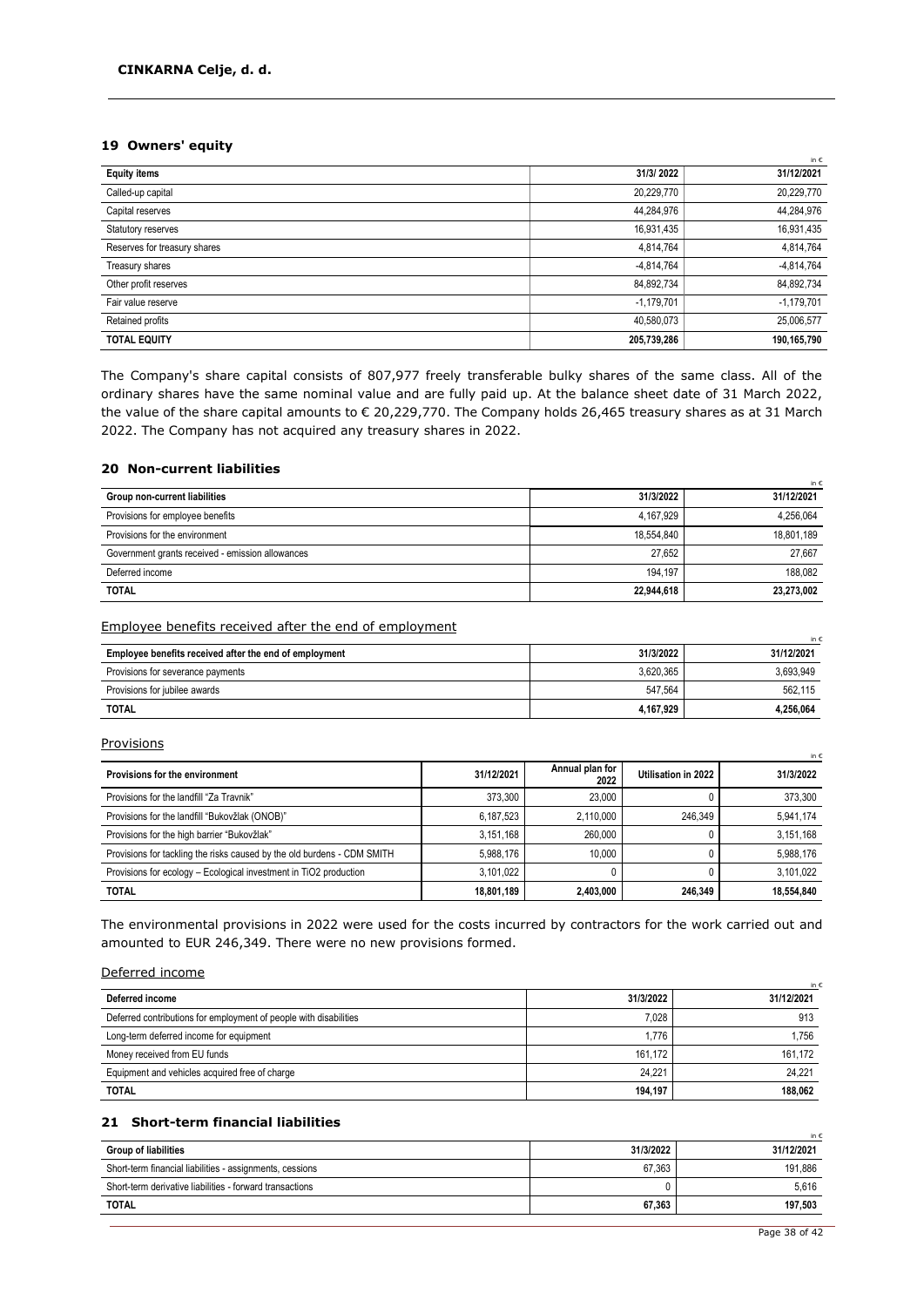### **22 Short-term payables**

| <b>Group of liabilities</b>                                | 31/3/2022  | 31/12/2021 |
|------------------------------------------------------------|------------|------------|
| Short-term payables to domestic suppliers                  | 13,404,339 | 9,547,147  |
| Short-term payables to suppliers abroad                    | 4,953,994  | 9,137,478  |
| Current liabilities for unbilled goods and services        | 1,127,607  | 5,611      |
| Current liabilities based on advances                      | 49,630     | 70,165     |
| Short-term payables to employees                           | 1,243,379  | 2,517,024  |
| Current liabilities for contributions payable by the payer | 674,978    | 1,299,826  |
| Short-term payables to government and other institutions   | 744,245    | 656,587    |
| Other short-term liabilities                               | 10.090     | 8,886      |
| <b>TOTAL</b>                                               | 22,208,262 | 23,242,724 |

### **23 Income tax liabilities income tax income tax**

| Income tax                       | 31/3/2022 | 31/12/2021 |
|----------------------------------|-----------|------------|
| Current liability for income tax | 6,647,873 | 3,852,235  |
| <b>TOTAL</b>                     | 6,647,873 | 3,852,234  |

### **24 Obligations under contracts with customers**

| Obligations under contracts with customers | 31/3/2022 | in €<br>31/12/2021 |
|--------------------------------------------|-----------|--------------------|
| Obligations under contracts with customers | 183.021   | 136.087            |
| <b>TOTAL</b>                               | 183,021   | 136,087            |

Commitments under contracts with customers arose from contractual commitments to customers for agreed allowances for major placements.

#### **25 Other short-term liabilities**

Other short-term liabilities comprise accrued charges or expenses.

| -                                       |           | in €       |
|-----------------------------------------|-----------|------------|
| Description                             | 31/3/2022 | 31/12/2021 |
| Accrued unused annual leave entitlement | 823,198   | 823,198    |
| Accrued costs                           | 462.599   | 180.596    |
| VAT on advances paid                    | 23.249    | 10.889     |
| Other                                   |           | 2,785      |
| <b>TOTAL</b>                            | 1,309,046 | 1,017,468  |

### **26 Contingent assets and liabilities**

|                                       |           | in 6       |
|---------------------------------------|-----------|------------|
| <b>Description</b>                    | 31/3/2022 | 31/12/2021 |
| Guarantees given                      | 2,345,729 | 2,345,729  |
| Forward transactions                  | 1.683.686 | 4,650,283  |
| VISA and Mastercard payment cards     | 40.000    | 40.000     |
| Materials in finishing and processing | 59.725    | 59.725     |
| <b>TOTAL</b>                          | 4,129,140 | 7,095,737  |

### **25 Fair value**

|                                                                      | 31/3/2022     |               | 31/12/2021    |               |  |
|----------------------------------------------------------------------|---------------|---------------|---------------|---------------|--|
|                                                                      | Book value    | Fair value    | Book value    | Fair value    |  |
| Financial assets at fair value through other<br>comprehensive income | 1,651,099     | 1,651,099     | 1,651,099     | 1,651,099     |  |
| Short-term financial receivables                                     |               |               |               | $\mathbf{0}$  |  |
| Trade receivables                                                    | 44.472.678    | 44,472,678    | 29,148,099    | 29,148,099    |  |
| Cash and cash equivalents                                            | 63,168,084    | 63,168,084    | 59,746,594    | 59,746,594    |  |
| <b>Financial liabilities</b>                                         | $-67.363$     | $-67.363$     | $-197.503$    | $-197.503$    |  |
| Liabilities to suppliers                                             | $-19.485.940$ | $-19.485.940$ | $-18.690.237$ | $-18,690,237$ |  |
| Obligations under contracts with customers                           | $-183.021$    | $-183.021$    | $-136.087$    | $-136.087$    |  |
| Total                                                                | 89,555,537    | 89,555,537    | 71,521,965    | 71,521,965    |  |

Investments are classified into three groups based on the fair value calculation: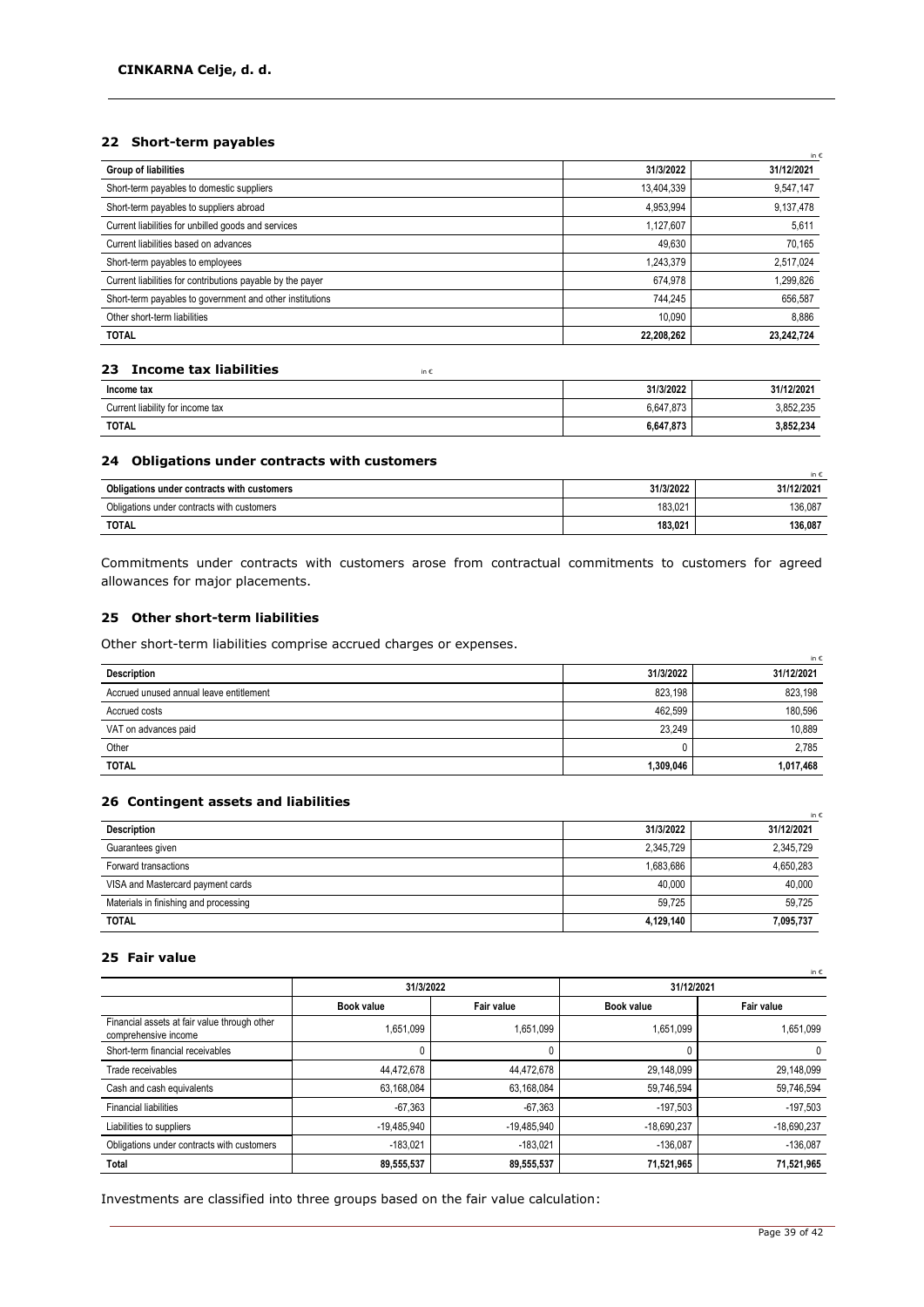- asset group I assets at market price,
- asset group II assets not classified in Group I whose value is determined directly or on the basis of comparable market data

| Fair value of assets                                                    | 31/3/2022 |           |             | in $\epsilon$<br>31/12/2021 |              |              |            |              |
|-------------------------------------------------------------------------|-----------|-----------|-------------|-----------------------------|--------------|--------------|------------|--------------|
|                                                                         | Group 1   | Group 2   | Group 3     | Total                       | Group 1      | Group 2      | Group 3    | <b>Total</b> |
| Financial assets at fair value<br>through other comprehensive<br>income |           | 1,651,099 | 0           | 1,651,099                   | 0            | 1,651,099    |            | 1,651,099    |
| Total assets measured at fair<br>value                                  |           | 1,651,099 | 0           | 1,651,099                   | 0            | 1,651,099    |            | 1,651,099    |
| Assets for which fair value is<br>disclosed                             |           |           |             |                             |              |              |            |              |
| Short-term financial receivables                                        |           |           |             |                             | $\Omega$     | <sup>0</sup> |            | 0            |
| Trade receivables                                                       |           | 0         | 44,472,678  | 44,472,678                  | $\mathbf{0}$ |              | 29,148,099 | 29,148,099   |
| Cash and cash equivalents                                               |           | 0         | 63,168,084  | 63,168,084                  | $\mathbf{0}$ |              | 59,746,594 | 59,746,594   |
| Total assets for which fair value<br>is disclosed                       | 0         | 0         | 107,640,762 | 107,640,762                 | 0            | 0            | 88,894,693 | 88,894,693   |
| Total                                                                   | 0         | 1,651,099 | 107,640,762 | 109,291,861                 | $\mathbf{0}$ | 1,651,099    | 88,894,693 | 90,545,792   |

asset group III - assets for which market data cannot be obtained.

|                                                        |           |         |            |            |         |         |            | in $\epsilon$ |
|--------------------------------------------------------|-----------|---------|------------|------------|---------|---------|------------|---------------|
| Fair value of the liability                            | 31/3/2022 |         |            | 31/12/2021 |         |         |            |               |
|                                                        | Group 1   | Group 2 | Group 3    | Total      | Group 1 | Group 2 | Group 3    | Total         |
| <b>Financial liabilities</b>                           |           |         | 67.363     | 67.363     |         |         | 197.503    | 197.503       |
| Liabilities to suppliers                               | 0         |         | 19.485.940 | 19.485.940 |         |         | 18.690.237 | 18,690,237    |
| Contractual obligations                                |           |         | 183.021    | 183.021    |         |         | 136.087    | 136.087       |
| Total liabilities for which fair<br>value is disclosed | 0         |         | 19.736.324 | 19,736,324 | 0       |         | 19.023.827 | 19,023,827    |

### **III CASH FLOW STATEMENT**

The cash flow statement shows the changes in cash and cash equivalents for the financial year as the difference between the balances as at 31 March 2022 and 31 December 2021. It is constructed using the indirect method from the statement of financial position as at 31 December 2022 and the statement of financial position as at 31 December 2021, together with the supplementary information necessary to adjust the income and expenditure and to break down the significant items appropriately. Theoretical contingent items are not shown, but values are shown for the current and the prior period.

### **IV STATEMENT OF CHANGES IN EQUITY**

The statement of changes in equity takes the form of a composite table of changes in all components of equity. Items that could exist in theory are not shown. Changes in equity relate to the decision of the General Meeting to allocate the previous year's balance sheet profit to the payment of dividends to owners which have been or will be paid and to the purchase of treasury shares. Pursuant to Article 64(14) of the Companies Act, the statement of changes in equity is supplemented by a statement of the balance-sheet profit

### **V FINANCIAL INSTRUMENTS AND FINANCIAL RISKS**

### **Financial risks (liquidity and interest rate risks)**

### **Liquidity risk**

Cinkarna Celje, d. d. is a business partner known for its payment discipline both domestically and abroad, a Company with no bank debts and stable cash flows. The Company's business is traditionally conservative with high cash flow. Liquidity management includes, inter alia, planning and covering expected cash commitments, ongoing monitoring of customer solvency and regular collection of overdue receivables. The credit rating is AAA.

Interest rate risk is the potential for losses due to adverse movements in market interest rates. The Company does not have any long-term financial commitments and does not have measures in place to address this. If this were to change, appropriate measures would be put in place to manage this type of risk.

### **Interest rate risk**

Interest rate risk is the potential for losses due to adverse movements in market interest rates. The Company does not have any long-term financial commitments and does not have measures in place to address this. If this were to change, we would put in place appropriate measures to manage this type of risk.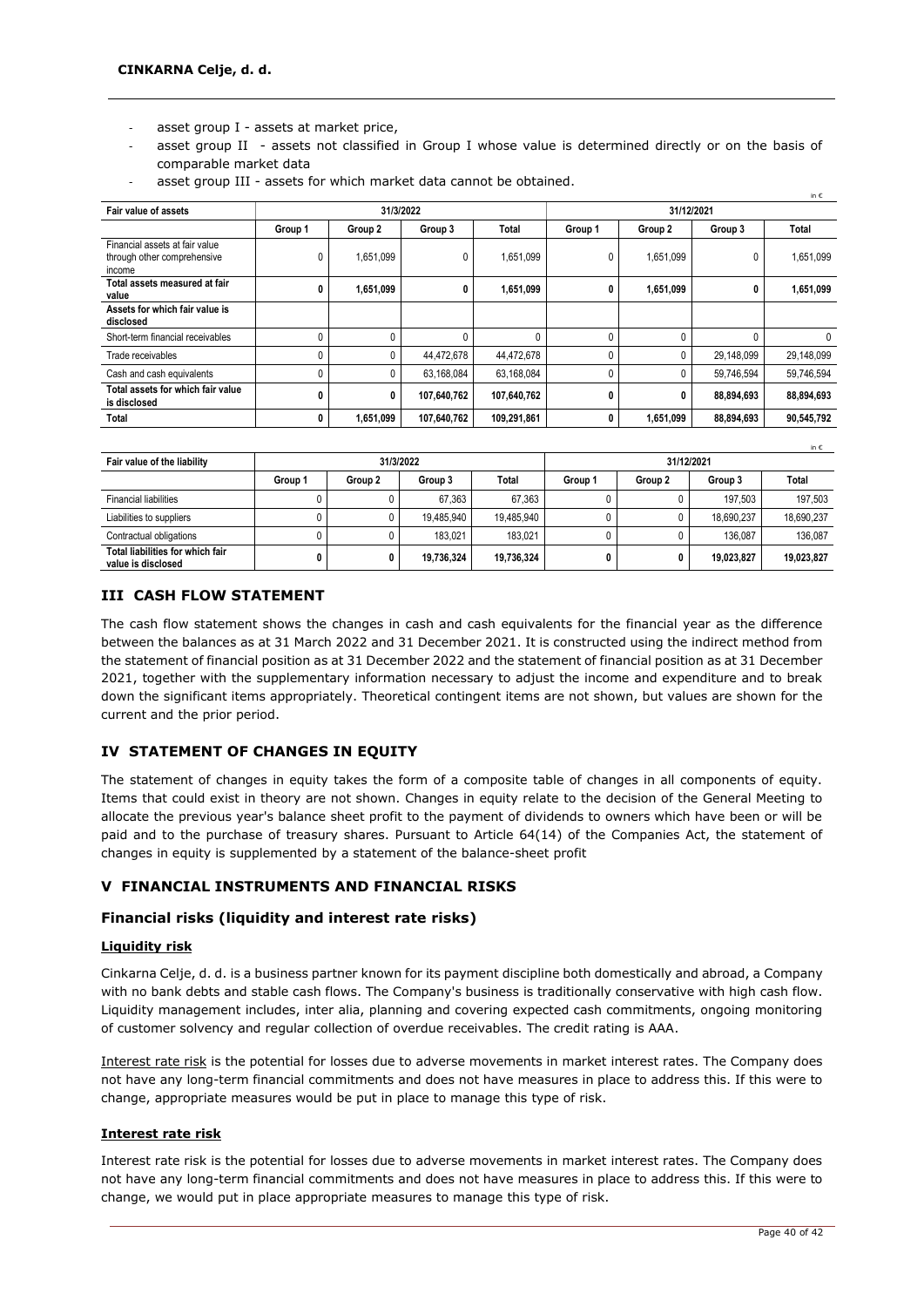Due to its strong performance and favourable financial position, the Company enters into deposit agreements with banks at minimum positive interest rates in order to reduce the cost of bearing deposits. As at 31 March 2022, deposits with a maturity of up to one year amount to EUR 6 million.

### **Credit risk**

The key credit risk of Cinkarna Celje, d.d. is the risk that customers will default on their obligations when they fall due. The risk is limited as we deal mainly with long-standing partners, often well-known traditional European industrial companies with high credit ratings. In recent years, we have perceived that payment discipline in Slovenia, the Balkans and Eastern Europe has been relatively poor, but we do not expect any further problems in this geographic area in the coming period or a significant reduction in risk potential. With the realignment/reorganisation of the portfolio of the company's strategic business areas, specifically the discontinuation of the graphic repro materials programme, the rolled titanium sheet programme, the anti-corrosion coatings programme and the building materials programme, the exposure to credit risk has been significantly reduced, as evidenced by the maturity of receivables and the fact that we have virtually no further allowance for doubtful or defaulted receivables from reported customers.

For many years Cinkarna Celje, d.d. has been carrying out an internal credit control for each individual customer, setting an individual credit limit based on the customer's payment discipline, credit rating and good standing with the Company. The credit risk monitoring and management process was further enhanced in mid-2021 with the introduction of receivables insurance with an external institution, where credit limits are set, monitored and changed on a daily basis. A TOP UP scheme is in place for certain customers who have not reached their credit limit with the insurer.

In addition to the regular monitoring of the credit limit for each customer, the customer's payment discipline and the publications on AJPES regarding the publication of proceedings under the Financial Operations, Insolvency Proceedings, and Compulsory Dissolution Act (ZFPPIPP) are monitored on a daily basis. The customer is also reminded of the due date of the receivable by a reminder, first by telephone and then by letter, and interest is charged from the due date until the date of repayment, which is subject to late payment. The process of regular monitoring and control of the portfolio of trade receivables is a permanent feature of the Company, resulting in a small proportion of write-offs or impairments of receivables in relation to the proportion of sales.

|                           |              |             | in €       |
|---------------------------|--------------|-------------|------------|
|                           | <b>Notes</b> | 31/3/2022   | 31/12/2021 |
| Financial investments     | 12, 14       | 1,658,049   | 1,651,099  |
| Trade receivables         | 16           | 44,472,678  | 29,148,099 |
| Cash and cash equivalents | 17           | 63,168,084  | 59,746,594 |
| <b>TOTAL</b>              |              | 109,298,811 | 90,545,792 |

The book value of financial assets most exposed to credit risk at the reporting date was as follows:

The Company has a healthy trade receivables structure, as shown in Note 16 Trade receivables in the table of trade receivables by maturity and in the table of movements in the valuation allowance for short-term trade receivables.

### **Foreign exchange risk**

Cinkarna Celje, d.d. purchases and sells on the world market and is therefore exposed to the risk of unfavourable currency exchange rates. In particular the €/\$ exchange rate. As most of the sales are made in euro, the exposure is particularly acute for the dollar-denominated purchases of titanium-bearing raw materials and, exceptionally, sulphur and copper compounds. The exposure is significantly lower in dollar-denominated sales.

We continuously monitor movements and forecasts regarding the dynamics of the €/\$ currency pair. In essence, we limit the short-term risk of adverse changes in the \$ exchange rate through the standardised and consistent use of financial instruments (dollar futures). We achieve virtually complete coverage of relevant business events involving the €/\$ currency pair.